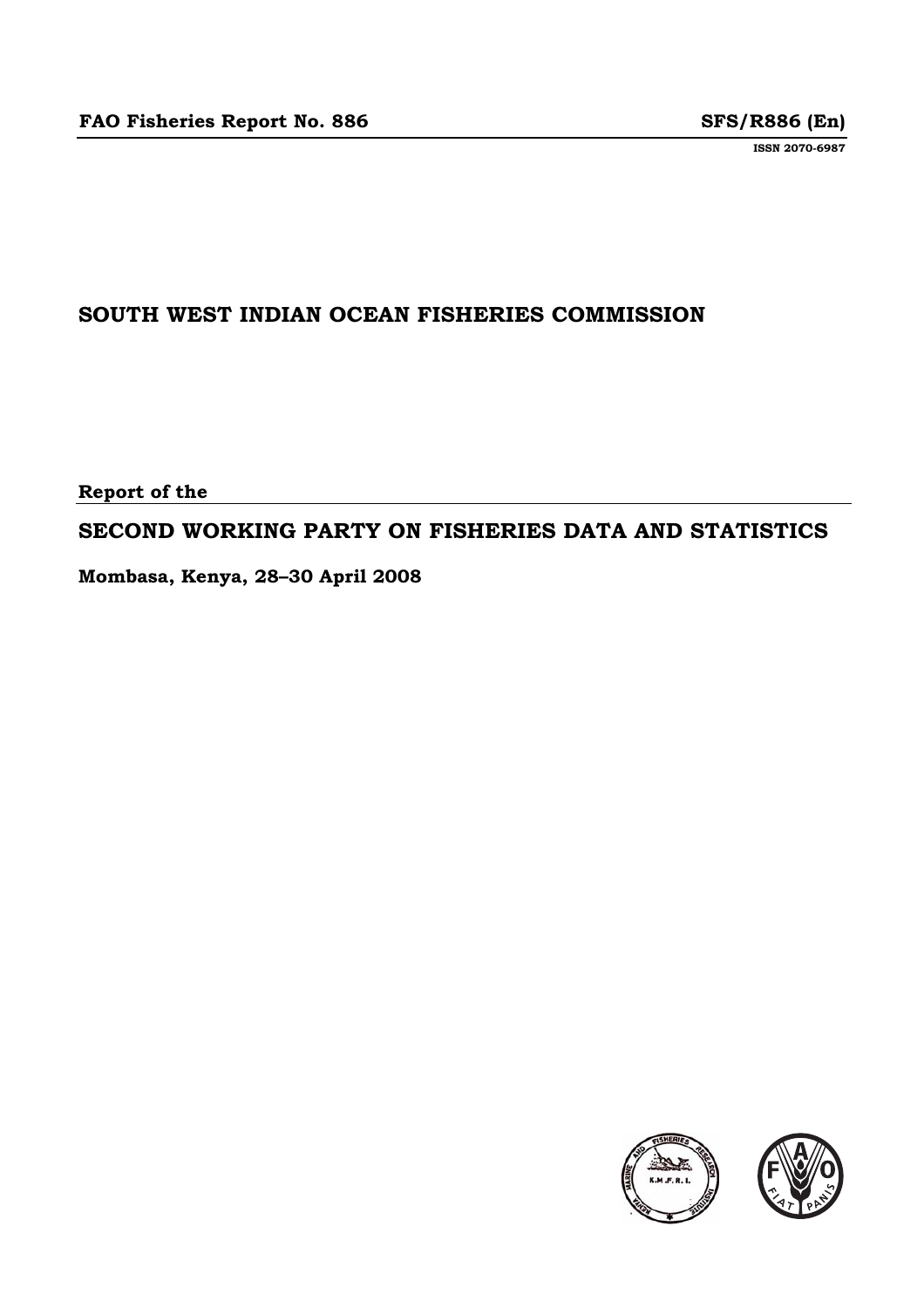Copies of FAO publications can be requested from: Sales and Marketing Group Communication Division FAO Viale delle Terme di Caracalla 00153 Rome, Italy E-mail: publications-sales@fao.org Fax: +39 06 57053360 Web site: www.fao.org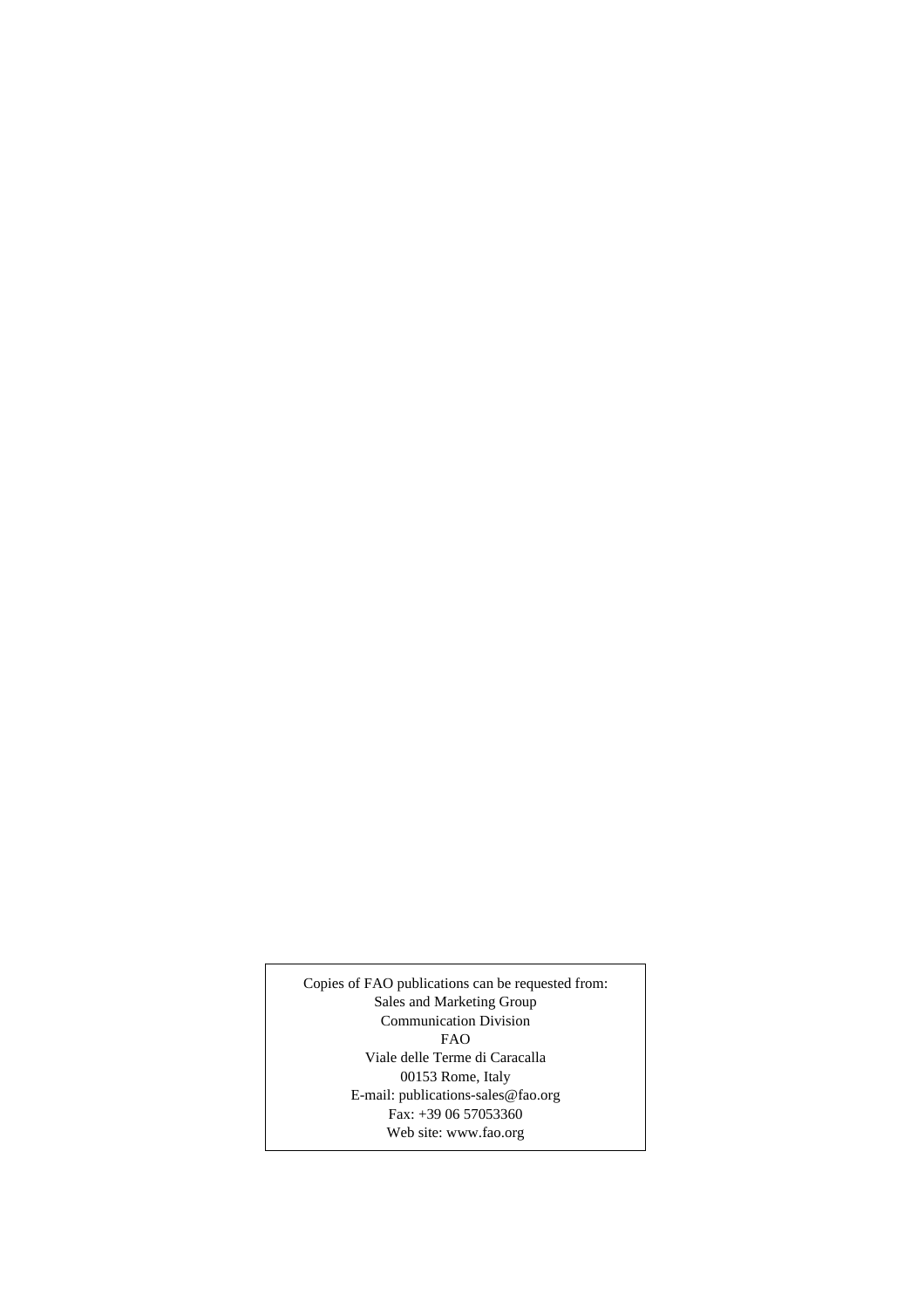Report of the SECOND WORKING PARTY ON FISHERIES DATA AND STATISTICS

Mombasa, Kenya, 28–30 April 2008

FOOD AND AGRICULTURE ORGANIZATION OF THE UNITED NATIONS Subregional Office for Southern Africa Rome, 2009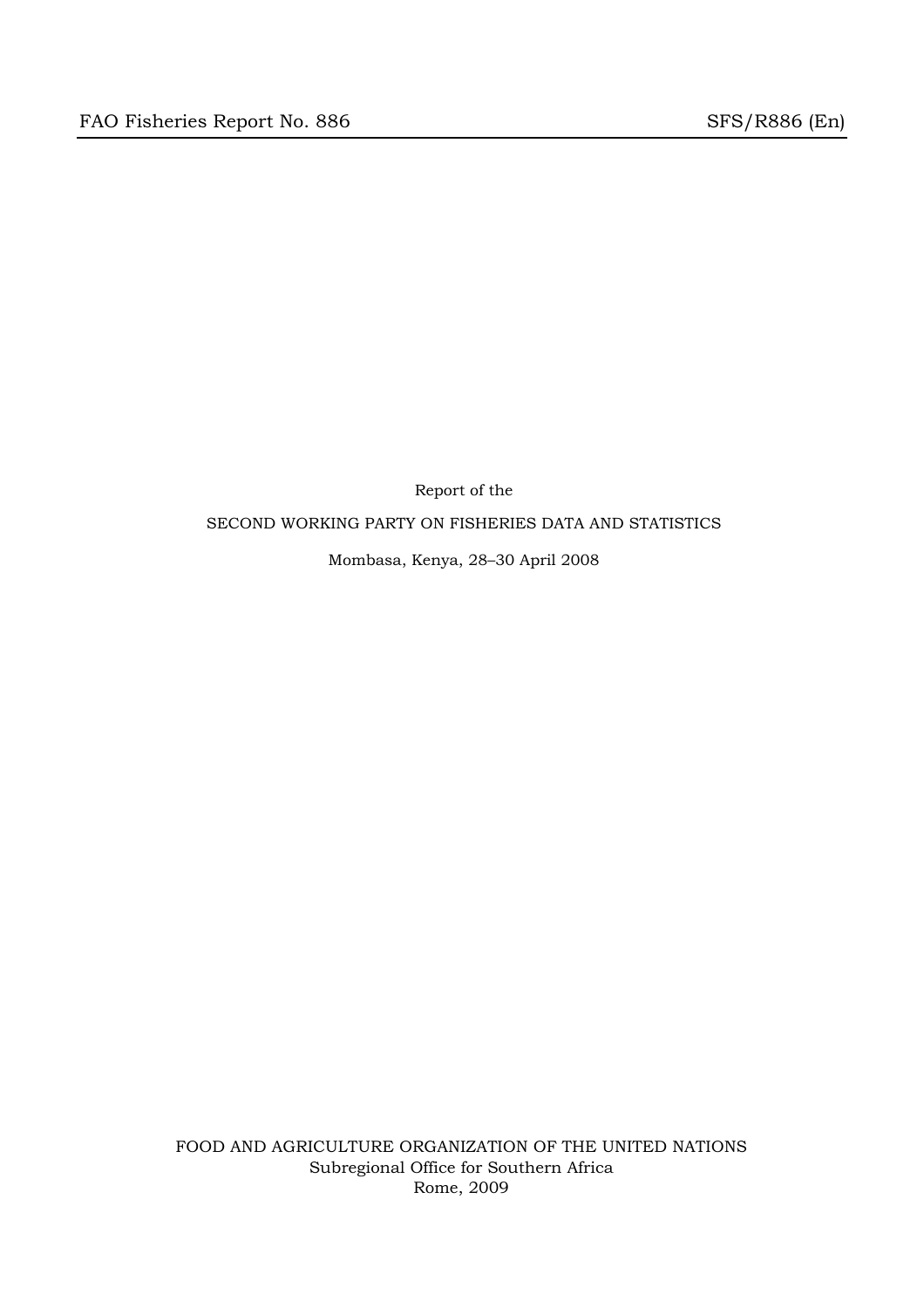The designations employed and the presentation of material in this information product do not imply the expression of any opinion whatsoever on the part of the Food and Agriculture Organization of the United Nations (FAO) concerning the legal or development status of any country, territory, city or area or of its authorities, or concerning the delimitation of its frontiers or boundaries. The mention of specific<br>companies or products of manufacturers, whether or not these have been patented, does<br>not imply that these have been endorsed or recomm others of a similar nature that are not mentioned.

ISBN 978-92-5-106171-8

All rights reserved. Reproduction and dissemination of material in this information product for educational or other non-commercial purposes are authorized without any prior written permission from the copyright holders provided the source is fully<br>acknowledged. Reproduction of material in this information product for resale or other<br>commercial purposes is prohibited without written Applications for such permission should be addressed to: Chief Electronic Publishing Policy and Support Branch Communication Division FAO Viale delle Terme di Caracalla, 00153 Rome, Italy or by e-mail to: copyright@fao.org

© **FAO 2009**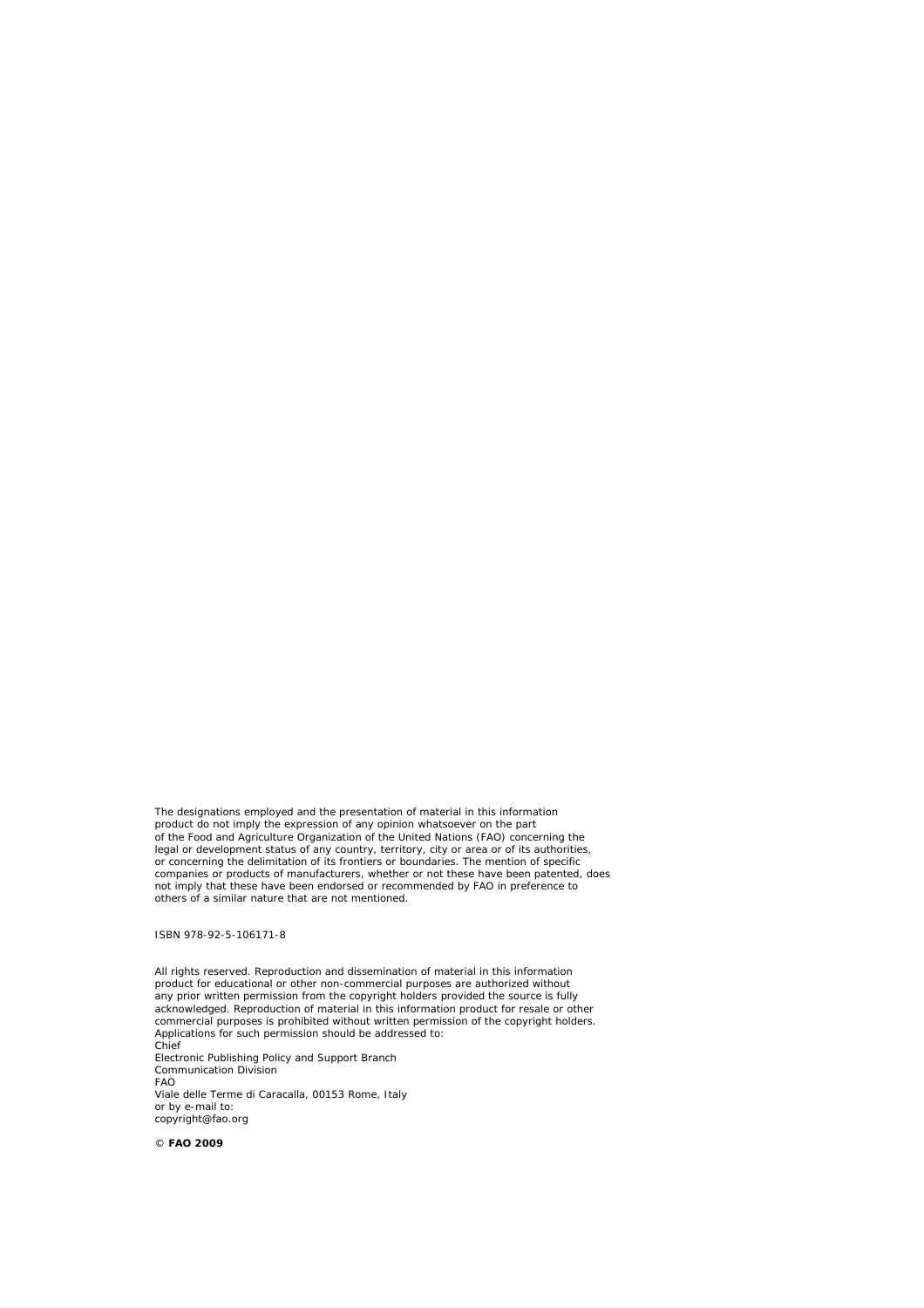### **PREPARATION OF THIS DOCUMENT**

This is the final version of the report of the second Working Party on Fisheries Data and Statistics held in collaboration with the Kenya Marine Fisheries Research Institute in Mombasa, Kenya, from 28 to 30 April 2008.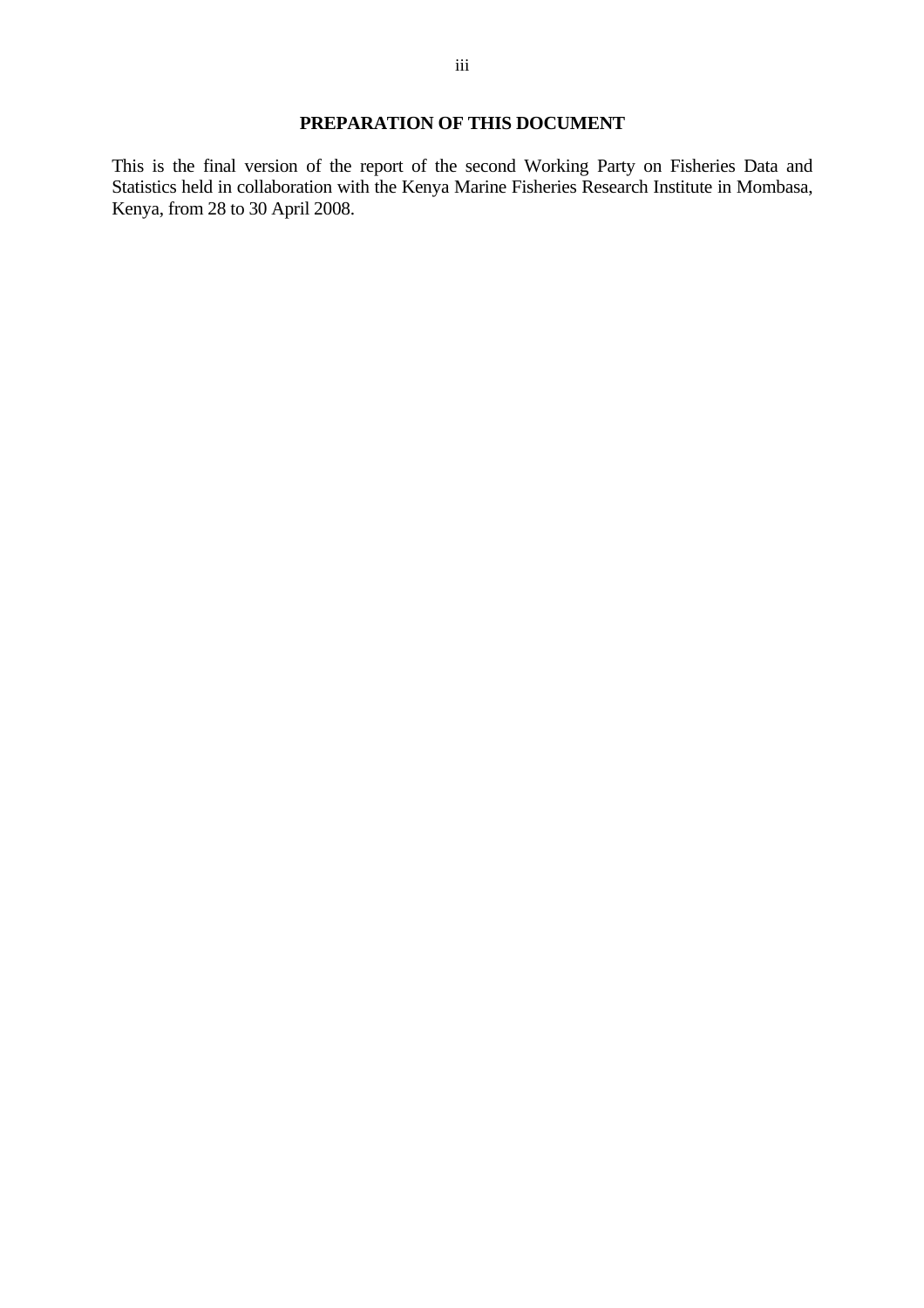FAO South West Indian Ocean Fisheries Commission.

Report of the second Working Party on Fisheries Data and Statistics. Mombasa, Kenya, 28– 30 April 2008.

*FAO Fisheries and Aquaculture Report*. No. 886. Rome, FAO. 2009. 37p.

### **ABSTRACT**

The second Working Party on Fisheries Data and Statistics was attended by participants from Comoros, France, Kenya, Madagascar, Mauritius, Mozambique, Seychelles, Somalia, South Africa, the United Republic of Tanzania, Yemen, the Indian Ocean Tuna Commission (IOTC), the Regional Programme for the Sustainable Management of the Coastal Zones of the Indian Ocean (ReCoMap) and the South West Indian Ocean Fisheries Project (SWIOFP).

The Working Party received updates of the status of monitoring of the fishery catches by the member countries of the South West Indian Ocean Fisheries Commission. Some countries were upgrading their systems, others continued with existing systems that operated satisfactorily. Comoros and Somalia had no systems in place.

The Working Party discussed minimum data requirements for effective fisheries management in three artisanal fishery types: tuna, shark and small pelagic fisheries. Each country provided the existing availability of data for these requirements. As requested, the Working Party also examined the standardization and synchronization of frame surveys from a technical presentation on frame survey design as well as from information provided by the countries at the meeting. Due to the large variety of artisanal vessels in the region a more detailed analyses would be required in order to provide recommendations to the Scientific Committee. The Working Party commented on Statbase metadatabase descriptions made by countries and clarified some of the terms and definitions. In the process it was recognized that closer comparision of the datasets in respective countries was necessary. Other metadatabases discussed included WioFish and Transmap. The statistics of fishery catches in each country was examined and recommendations made for their improvement. The catch statistics held by IOTC for tuna fisheries and their bycatch, the SWIOFP data management plan and the activities supported by ReCoMap, were presented.

The Working Party made recommendations on improving the situation of fisheries data and statistics for the consideration of the Scientific Committee of the SWIOFC.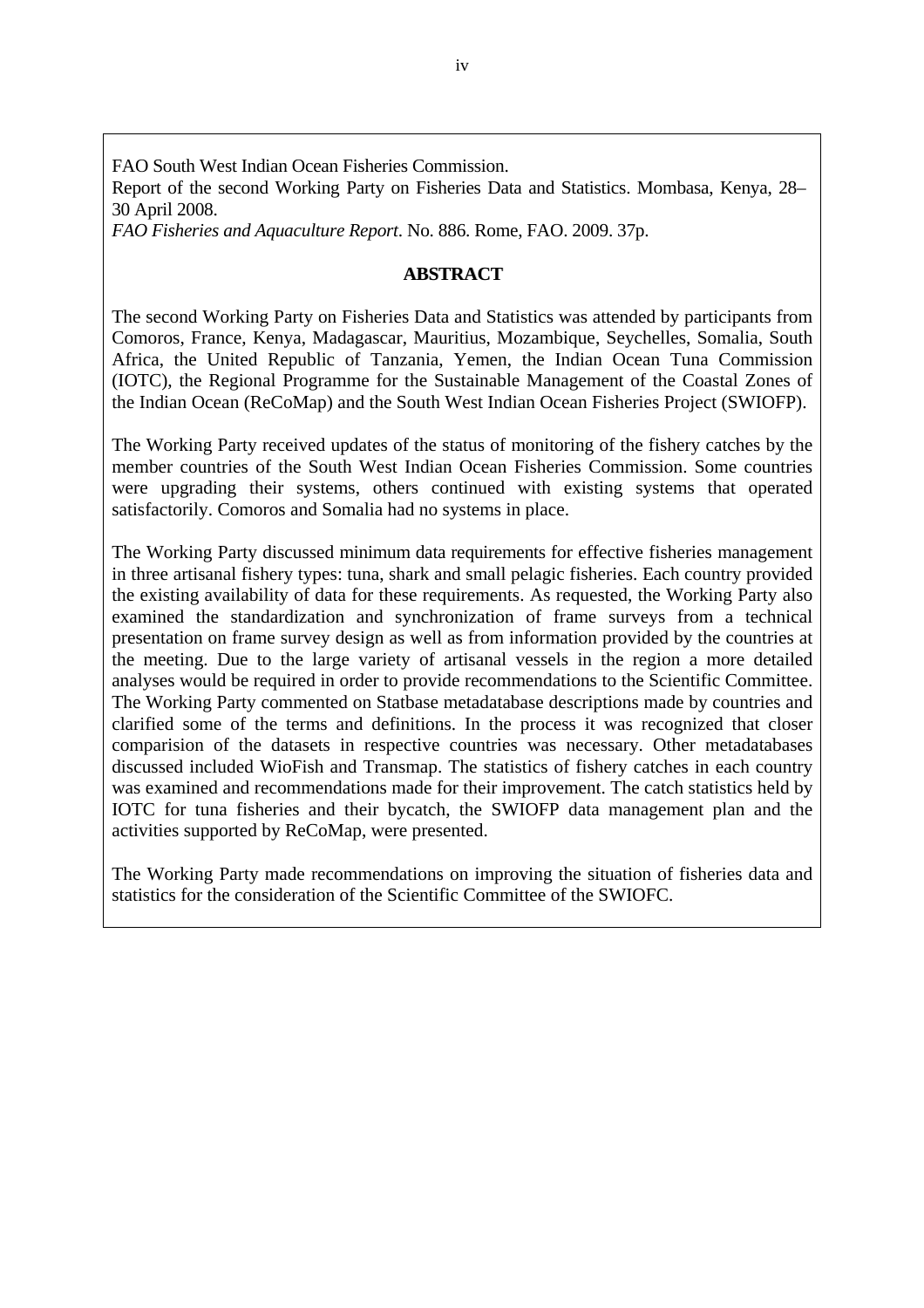### **CONTENTS**

|--|

| STATUS OF THE COLLECTION OF FISHERIES LANDINGS (CATCH AND EFFORT) |  |
|-------------------------------------------------------------------|--|
|                                                                   |  |
|                                                                   |  |
|                                                                   |  |
|                                                                   |  |
|                                                                   |  |
|                                                                   |  |
|                                                                   |  |
|                                                                   |  |
|                                                                   |  |
|                                                                   |  |
|                                                                   |  |
|                                                                   |  |
|                                                                   |  |
|                                                                   |  |
|                                                                   |  |
|                                                                   |  |

### **APPENDIXES**

| C. Speech by Mrs Martha Mukira – Deputy Director Fisheries Department             |  |
|-----------------------------------------------------------------------------------|--|
| D. Closing remarks by Mr Kaitira Ibrahim Katonda, Interim Regional Manager of the |  |
|                                                                                   |  |
|                                                                                   |  |
| G. Preliminary inventory of the types of artisanal vessels operated in the SWIOFC |  |
|                                                                                   |  |
|                                                                                   |  |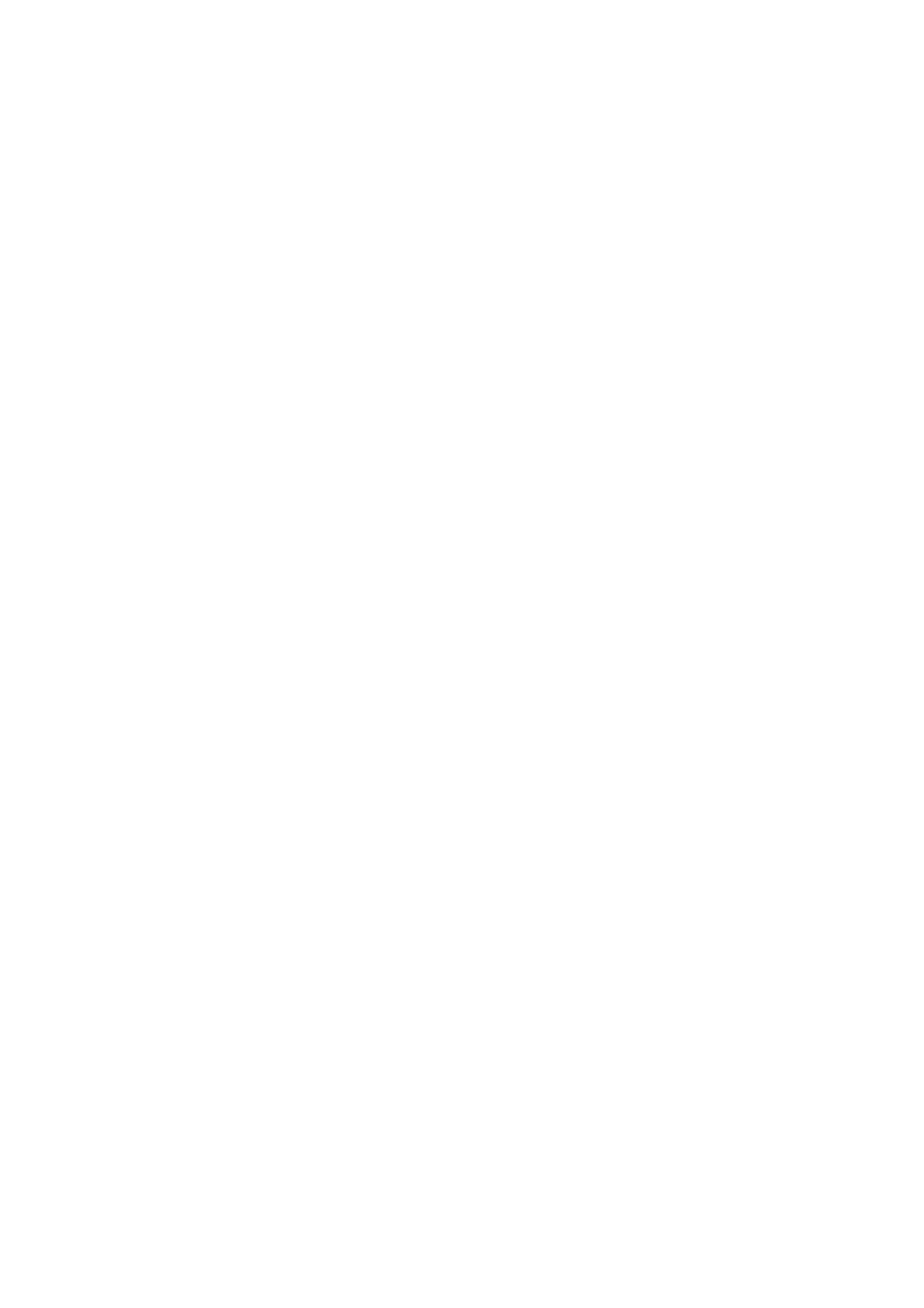### **OPENING**

1. The second Working Party on Fisheries Data and Statistics (WPFS) was held at the Nyali Beach Hotel Mombasa from 28 to 30 April 2008 and organized by the Kenya Marine Fisheries Research Institute (KMFRI).

2. The Working Party was attended by 32 participants from Comoros, France, Kenya, Madagascar, Mauritius, Mozambique, Seychelles, Somalia, South Africa, the United Republic of Tanzania, Yemen and the Indian Ocean Tuna Commission. The list of participants is given in Appendix B.

3. Mrs Martha Mukira, the Deputy Director of Fisheries who is responsible foe the Kenya coastal region opened the WPFS. The full statement of Mrs Mukira is attached as Appendix D to this report.

4. Mrs Mukira noted the challenges facing the regional countries with regard to the availability of resources for capturing fisheries statistics. She pointed out the need to have a common approach in solving regional issues. She also advised that even after gathering statistics, it is necessary to do a comprehensive analysis of the data to bring out the true picture of the state of the fisheries. She concluded by advising the member countries to strengthen their statistics and data systems so as to help fisheries managers in the region understand the resources under their care

5. Dr Renison Ruwa representing the Director of KMFRI, Dr Johnson Kazungu, the Secretary of the South West Indian Ocean Fisheries Commission, Mr Aubrey Harris, the recently-appointed Executive Secretary of the South West Indian Ocean Fisheries Project, Mr Kaitira Katonda, also made introductory remarks and welcomed the participants. They recalled the background to the Working Party and welcomed the collaboration between SWIOFC and SWIOFP.

### **ADOPTION OF THE AGENDA**

6. Dr Renison Ruwa chaired the Working Party on behalf of KMFRI. A time-table for the WPFS was presented and discussed. The Working Party agreed to keep the timing flexible to allow all participants to contribute in all the proposed items of the Agenda. The Agenda of the Working Party is given in Appendix A.

### **STATUS OF THE COLLECTION OF FISHERIES LANDINGS (CATCH AND EFFORT) AND OF FISHERIES DATA MANAGEMENT**

7. The participants updated the status of collection of fisheries landings and of fisheries data management in their respective countries.

### *Comoros*

8. Comoros reported on its fisheries and catch providing information similar to that presented at last years WPFS. It was not possible for the Ministry of Fisheries to set up the monitoring system for the national catch that had been envisaged last year. Licensed foreign fishing vessels consist of 40 purse seiners from the European Union, and 17 longliners. The estimated catches of foreign vessels have varied between 5 000-7 000 tonnes per year over the last 5 years.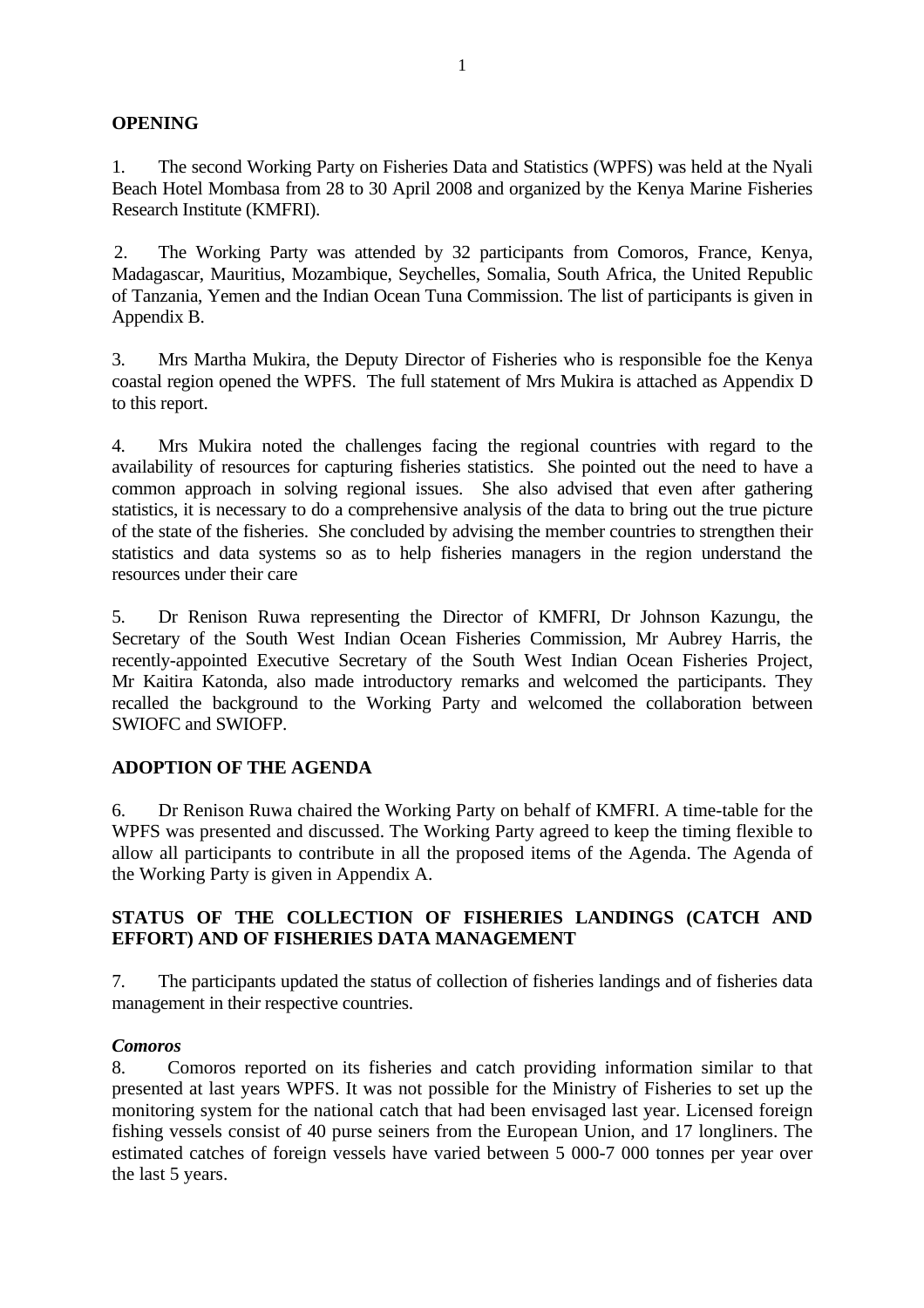9. Discussions raised the possibility of getting rough estimates of catch through a rapid census of the fleet and examination of the catches of some landing sites and markets.

### *France*

10. The monitoring system described in last year's Working Party on Fisheries Data and Statistics continued to acquire detailed catch information for Reunion. In the national vessel register at 31/12/2006, there were 288 vessels and 441 fishers in the Reunion fishing fleet. This consisted of a coastal component of some 250 vessels, and a longline component of 39 vessels. The coastal component caught over 900 tonnes (of which 85 tonnes were of demersal fish). The longline component of the fleet caught 2 781 tonnes which was 20 percent less than the catch in 2005. Data from Mayotte was not yet available.

### *Kenya*

11. During the WPFS I meeting most of the District Fisheries Officers (DFOs) offices did not have computers for data processing but now all of them have computers and data is now being captured in computers at district level.

12. A database has been developed for sports fisheries with the help of Overseas Fisheries Cooperation Foundation (OFCF) and Indian Ocean Tuna Commission (IOTC). Data from 1978 up-to-date has been captured in the database. Development of the artisanal fisheries database is also in process and is expected to be complete by end of July 2008.

13. The biennial artisanal frame survey will be conducted in May 2008 and it will be possible to monitor changes in fishing effort since the other surveys done in 2004 and 2006.

14. Better facilities are expected following the elevation of the fisheries department within a Ministry of Fisheries Development. Main constrain in fisheries data collection have been the lack of training of sufficient data collectors, and funding.

15. The working party noted the developments and commended the improvements in data capture effort.

### *Madagascar*

16. Since last year, there had been a national workshop on setting up of a harmonized system for collecting data on fisheries statistics. There was also the implementation of a schedule of transport of product to the interior of the country.

17. A register of artisanal fishing gear was being prepared for three zones: Bay Ambaro in the northwest; Bay Antongil in the northeast; and Menabe region in the southwest. Supplementary activities such as marking of the fishing gear and distribution of fisher cards by the regional fisheries service are being undertaken to complete the register in these three areas. The exercise includes

18. In the industrial and semi-industrial fishing sectors, a permanent register of fishing rights has been set up by the Directorate of Fisheries after publication in an official Gazette. These will later be provided to the National Program for Shrimp Research Activity (PNRC), the "Centre de surveillance des pêches" (CSP) and the Economic Unit for information and follow up. There is also an annual register of fisheries activity which records the following information: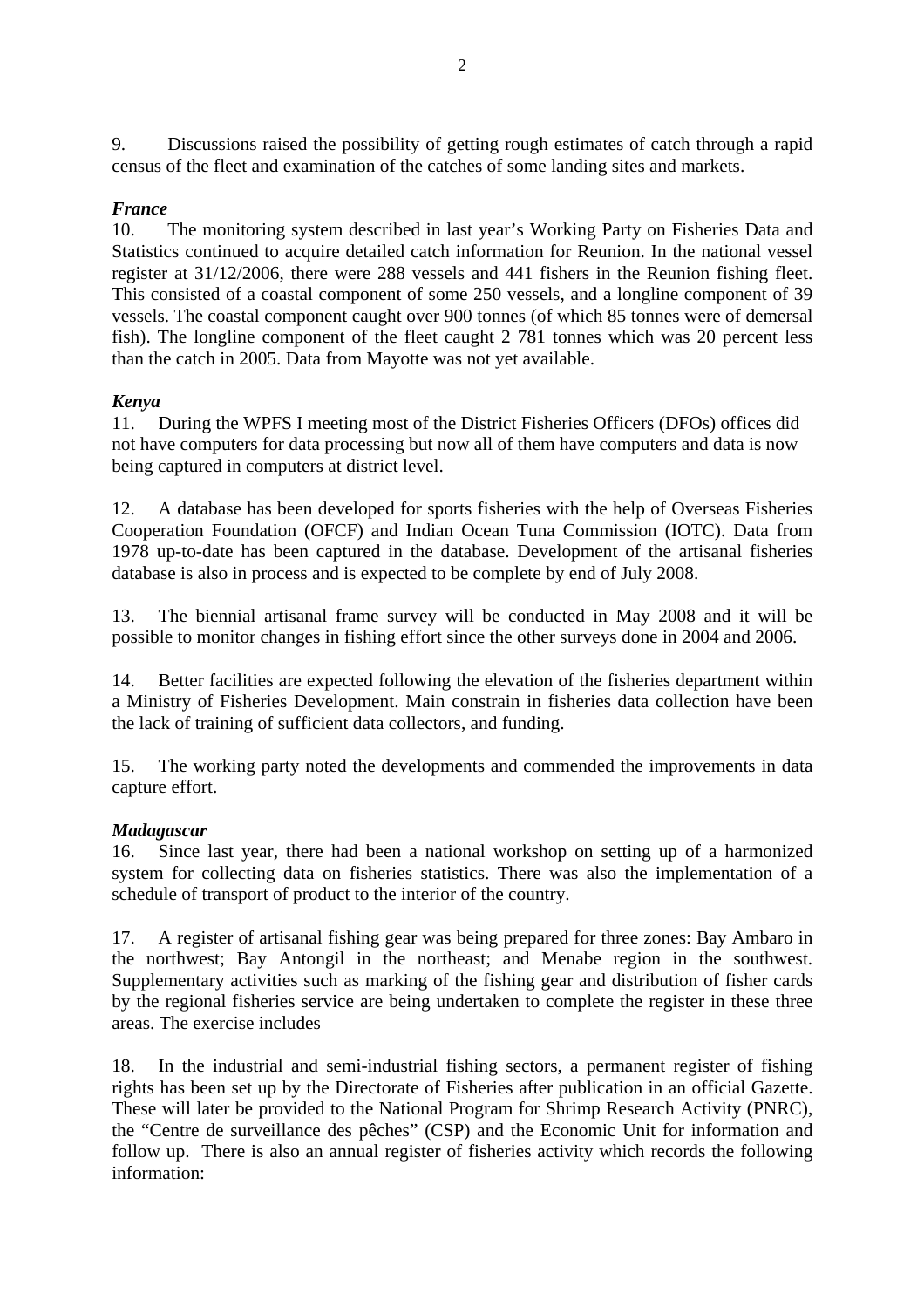- Owner
- Alternative contact
- Prawn fishery licence no and type
- Fishing gear allowed for the vessel
- Fishing gear not used in cases where appropriate
- Length of headrope

Operators with fishing rights in the industrial and semi-industrial fishery are required to submit completed official logbooks of daily catch and fishing effort. Trawlers and their support/transshipment vessels are required to have functional satellite transponders so that their positions can be monitored.

### *Mauritius*

19. Data collection continued without major modification since the last working party. Artisanal fishery data were collected monthly at 25 selected fish landing stations so as to provide catch and effort by species and gear within and off lagoon, monthly and for the entire year.

20. In the banks and semi-industrial chilled fish fishery the catch was monitored through the logbooks received on the arrival of fishing vessels from the different fishing grounds and by sampling of fish at the unloading sites. This provides fisher days, bad weather days, fishing days, catch and catch per fisher day. The average catch per fisher day on the two major banks of Saya de Malha and Nazareth was compared with the longer-term trend. In the chilled fish fishery the catch by species and fishing area was calculated in addition to catch, effort and catch per fisher day.

21. The swordfish fishery consisted of five fishing vessels that made 116 trips and landed 247 tonnes of fish.

22. Tuna fisheries were monitored by collecting, processing and analysing fishing and biological data obtained from local and foreign licensed vessels.

23. The meeting noted the progress made and encouraged the country to implement information systems that may help in analysing and storing these sets of information regionally within the SWIOFP.

### *Mozambique*

24. The data collection systems and fisheries data management remained same for all the fisheries as reported in the first working party. However, technical arrangements were made in the artisanal fisheries data collection system based in ecological characteristics of the fishing areas so as to extrapolate the catch estimates to areas no currently covered. The monitoring of bycatch from the industrial fleet which is collected by artisanal fishers has been started.

25. Efforts were made to describe the meta data for artisanal fisheries as recommended from the first working Party.

26. Other pertinent activities conducted in 2007 include: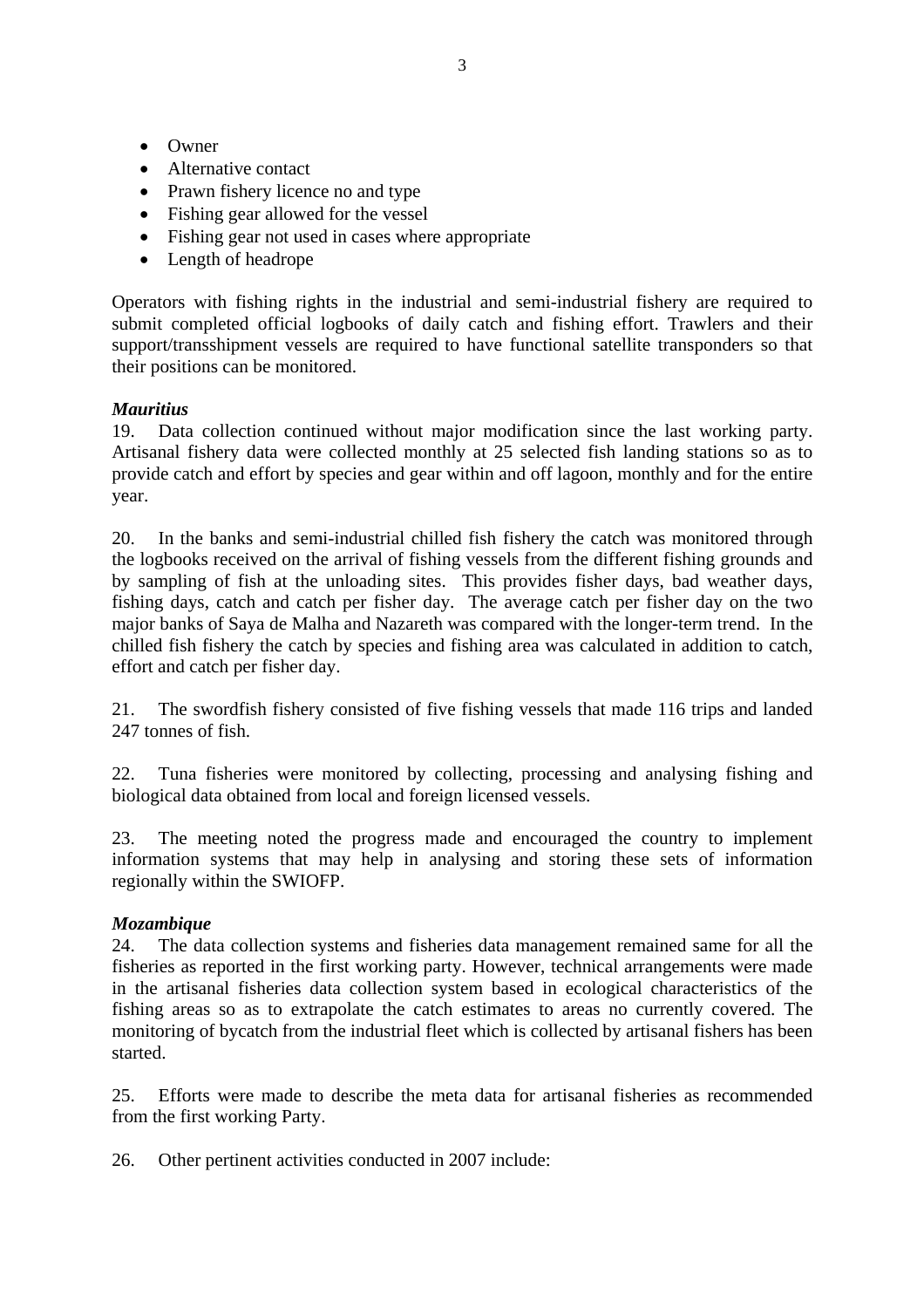- − a second artisanal fisheries frame survey for coastal and inland waters by the Instituto Nacional de Desenvolvimento de Pesca de Pequena Escala (IDPPE);
- − a frame survey on recreational fisheries in southern Mozambique by the Instituto Nacional de Investigação Pesqueira (National Institute of Fishing Investigation  $[IIP]$ ;
- − a research cruise of the entire Mozambican coast with the DR. FRIDTJOF NANSEN research vessel.

27. Mozambican summary statistics for total catch reporting from 2005 to 2008 (Appendix H).

28. The participants noted that there was still need for a Mozambican fisheries statistics Bulletin which bring together all the relevant statistics data of the country.

29. The WPFS noted good catch information is available for particular areas and encouraged further improvement on other areas that may help in consolidating the various data sets, within a statistics bulletin.

### *Seychelles*

30. The Seychelles national systems for monitoring fisheries comprised of three main monitoring systems. The catch assessment survey (CAS) which is a catch, effort and species composition sampling system that is stratified geographically and by boat/gear type is used for the major artisanal fisheries. A wide range of trap, line, net, and foot fisheries are monitored using four boat survey types within the CAS and Foxpro based databases are used for processing these data. The lobster and sea cucumber monitoring programmes are logbook systems and the data processing is done in MS Access. Problems with the sampling strategy have been identified, and the data management approaches and software require revision and modernization to provide better utilization of data for management.

31. In October 2007, the Seychelles Fishing Authority (SFA) sought assistance from French Institute of Research for the Exploitation of the Sea (IFREMER) to assess the current state of artisanal fisheries monitoring. This mission identified three processes for improvements to the system. Firstly, a new fisheries monitoring system should be based on an inclusive vessel registration system, whereby all boats landing fish are identified and monitored. Secondly, the sampling methodology should be redesigned and be integrated, as much as possible, across existing fisheries and vessel-gear combinations, and be flexible in order to allow new fisheries or gear combinations to be effectively assimilated. Thirdly, data management and analysis for artisanal fisheries monitoring data should be integrated with the Fisheries Information and Statistical System (FINSS). A number of support mechanisms have been identified to support these processes. The first process will largely be undertaken as an in-house exercise with technical advice from IFREMER. For the second part of the process, redesigning and integrating the sampling methodology, SFA will be assisted by ReCoMap. As for the last stage of the process, which involves writing the modules for data management and analysis in FINSS, SFA will secure the services of a programmer.

32. SFA is also planning to undertake a total boat frame survey by August/September 2008 The last one was carried out in 2004. Approximately 98 percent of all local fishing vessels in Seychelles were registered at SFA in 2007.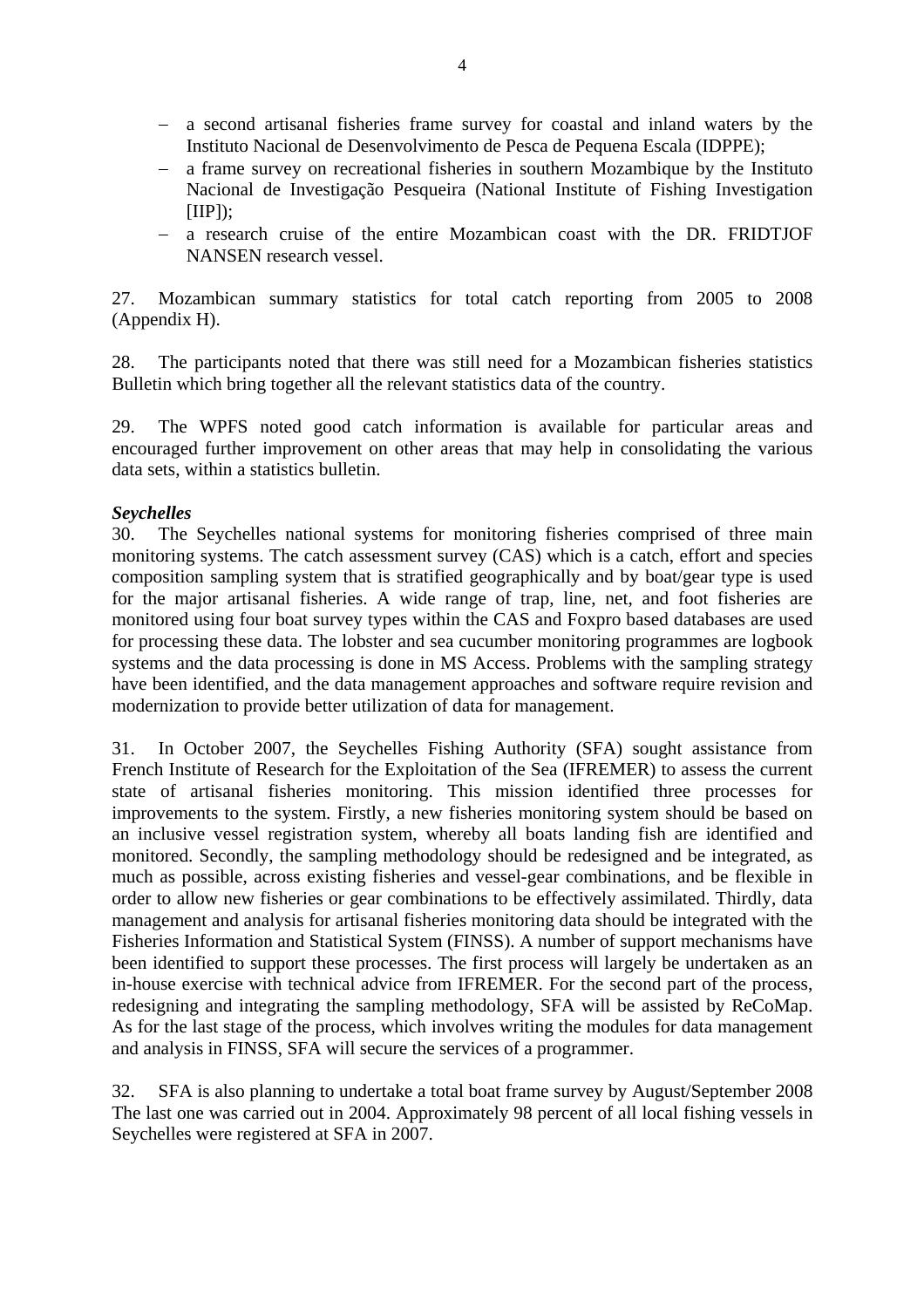33. In the discussion that followed, the member countries noted the progress that is being made in improving the sampling systems as well developing of computer based data analysis systems.

### *South Africa*

34. Since the previous working party there have been no changes to the system of routinely collected data. The South African system is well established and was described in detail in the national report presented at the first working party. Data is stored in Oracle and Sybase databases that are located in Cape Town. The data are in ASCII format but can be extracted in Excel, text or MS Access format. These databases are the responsibility of Marine and Coastal Management under the Department of Environmental Affairs and Tourism.

35. As expressed during the first working party, Marine and Coastal Management collects the data specified as the minimum requirement for management of the fisheries that will be included in the SWIOFP.

36. Frame surveys are not undertaken in South Africa as each fishery is managed on an individual basis. There would be no objection to extending the Mozambique frame survey into KwaZulu-Natal, South Africa but this will not form part of the routine data collection performed by Marine and Coastal Management.

37. All vessels are required by law to register with the South African Maritime Safety Authority and fishing permits are issued only to applicants that provide proof of vessel registration.

38. In the discussion that followed, member countries took note of the data management systems earlier described in the first working party.

### *United Republic of Tanzania*

39. Since April 2007, several changes have taken place with regard to fisheries statistics. First, all issues related to fisheries have been moved from the former Ministry of Natural Resources and Tourism to the new Ministry of Livestock Development and Fisheries. A frame survey was carried out in October 2007 and for the very first time jointly with Zanzibar. Arrangements have also started to improve the fisheries statistics through training of data enumerators and their supervisors in collaboration with FAO and UNU – Fisheries Training Program, expected to commence after August 2008. It is also very likely that, the shrimp trawl fishery (industrial) will be closed for the 2008 season. However, the artisanal shrimp fishery will not be affected. This is due to the fact that, the shrimp resources have drastically declined during recent years and this has been confirmed through dwindling of catches and through research findings. The CAS database has remained the same since 2007, but improvements are being made to simplify data analysis and make it user friendly.

40. In the discussion that followed, the member countries took note of the improvements being undertaken to strengthen the collection of various statistics, and urged the member country to continue with the effort.

### *Yemen*

41. Since the previous working party there have been improvements in the establishment of different research and information authorities such as Fisheries Information Centre based in Sana'a MFW headquarter and Marine Research Authority in Aden among others.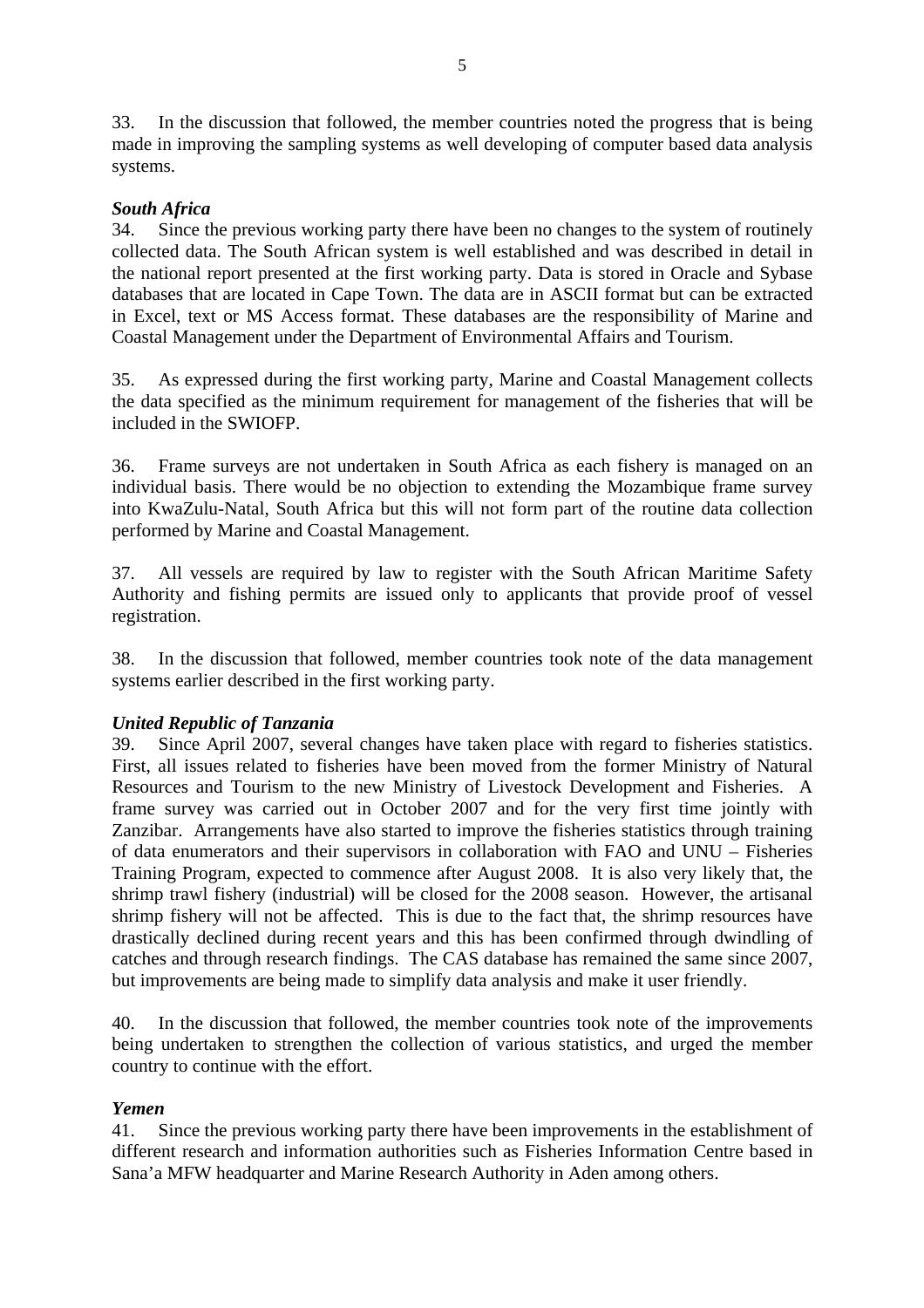42. In the discussion that followed, more information was sought especially with regard to the fisheries of the island of Socotra.

### **DATA GAPS ANALYSES (IDENTIFICATION OF PARAMETERS)**

### **Artisanal tuna fisheries**

43. Artisanal tuna fisheries, with hook and line, trolling or gillnetting are seasonally important in the Comoros, Reunion, Mauritius, Seychelles and to some extend in Somalia and Yemen they are of less importance in Kenya, Tanzania and Mozambique where the catch of tuna is less then 5 percent of total marine catch and where tuna are taken as the bycatch of other multispecies fisheries (beach seines).

44. For data requirements, similar procedures as the first working party (2007) were used and adapted artisanal tuna fisheries. The requirements and the status of data for artisanal tuna fisheries for each of the countries are presented in Appendix E.

45. The following observations were made:

- of the countries where artisanal tuna fisheries are relatively important (Reunion/France, Comoros, Somalia, Mauritius and Yemen) it seems that only Reunion and Yemen can provide reliable information on the total catch of tuna caught by artisanal fisheries. In Mauritius basic data on fishing effort is not available and in the Comoros and Somalia no monitoring is presently carried out.
- of the countries where the contribution of artisanal tuna fisheries to the total catch is relatively low, the reliability of data on artisanal tuna catch is linked to the overall functioning of artisanal fisheries monitoring and it seems that only Kenya can provide reasonable information.

### **Artisanal shark fisheries**

46. In most countries shark fishing is a bycatch of artisanal tuna fisheries (Reunion, Comoros, Mauritius) or multispecies fisheries (Kenya, Tanzania, Mozambique) and catches are relatively low (1-3 percent). Only in Somalia and Yemen are there specific shark fisheries. The requirements and the status of data for artisanal shark fisheries for each of the countries are presented in appendix E.

47. From the information provided it can be concluded that none of the SWIOFC countries can provide reliable estimates of the total catch of the artisanal shark fisheries and basic structural as well as catch and effort data are lacking.

### **Artisanal small pelagic fisheries**

48. Artisanal small pelagic fisheries are important over the entire region<sup>1</sup> with catches accounting for 10-30 percent of the total marine catch. Major gears used are surrounding nets, beach seines, gillnets and hook and line. The requirements and the status of data for small pelagic fisheries for each of the countries are presented in Appendix E.

 $\overline{a}$ <sup>1</sup> Except Mauritius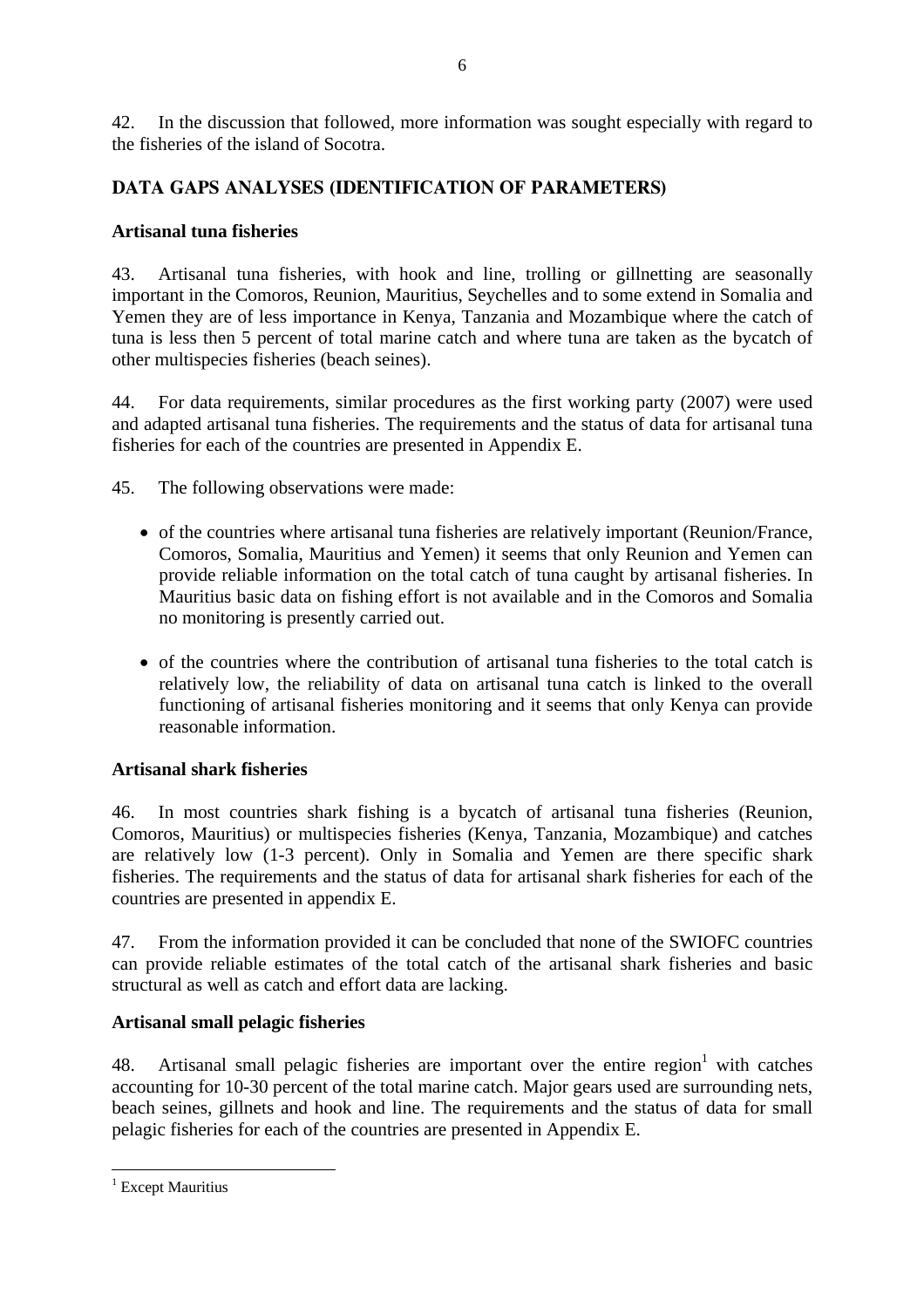49. Overall the situation of monitoring artisanal small pelagic fisheries seems better were compared to tuna and shark fisheries. Except for Madagascar, Somalia and the Comoros there seems to be reasonable information available on the structural data and catch, the major gap seems to be reliable data on daily fishing effort

### **METADATA REPORTING**

50. Firstly the working party identified and commented on the descriptions made by countries, that had either filled the metadata forms (South Africa [2 datasets], Seychelles [6 datasets], Mozambique [1 dataset], Tanzania [4 datasets], Kenya [8 datasets]) or data descriptions (Mauritius [10 datasets]). Secondly the working party clarified some of the different terms, definition and understanding

51. The countries then updated their different files which were presented and discussed (see summary in Appendix F).

52. Most of the datasets entered were considered as consistent, but some of the elements were still not well understood and were often not filled, such as the nomenclature and the bibliography.

53. It was agreed that closer examination and comparison of these dataset in respective countries is still necessary to be more precise on some points and obtain a better separation of data into more homogenous units. It was also agreed that participation in the FAO-FIRMS working group will be beneficial and that the regional coordinator attend the training programs whenever possible.

### *Other metadatabases*

54. The metadatabase presented was that compiled for the TRANSMAP project that looked at the establishment of a network of transboundary marine protected areas for southern Tanzania and northern Mozambique and southern Mozambique and northern KwaZulu-Natal, South Africa. The metadatabase is available online at www.transmapmetadatabase.org.za. It was funded by the European Union and is available in the public domain. This metadatabase incorporates the 15 standard elements of the Dublin Core Metadata Initiative that have been formally endorsed in the following standards:

- ISO Standard 15836-2003 of February 2003
- NISO Standard Z39.85-2007 of May 2007
- IETF RFC 5013 of August 2007

The metadatabase was expanded to incorporate other required fields for the project. The governance and biophysical entries were briefly explored online.

55. Following this brief overview of the TRANSMAP metadatabase, a presentation was given on the background and development of the WIOFish database. Five countries collaborated in the development of WIOFish. These were Kenya, Mozambique, Seychelles, South Africa and Tanzania. The presentation also included the development of a template for data collection and the process of identification of fisheries. The results found after the first round of data collection were presented. The conversion of the database from MS Access to an online database was described. A new funding agency also came onboard and allowed updates of the database to take place this year. The changes in the fisheries will be investigated and an annual report will be produced within the next couple of months and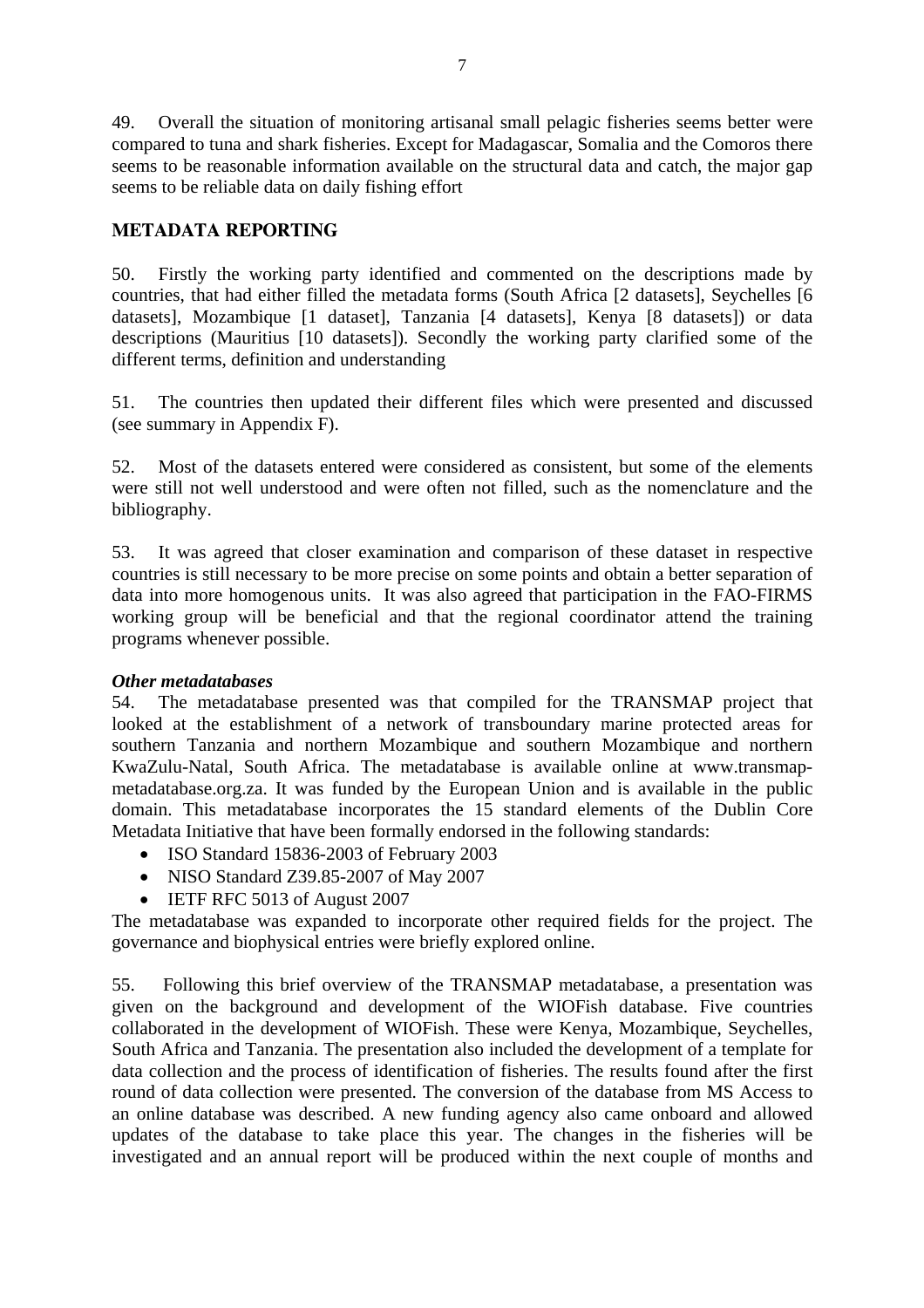made available on the website. A brief overview was provided in how the scoring system can be used to show changes in the status and management of a fishery.

56. A complete data entry on WIOFish was presented to the working group to provide participants with an idea of the comprehensive nature of the data collected and required for WIOFish.

57. During the discussions that followed, member countries expressed support for the initiative noting that already a number of countries are taking part in this project. The project coordinator welcomed members who wish to participate in WioFish to get in touch with the project secretariat.

### **FRAME SURVEY**

### **Sample based monitoring**

58. Mr G.J. de Graaf (FAO, Rome) presented background information on the essential need of structural data for sample based surveys in artisanal fisheries. There are two strategies in fisheries monitoring: full enumeration (full coverage, high precision, expensive) and sample based monitoring (samples, less accurate, cheap). Considering the large number of vessels involved in artisanal fisheries, sample based monitoring is often the best option to monitor artisanal fisheries. However monitoring of artisanal fisheries is always a combination of sample-based monitoring and full enumeration (Figure 1).

- *Catch*, *fishing days* and *no of active vessels* are obtained through stratified sampling at the landing sites.
- The *total number* of artisanal vessels is obtained through vessel registration and/or frame surveys.

All four parameters are essential to estimate the total catch of the artisanal sector, if one of the parameter is unreliable as a consequence the whole system becomes unreliable and total catch cannot be estimated.



Figure 1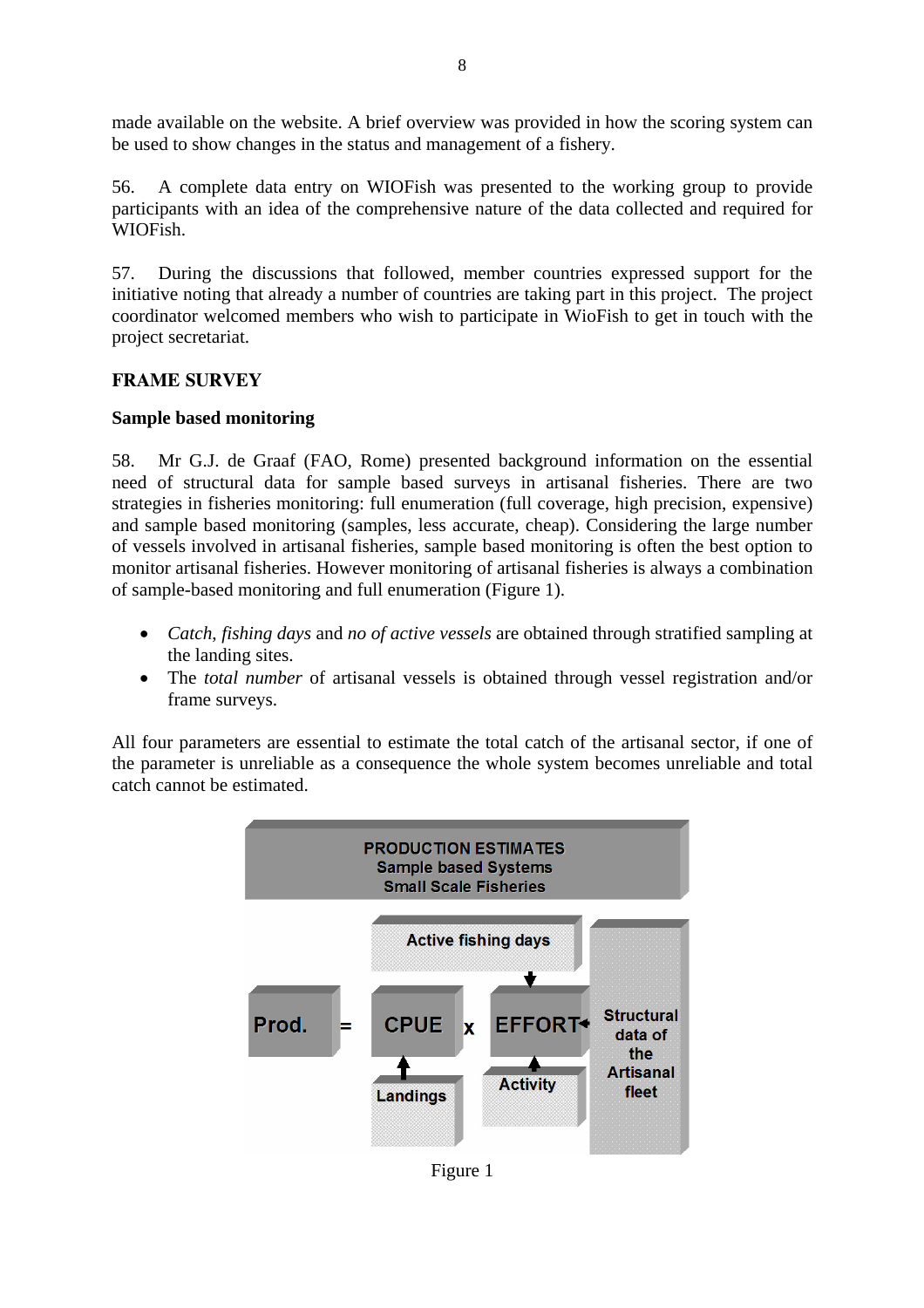59. Experiences of the FAO FishCode STF project, which provides support to the improvement of fisheries monitoring in developing countries, indicated that a major constraint in artisanal fisheries monitoring is the lack of structural data of the artisanal fleet.

### *Obtaining structural data of the artisanal fleet*

60. Structural data is essential for:

- designing the sampling scheme and stratification
- estimation of total catch

Structural information is usually obtained from fishing vessel registration and fishing licences/permissions. However, registration can be problematic as: i) vessel registration becomes easily out-dated; ii) owners are not always the operators; iii) operational patterns can be complicated (one vessel uses different fishing gears for different season); iv) a legal frame work is required and vi) there should be compliance/implementation/control.

A separate frame survey that enumerates each fishing vessel is an alternative to produce reliable information on fleet structure and used in a number of countries in East Africa.

Frame surveys as well as registers/Licensing systems should encompass the following information:

- **Identifiers** 
	- Vessel name
	- Vessel registration number
	- Fishing license or permit number
	- Captain's name
	- Home port
- Characteristics of vessel
	- Type of vessel
	- Length overall (LOA
	- Engine fitting (inboard/outboard)
	- Power
	- Storage capacity
	- Ownership
		- Type of ownership (individual/company/shared)
		- Name/address of the owner/co-owner
		- Duration of the ownership
		- Operator (when the vessel is managed and operated by others)
	- Fishing operation
		- Type of fishing gear
		- Size (specification) of the gear
		- No of fishing gear units
		- Area of operation
		- Port of operation/landing
		- Average number of fishing trip/year

As frame surveys are expensive and have to be implemented at regular interval it is could be discussed how far the above information can be collected through cheaper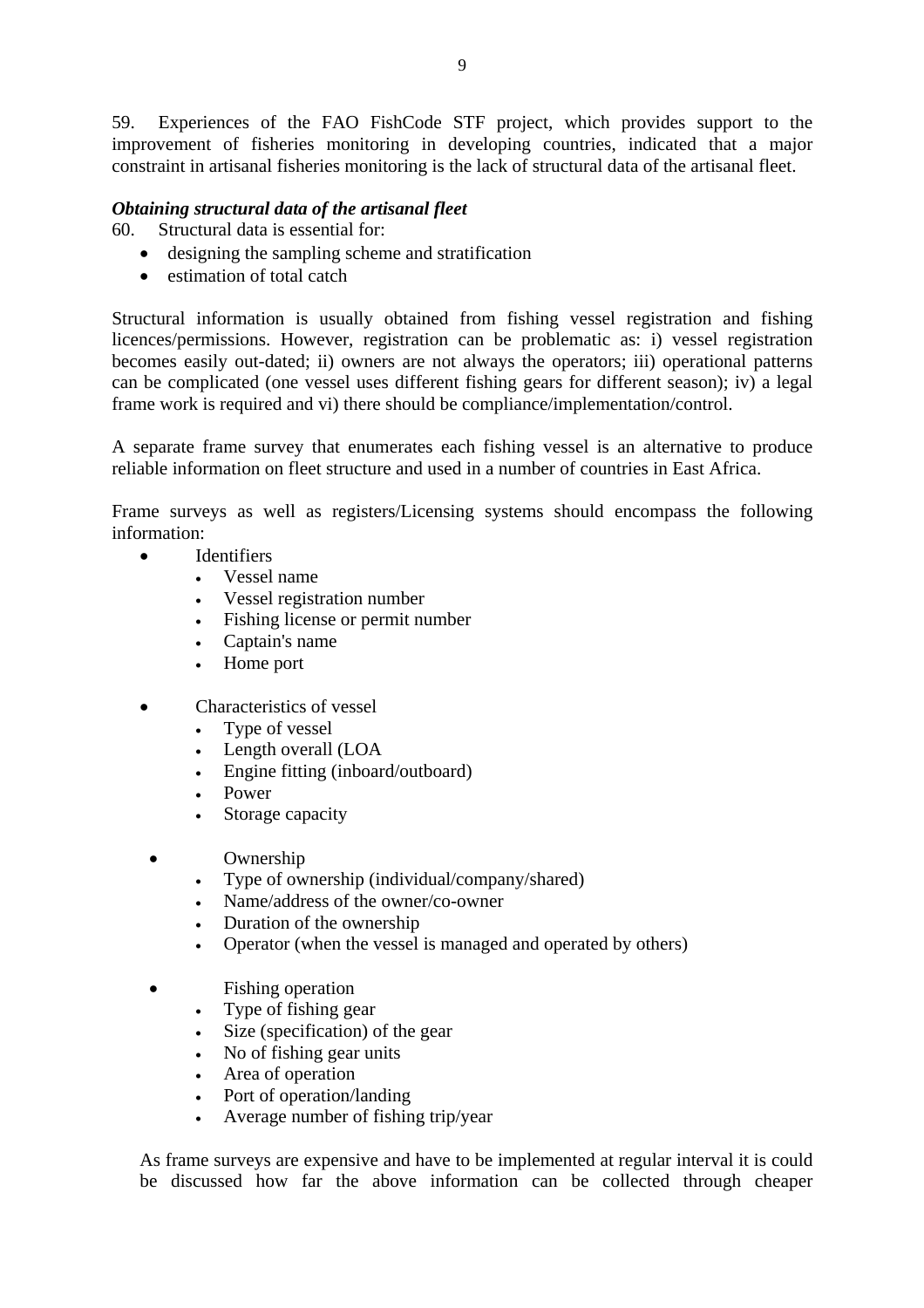registration/licensing systems and what are the major constraints for artisanal vessel registration and licensing systems in the SWIOFC member countries.

### **Harmonization of frame surveys**

### *Frame surveys*

61. The SC requested to WFPS to look at synchronization and standardization of frame surveys and to provide an indication of how many vessels are registered in each country and how the registration is maintained. These issues were discussed in working group no 2 of the meeting which consisted of a participant of each country<sup>2</sup> and IOTC.

After an initial general discussion the working group decided to make a preliminary inventory of frame surveys and registration/license systems in each country. For this a small questionnaire was prepared which was subsequently filled by the participants of the countries.

The results of the questionnaire are presented in Table 1.

|                                                                      | <b>COM</b> | <b>KEN</b>     | MAD      | MAU      | <b>NOZ</b>                                       | REU            | <b>SEY</b>   | <b>NOS</b> | TAN                   | YEM  |
|----------------------------------------------------------------------|------------|----------------|----------|----------|--------------------------------------------------|----------------|--------------|------------|-----------------------|------|
| <b>FRAME SURVEY</b>                                                  |            |                |          |          |                                                  |                |              |            |                       |      |
| No of marine fisheries frame<br>surveys carried out last 10<br>years | $\Omega$   | $\overline{2}$ | $\Omega$ | $\Omega$ | $\overline{2}$                                   | $\overline{2}$ | $\mathbf{1}$ | $\Omega$   | $\overline{4}$        | 3    |
| Last full marine frame survey<br>carried out                         |            | 2006           | 1989     | 1976     | 2007                                             | 2006           | 2004         |            | 2007                  | 2004 |
| <b>Vessel Identifiers</b>                                            |            | no             |          |          |                                                  | yes            | yes          |            | yes                   | yes  |
| Ownership                                                            |            | no             |          | yes      | yes                                              | yes            | yes          |            | yes                   |      |
| Vessel characteristics                                               |            | yes            |          | yes      | yes                                              | yes            | yes          |            | yes                   | yes  |
| Fishing operations                                                   |            | yes            |          | yes      | yes                                              | yes            | yes          |            | no                    | yes  |
| Socio economic data                                                  |            | no             |          |          | yes                                              | no             | no           |            | no                    | no   |
| Economic data                                                        |            | no             |          |          | yes                                              | no             | no           |            | no                    | yes  |
| Other data                                                           |            | no             |          |          | fishing<br>centres, gears,<br>fish<br>processing |                | no           |            | Landing<br>facilities |      |
| No of inland fisheries frame<br>surveys carried out last 10<br>years | N/A        | 5              | $\Omega$ | N/A      | 2                                                | N/A            | N/A          | $\Omega$   | 5                     | N/A  |
| Last full inland frame survey                                        |            | 2008           | 1989     |          | 2007                                             |                |              |            | 2008-<br>LV only      |      |
| <b>ARTISANAL REGISTER</b>                                            |            |                |          |          |                                                  |                |              |            |                       |      |
| Legal frame work for<br>artisanal vessel register exist              | no         | yes            | yes      | yes      | yes                                              | yes            | yes          | no         | yes                   | yes  |
| Artisanal vessels obliged to<br>register                             |            | yes            | yes      | yes      | yes                                              | yes            | no           |            | yes                   | yes  |
| If yes, since when                                                   |            | 1991           | 2007     | 1970's   |                                                  |                |              |            | 1970                  | 2000 |
| Length of vessels to be<br>registered                                |            | All            |          |          | All                                              | yes            | All          |            | All                   |      |

Table 1: Inventory of frame surveys and register/licensing systems on artisanal fisheries in SWIOFC countries.

<sup>&</sup>lt;sup>2</sup> As there is almost no artisanal fisheries in South Africa, SA was not included in the analyses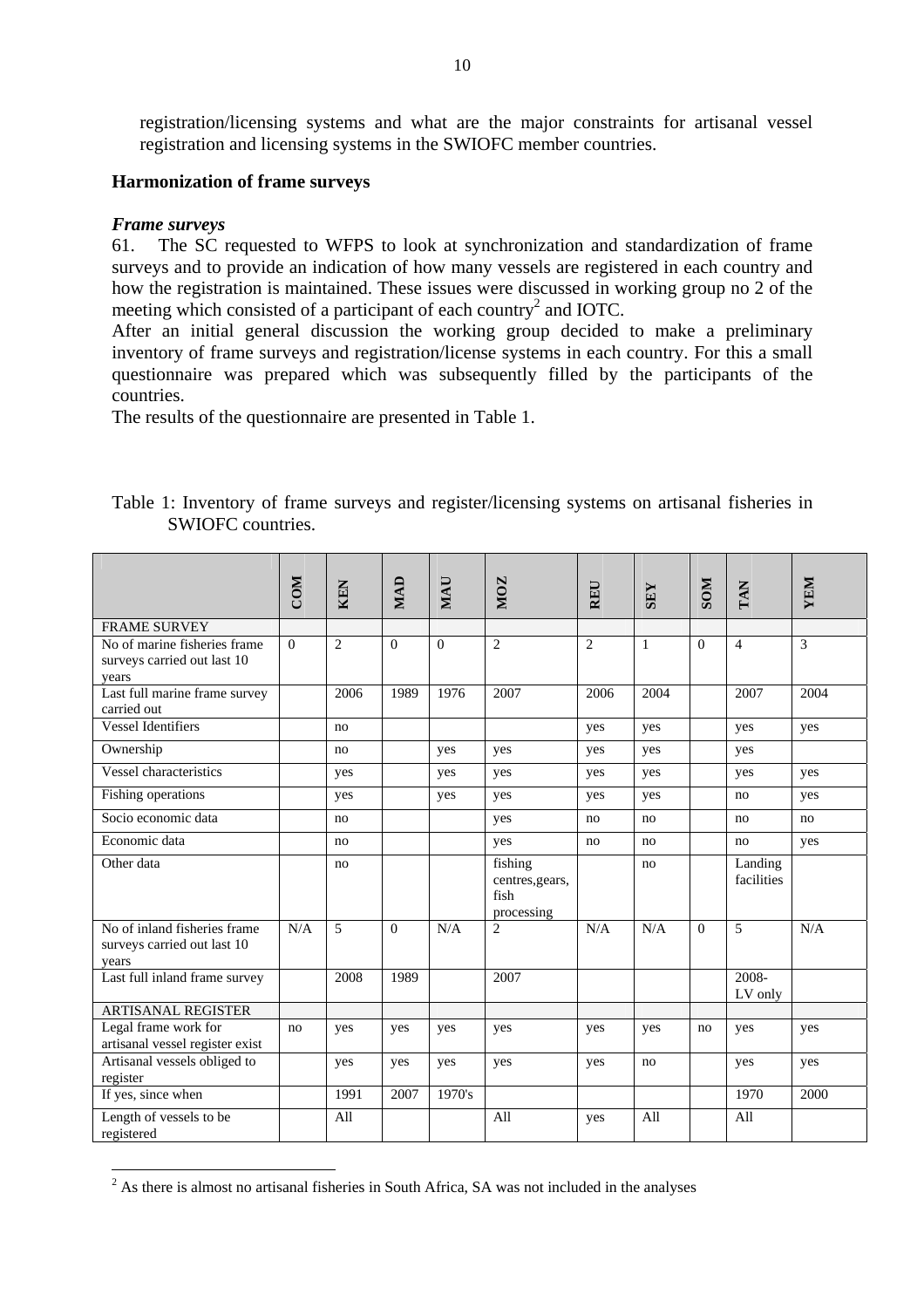|                                                                                | <b>COM</b> | KEN  | MAD | MAU | <b>NOZ</b> | <b>REU</b> | <b>SEY</b> | <b>NOS</b> | TAN              | YEM                           |
|--------------------------------------------------------------------------------|------------|------|-----|-----|------------|------------|------------|------------|------------------|-------------------------------|
| Artisanal vessel register<br>reliable                                          |            | no   |     | yes | yes        | yes        | yes        |            | no               | yes                           |
| <b>ARTISANAL LICENCE</b>                                                       |            |      |     |     |            |            |            |            |                  |                               |
| Legal frame work for<br>artisanal vessel licensing exist                       | no         | yes  |     |     | yes        | yes        | yes        | no         | yes              | yes                           |
| Artisanal fisheries obliged to<br>license                                      |            | yes  | no  |     | yes        | yes        | no         |            | yes              | yes                           |
| If yes, since when                                                             |            | 1991 |     |     |            |            |            |            | 1970             | 2006                          |
| License register liable                                                        |            | no   | yes |     | yes        | yes        | yes        |            | no               | yes                           |
| <b>OTHERS</b>                                                                  |            |      |     |     |            |            |            |            |                  |                               |
| Marine fisher data available<br>in Population/Household/<br>Agriculture census | no         | no   |     | no  |            |            | yes        |            | Landing<br>sites | Central<br>Statistical<br>Org |
| Inland fisher data available in<br>Population/Household/<br>Agriculture census |            | no   |     | N/A |            | N/A        | N/A        |            | Landing<br>sites | N/A                           |

62. The results indicate that frame surveys are carried out every 3-4 year, but have not been carried out over the last -20 years in Mauritius, Madagascar, Somalia and the Comoros. Mauritius however has replaced the need for frame surveys with a reliable artisanal vessel register. Vessel characteristics are obtained in all frame surveys but not all countries collect information on fishing operations, vessel identifiers and ownership.

63. In almost all countries the artisanal fleet is obliged to register and obtain a fishing licence. But the actual implementation of the legal frame work is mixed and only 40- 50 percent .of the countries have reliable vessel and license registers.

### **Description artisanal fleet**

64. An inventory of the types of artisanal vessels operated in the countries was made in working group No. 2 and the results are presented in Appendix G.

65. The preliminary results indicated a large variety of artisanal vessels ranging from 3 to 23 metres. The working group considered the exercise very useful and essential for harmonization of data collection and exchange of data. But more detailed description/ analyses will be needed in order to provide recommendations on harmonization of frame surveys.

### **FISHERY CATCH STATISTICS IN SWIOFC**

66. The small working group set up during this working party to examine fishery catch statistics in SWIOFC mostly concentrated on the quality and consistency of the data officially submitted to FAO and on some discrepancies that had been noted with the information made available at the latest SWIOFC Scientific Committee (SC) as presented in Appendix I.

67. The absence of a data collection system for **Comoros** was remarked by the national participant. However, it was suggested that until a basic system to collect data is in place, general information from operating fishing vessels, markets, domestic consumption and other indicators could be considered to validate current guess estimates. It was noted that the FAO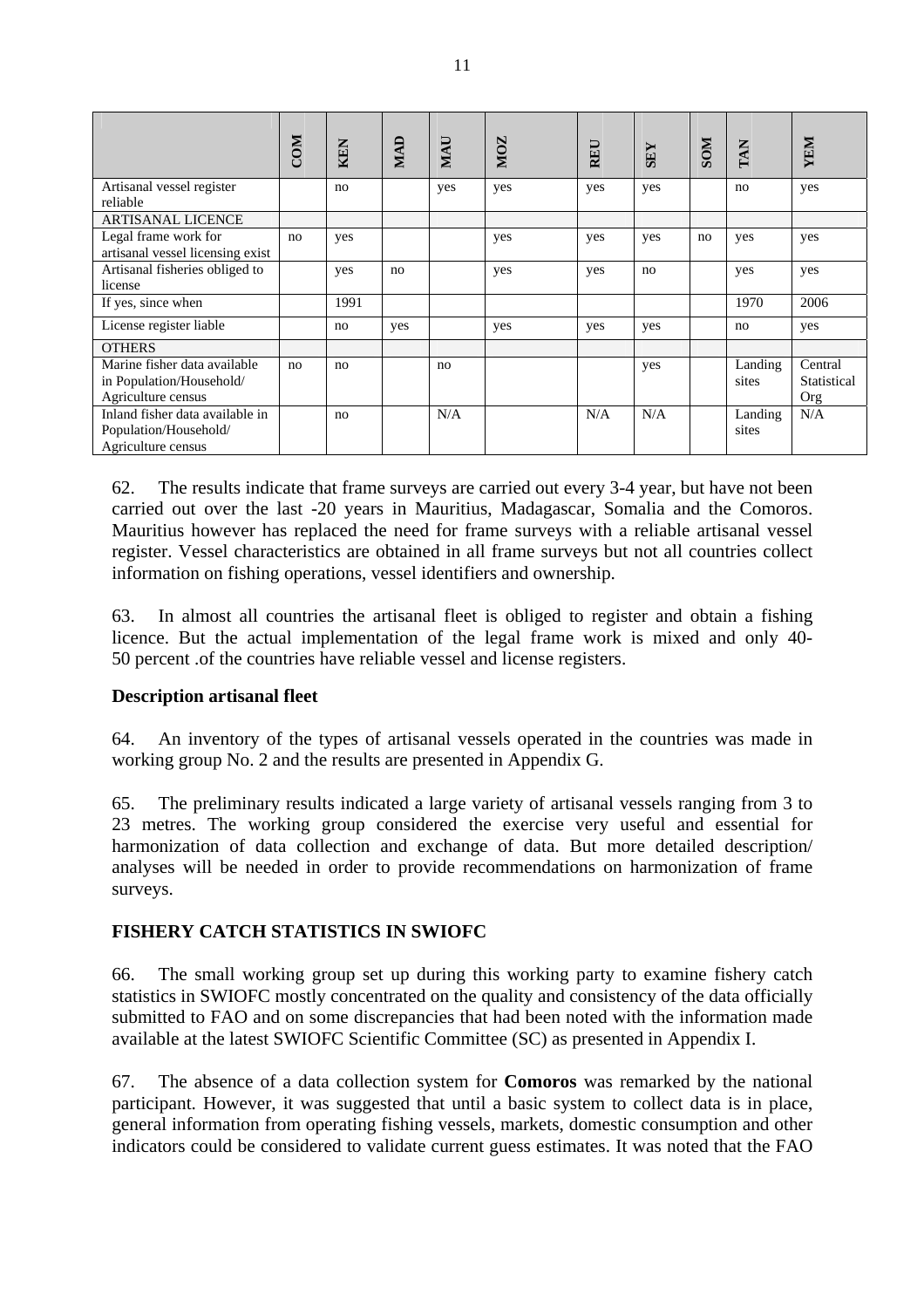database includes a data series for shrimp catches "Natantian decapods nei" which instead very probably is referring to lobster catches as there is no shrimp fishing in Comoros.

68. No major inconsistency throughout the data series were noted for catch statistics reported by **Kenya**. However, it was noted a discrepancy between the data for cephalopods (octopus plus squids) in FISHSTAT+ and those presented to the SC. The national participant verified the data and informed that the data reported to the SC was wrong.

69. Catch statistics reported by **Madagascar** are grouped by principal species groups (i.e. fishes, crabs, shrimps, lobsters, cephalopods) which makes it impossible to extract trend information about single species or higher taxonomic level. Although it would be highly desirable that catches be reported at a better breakdown, it does not seem probable that will occur in the next years unless the data collection system is substantially improved. The decrease of shrimp catches in recent years was confirmed. The national participants informed the meeting that there were plans for a frame survey in two regions and for a national census of artisanal fisheries.

70. Besides an overall decrease of total catches, data reported to FAO by **Mauritius** for 2006 included data for less species than the previous years and the quantity reported as "Marine fishes nei" increased significantly. The datum for "Lutjanidae-Snappers" reported to the SC was much more on line with the quantities reported in previous years and it was decided to use this datum to revise the 2006 catches for Lutjanidae presently in the FAO database.

71. The discrepancies between the 2006 total catch statistics for **Mozambique** reported to FAO and those provided by the Ministry of Fisheries to the Fishing Industry Handbook (published by I&J) were pointed out as total catches in the FAO database are about half of those available from the other source. The national participant informed the meeting that the correct data are those included in the "Relatório do Balanço PES" published by the "Direcção Nacional de Economia Pesqueira" of the Minister of Fisheries. It was recommended that the national participants report back to the relevant institutions the problems encountered with the data previously submitted to FAO and that they provide the correct data also for previous years to avoid as much as possible disruption in the series. The Ministry of Fisheries should also examine if the paper "National conflict and fisheries: reconstructing marine fisheries catches for Mozambique, 1950–2004" by Jacquet and Zeller (UBC Working Paper Series, 2007-02) may provide complementary information to the revision of historical catch series.

72. No major problems were underlined for the catch statistics submitted by **Reunion**. Catch statistics for Mayotte and the French Southern Territories, which are recorded separately in the FAO database, were also shown (Appendix I).

73. The data reported by the **Seychelles** looked reliable and with a good species breakdown. Particularly, it was noted that the latest data submitted included also statistics for five sea cucumber species covering the 2001-2006 period.

74. Official data for **Somalia** are not available since 1985. The national participant informed the meeting that no provision of fishery data may be expected for the next years. Excluding a few scattered data extracted from project reports and country profiles, all other data included in the FAO database since 1985 are estimates. Total catches for recent years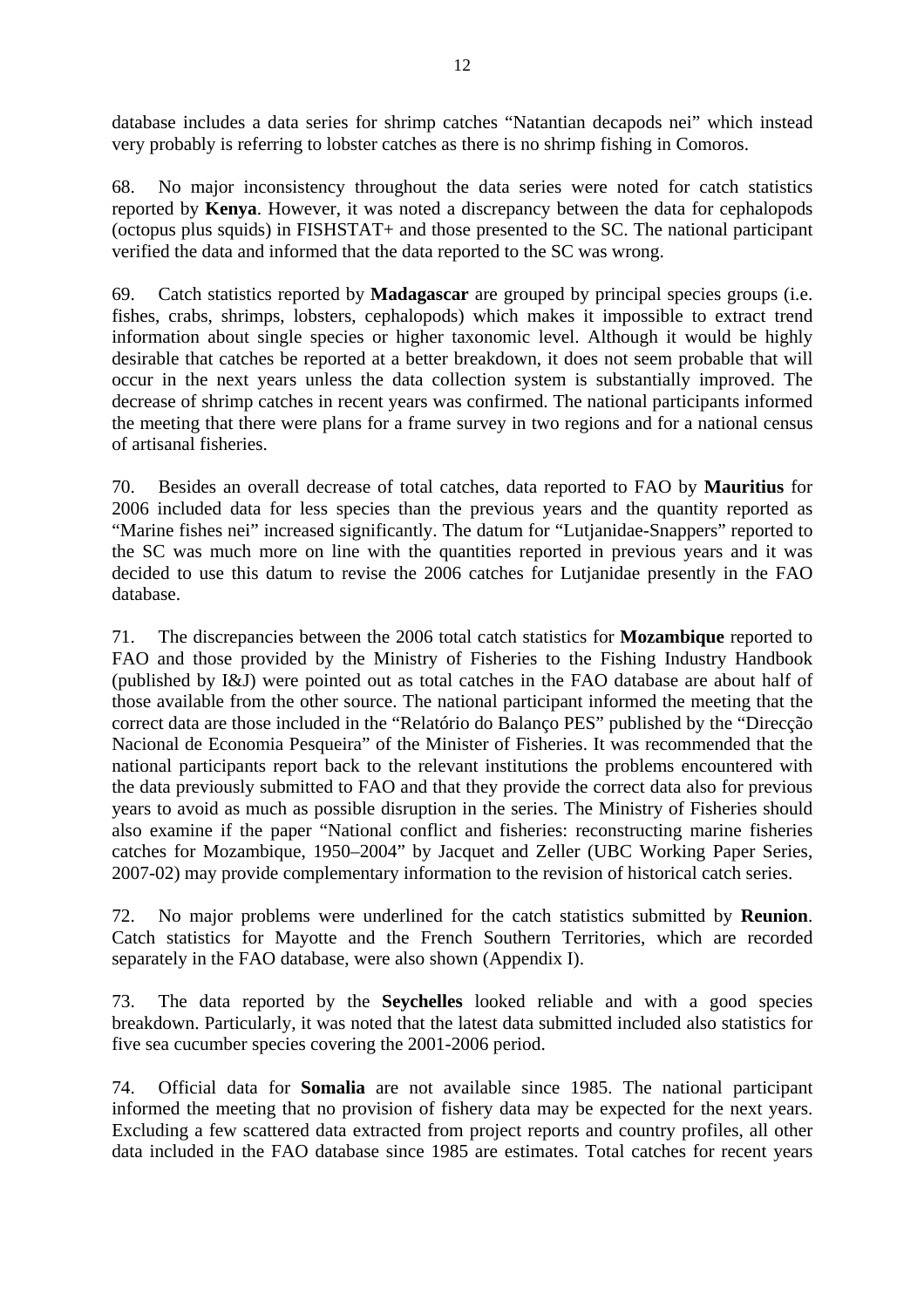were derived from the table on fishery data included in the Statistical Yearbook of the Arab Organization for Agricultural Development (AOAD).

75. Total catches by **South Africa** in area 51 (Western Indian Ocean) are very limited (around 1000 tonnes per year in the latest three years) as most of the South African waters fall under area 47-Southeast Atlantic and all of its major fisheries are operating in this latter area.

76. For **Tanzania**, particular attention was given to reported catch statistics for shrimp and tuna. For both groups of species, the 2006 data did not look very reliable. The shrimp datum (1 800 tonnes) in the FAO database was repeated and it was clarified that the quantity (312 tonnes) reported to the SC was referring only to trawl catches. For tunas, it was found out that statistics submitted so far to FAO included also industrial catches by foreign fleets (e.g. Japan). As catch data should be reported by flag State and not by exclusive economic zone, it was agreed with the national participant that the submission of 2007 Tanzanian catch statistics to FAO will include also a revision of the tuna data series excluding catches by foreign fleets. It was also noted that a study by UBC on reconstructing historical marine catches is also available for Tanzania. It was suggested that the same approach followed for the similar paper on Mozambique will be followed.

77. **Yemen** had not submitted any 2006 data to FAO and for 2004-05 only the total catches had been provided. Catches by species items had been estimated by FAO according to percentages on total catches of previous years. However, data for missing years were included into the national report presented at the meeting and made available to the FAO Statistician during this working party in a version translated into English. As data on yearly catches is regularly collated by the Ministry of Fish Wealth, it is recommended that these data are regularly submitted to FAO. IOTC noted that the system currently used in Yemen to estimate tuna catches might need to be revised.

### **IOTC**

78. The IOTC Data Coordinator presented the status of the statistics held by the IOTC Secretariat concerning IOTC species and other species bycatch of tuna fisheries. IOTC compiles various types of information including data on total catches, catch and effort and size frequency data. Overall, 80 percent of the catches of IOTC species are reported by the flag states, the remaining 20 percent coming from other sources, including estimates from the Secretariat based on information collected in the countries from which statistics are not available.

79. It was noted that while the catches available from industrial fisheries are fairly complete, those from artisanal fisheries are considered incomplete, the latter accounting for the majority of the catches by SWIO countries. The following problems were identified concerning the artisanal fisheries in the SWIO region:

- Data collection is either insufficient or not done at all.
- Statistics are highly aggregated by gear or species.
- Statistics are aggregated for domestic vessels and foreign vessels operating within the EEZ's of SWIO countries.
- There is a paucity of data on the lengths of IOTC species from artisanal and industrial fisheries in the SWIO.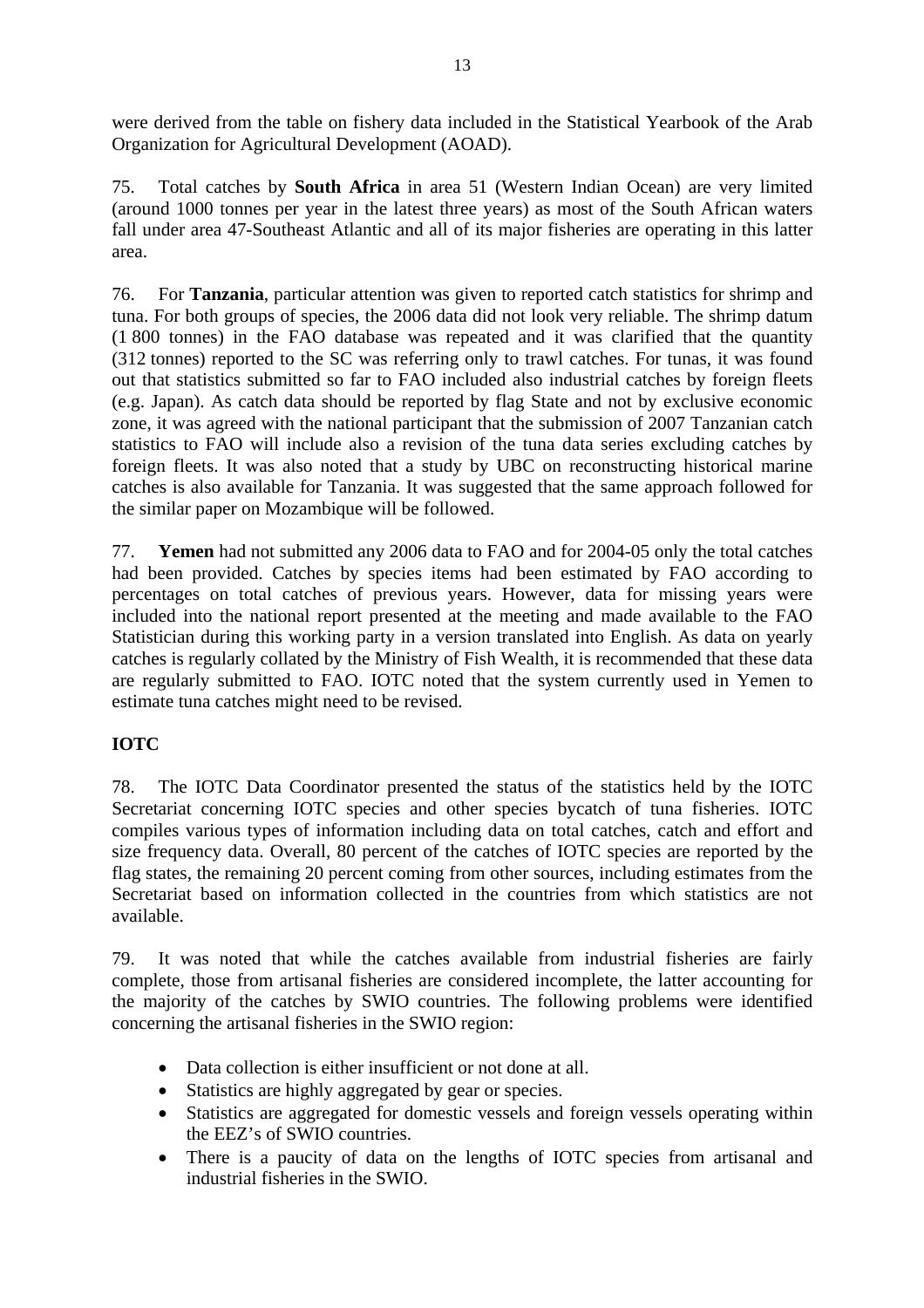- Data are collected by various institutions but not put together.
- There is insufficient/incorrect data processing due to a lack of appropriate hardware/software.
- Data is sometimes available but not reported to the IOTC.

80. The IOTC presented the activities of the IOTC-OFCF Project, whose main objective is to build capacity in countries of the IOTC region in the area of fisheries statistics. It was noted that some countries in the SWIO area have benefited from such activities, including Kenya, Mozambique, Tanzania and Yemen.

81. The IOTC indicated that it will continue assisting countries in the region in the area of data collection and processing, including cooperation with the SWIOFC/P in the area of artisanal fisheries for IOTC species.

### **SWIOFP DATA MANAGEMENT PLAN**

82. The Working party was informed that the objective of the SWIOFP information and data management component is to develop an overall plan that ensures efficient data capture, processing and dissemination

83. In broad terms the information and data needs for SWIOFP include identification of fish stocks, basic information, biology, behaviour, fishery, bio-economics, and environment links.

84. Data collection will be characterized by a review of all existing data, including historic and present records, not only from SWIOFP members but also from distant fishing nations that have had access to the region's resources; and the collection of new information through extensive field sampling based on the *Science Plan.* 

85. Data gap analysis will be undertaken prior to the field sampling program. This will be based on extensive collation of data from diverse sources as which includes but is not limited to peer reviewed literature and other publications, past surveys, data held by international programs and other agencies including research institutions in and outside SWIOFP region. All this data would be processed to produce a data atlas for the gap analysis.

86. The overall action plan for data management is the review of data requirements to be carried out in conjunction with the respective SWIOFP components. Procedures and protocols for data capture and reporting would be developed building wherever possible on existing established procedures of protocols. These will cover basic statistics and graphics, data and information exchange, web based communication platforms; and evaluation of data management capacity in respective countries.

87. An appropriate data management system for fisheries statistics, biophysical information, and data manipulation should be available when SWIOFP is initiated. This will include a module to transform raw catch-related data from the various cruises into format readily usable by scientists and managers. In regard to this the STATBASE software has been made available by France.

88. Data handling is likely to include the following:-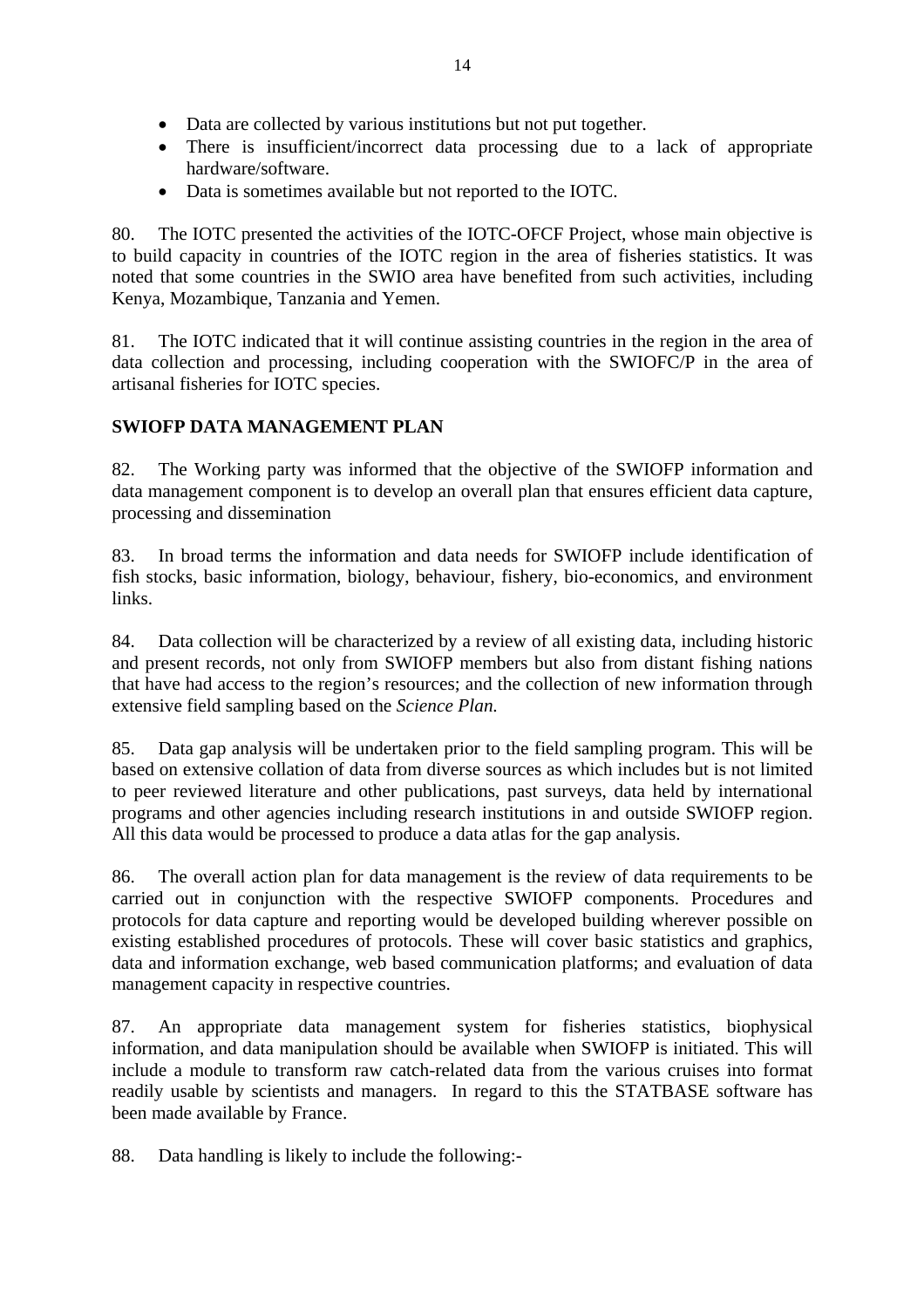- Data collected by scientists on each cruise would be entered on laptops as soon as possible after the collection;
- Upon arrival in port, the scientists would "dump" their raw data into a regional database;
- Associated analytical fisheries programs will render raw data into usable form (catch curves, catch/unit effort, fecundity, environmental parameters etc)
- The raw data and its statistical interpretation would be made available on a Regional Project Website (password protected until the data is verified and cleared for general release) so that it is available to all project participants.
- Data will be reviewed periodically to see if sampling schedules need to be altered.
- It is expected that the necessary quality control procedures for data collection will be adopted through appropriate sampling plans, manuals, methods and protocols, standards and reference materials, intercalibration, etc.

The following are the anticipated datasets:

Stock separation

- Tagging data
- Genetics data
- Migratory patterns

Catch assessment data

- Biomass estimate by species
- Yield data
- Stock density

Baseline monitoring

- Use of several good indicators/bycatch like birds, dugongs or whales
- Stock density
- Number of licence applications
- Fish sizes
- CPUE by specie**s**

Fish biology and behaviour

- Maximum size
- Sex ratio
- Size of maturity
- Size frequency

### Recruitment

- Egg and larval surveys
- Mortality rates
- Population structure
- Annual estimates of recruitment

Sports fishery and artisanal fishers

- Species lists
- Numbers caught
- Weights caught
- Tagging data
- Licence monitoring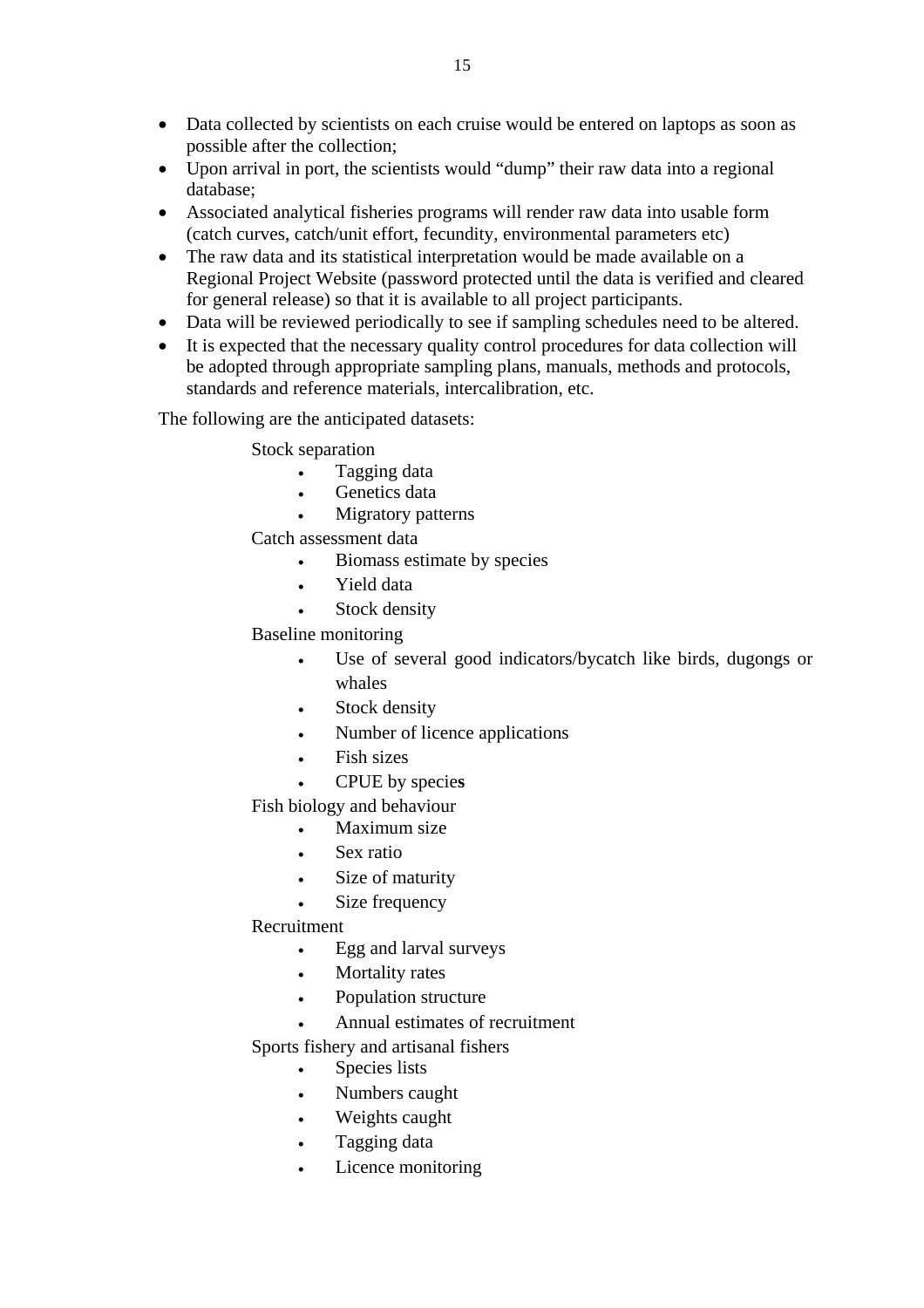### **OTHER MATTERS**

89. The representative from the Regional Programme for Sustainable Management of the Coastal Zones of the Indian Ocean Countries (ReCoMaP) informed the Working Party that this is a five-year programme of the Indian Ocean Commission (IOC) financed by the European Union (EU) to enhance sustainable management of coastal and marine natural resources The beneficiary countries are Comoros, Kenya, Madagascar, Mauritius, Seychelles, Tanzania and Somalia.

90. A number of activities are being supported by ReCoMap:

Improving coastal fisheries statistics in Madagascar:

- a desk study of fisheries monitoring systems in Madagascar;
- interviews with key informants (government, development partners, NGOs, and the private sector);
- a fisheries information flow analysis;
- a SWOT analysis and recommendations for improved fisheries information systems; and,
- a presentation to key stakeholders.

Support to the Seychelles Fishing Authority (SFA) on:

- An improved, integrated and adaptable sampling design and methodologies for artisanal fisheries monitoring;
- Data management, processing and analysis routines for accurate and precise estimation of fisheries data;
- A comprehensive species identification guide for use by fishers completing logbooks and sampling teams conducting catch surveys; and,
- Production of an operational manual on the logistical aspects of the revised monitoring system.

Strengthening artisanal fisheries statistics in Tanzania by:

- improving the system of artisanal fisheries data collection and processing in order to have reliable, accurate and up to-date fisheries statistics;
- providing artisanal fish catches (production data) in all coastal districts and disseminate to various stakeholders;
- providing data for use in the estimation of fisheries stocks available in the territorial waters for improved management.

### **RECOMMENDATIONS OF THE WORKING PARTY**

- 91. The working party recommended the following:
	- The WP noted that some countries (e.g. Comoros and Somalia) have no data collection system in place or that data are collected only by principal species groups (e.g. Madagascar). These countries are recommended to establish or improve their national data collection system seeking the assistance of relevant regional projects or international agencies. In the meantime, it was suggested that these countries use general information from operating fishing vessels, markets, domestic consumption and other indicators to validate current estimates.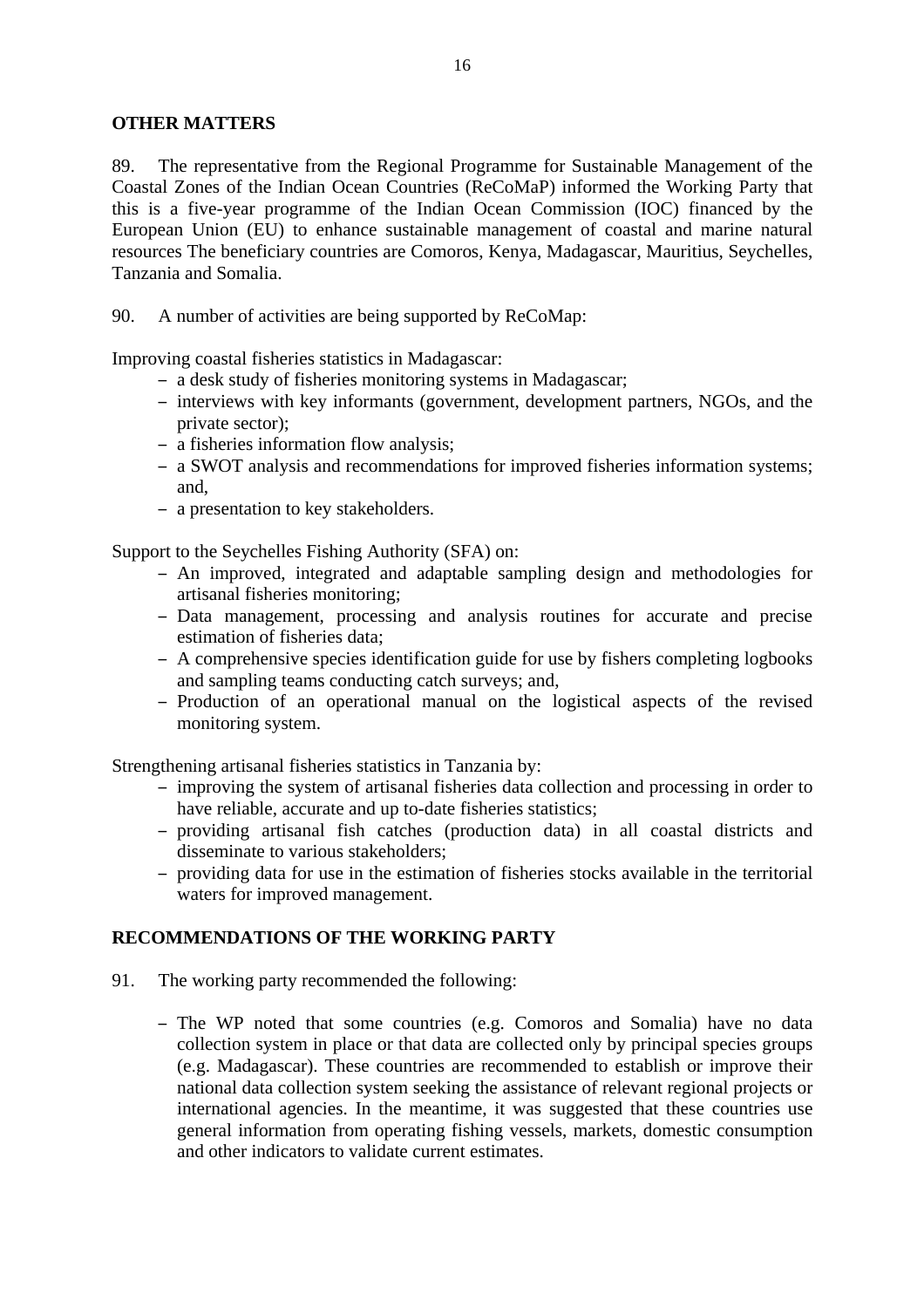- The WP recognized that the historical catch data series for some countries (e.g. Mozambique and Tanzania) would need revision due to some periods in the past when there was no monitoring, submission of incomplete national data or to the inclusion of catches by foreign fleets. The WP recommended that national official statistics are revised and provided to FAO. The countries involved may seek assistance of FAO-FIES if or as required.
- The WP reminded the national reporting Offices that the flag of the vessel performing the essential part of the fishing operation should be considered the paramount indication of the nationality assigned to the catches. The flag State is responsible for the provision of the relevant data.
- Several countries reported that annual bulletin of fishery statistics have been compiled. It was recommended that, once published, an electronic version of the bulletin is made available to both the SWIOFC Secretariat and FAO-Fisheries and Aquaculture.Information and Statistics Service. The SWIOFC Secretariat was invited to consider establishing a repository of these annual bulletins, possibly accessible through the FAO Fisheries Department web site.
- The WP recommended that the SWIOFP regional working group on data adopt metadata standards in harmony with standards developed by FAO-Fisheries Aquaculture Management and Conservation Service, and international fisheries organizations such as IOTC; and encourage participation in their working groups;
- The WP recommends that member countries continue to describe their data holdings in the format used during the workshop (Statbase meta data format); and that they submit their respective metadata sets to the regional coordinator not later than the 1st planning meeting for component 1 of SWIOFP (June 2008); IRD will continue to offer technical expertise to ensure that the description of data conforms to the homogeneity of a dataset, to avoid excessive generalization;
- The WP recommends that member countries contribute relevant information to the WioFish database; to be done through respective national focal points. Countries who wish to join the WioFish network are welcome to do so by consulting the WioFish coordination secretariat in RSA;
- The WP recognizing that the activities of the first and second WPFS highly contributed to the goals of SWIOFP component 1, recommend that as much as possible, all the SWIOFC countries take part in the SWIOFP regional working group on data, that country participants remain the same for continuity, and that FAO, IOTC and other relevant organizations be encouraged to attend.
- The WP recommends each country to prepare an extensive description of different types of fishing crafts and gears, and request the Secretariat to prepare terms of Reference for the country descriptions. The country documents could be the basis for discussion on harmonization of frame surveys in the next meeting of the WP.
- The WP recommends member states improve data collection in artisanal fisheries at national level, special point of attention would be improvement of data collection on fishing effort (including complete structural data of the artisanal fleet) Actions to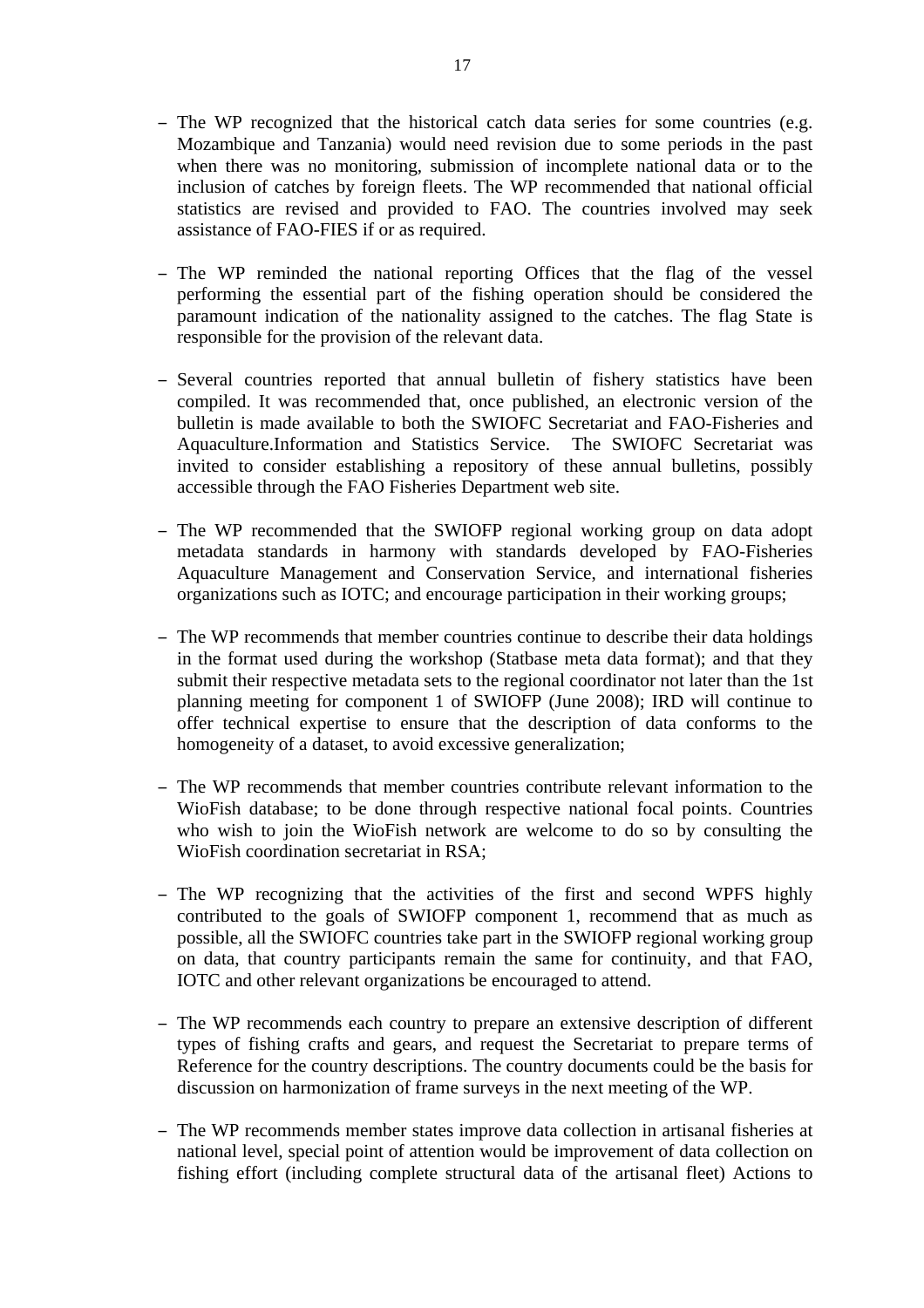improve the data collection systems for artisanal fisheries could include: capacity building and the development and implementation of cost effective and sustainable systems covering the specifics characteristics of the different countries.

### **CLOSING OF THE WORKING PARTY**

92. The closing remarks were delivered by Mr Kaitira Katonda, Executive Secretary, SWIOFP. In his remarks he recognized the contribution that the WP has made towards fisheries statistics and data management as seen in the deliberations and the set of recommendations. He thanked the participants for dedicating their time in attending and for KMFRI in organizing the WP meeting. Noting that the activities of the WP and SWIOFP Data + information Management Component are complementary, he said that the WP meeting was timely as the SWIOFP was to begin in another three months after signing of the major documents with the World Bank, the MoU and the PAD. Finally he thanked all those who have contributed in one way or other to make the WP meeting a success (see full text, Appendix E).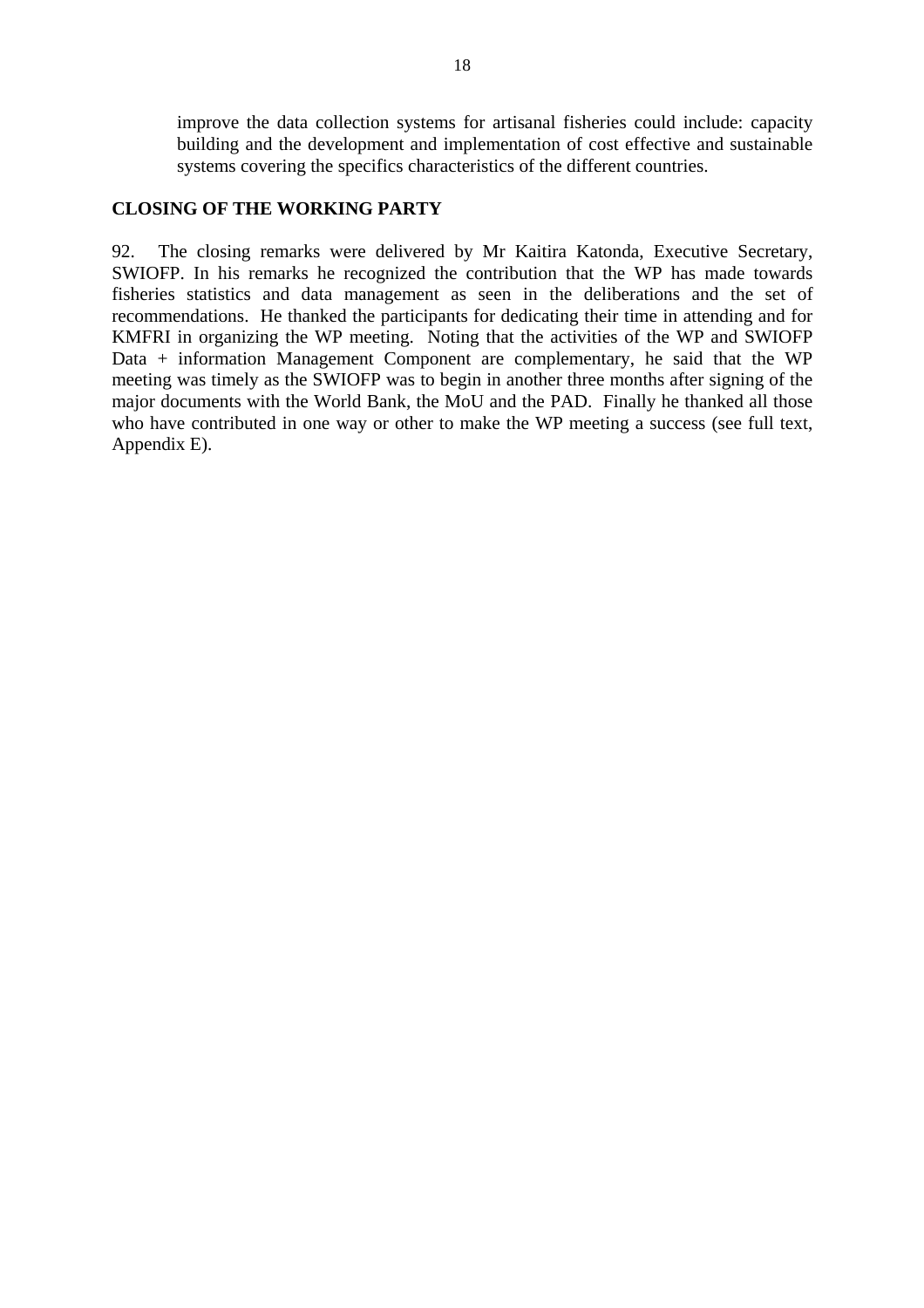### **APPENDIX A**

### **Agenda**

### 1. Opening

- 2. Adoption of the Agenda
- 3. Status of the collection of fisheries landings (catch and effort) and of fisheries data
- 4. Data gaps analyses (identification of parameters)
- 5. Metadata reporting
- 6. Frame survey
- 7. Fisheries statistics
- 8. SWIOFP data management plan
- 9. Other matters
- 10. Recommendations of the Working Party
- 11. Closing of the Working Party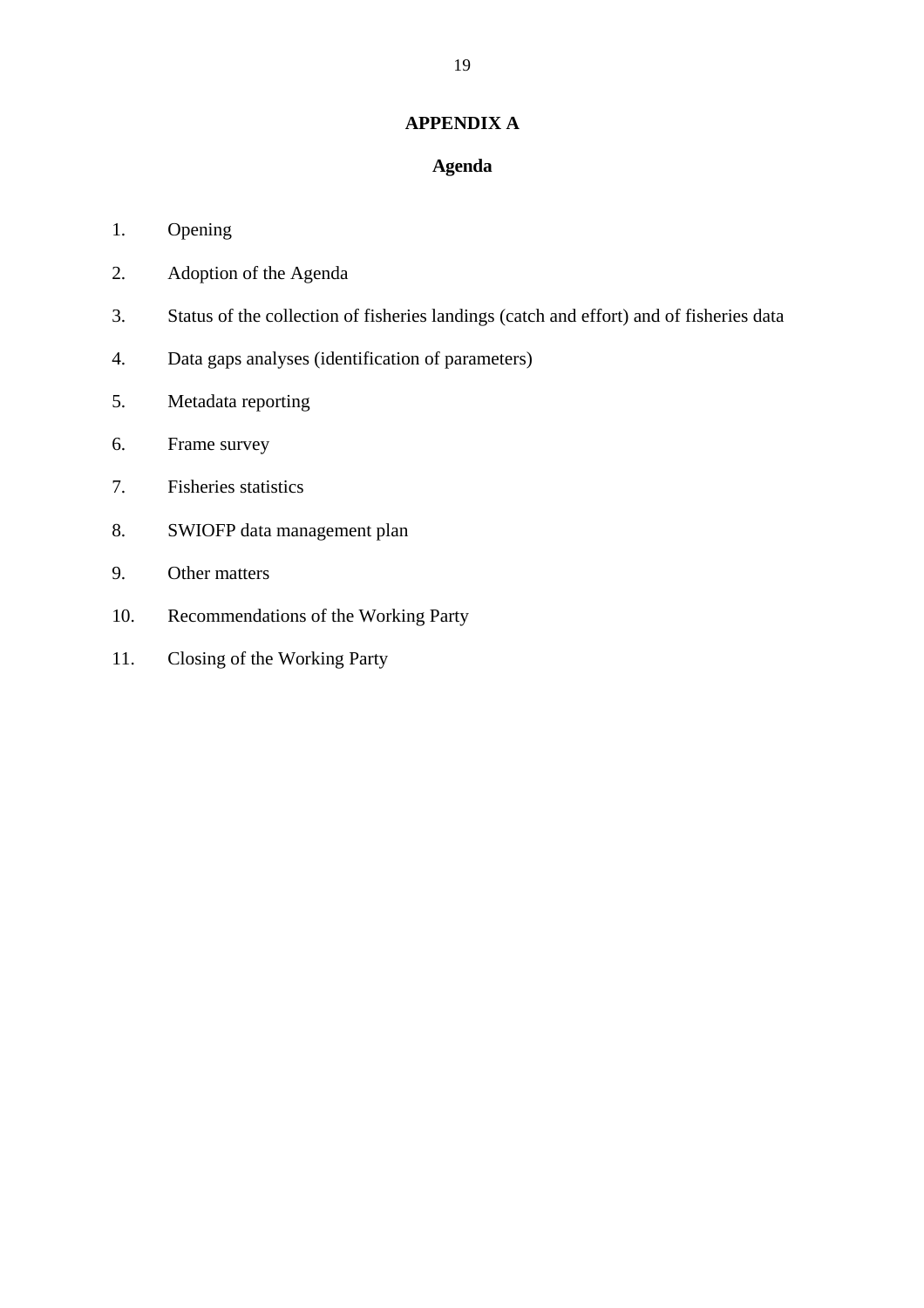### **APPENDIX B**

### **List of participants**

### **COMOROS**

### **KENYA**

ABDOUCHAKOUR Mohamed Direction nationale des ressources halieutiques Ministère de l'agriculture, de la pêche et de l'environnement BP 41 Moroni Tel.: (269) 735630 / 750013/330723 E-mail: abdouchmed@yahoo.fr

KAMARDINE Boinali Direction générale ressources halieutiques, Moheli Ministère de l'agriculture, de la pêche et de l'environnement BP 41 Moroni Tel.: (269) 735630 / 326610 E-mail: ben-massound59@yahoo.fr

### **FRANCE**

LE RU Loic IFREMER Rue Jean Bertho 97822 Le Port BP 60 La Réunion, France Tel.: (0) 262 42 03 40 Fax (0) 262 43 36 84 E-mail: loic.le.ru@ifremer.fr

PIANET Renaud Henri IRD Seychelles BP 570 Victoria Seychelles Tel.: (248) 224742 Fax: (248) 224742 E-mail: Renaud.Pianet@ird.fr AYOO Florence (Ms) Kenya Marine Fisheries Research Institute PO Box 81651 Mombasa 80100 Tel.: (254) 41 475154 Fax: (254) 49475157

GITHUI Priscilla (Ms) Kenya Marine Fisheries Research Institute PO Box 81651 Mombasa 80100 Tel.: (254) 41 475154 Fax: (254) 49475157 E-mail: pgithui@kmfri.co.ke

KIMANI Edward Ndirui Kenya Marine Fisheries Research Institute PO Box 81651 Mombasa 80100 Tel.: (254) 41 475157 Fax: (254) 49475157 E-mail: ekimani@kmfri.co.ke

MUNENE Morris Kenya Marine Fisheries Research Institute PO Box 81651 Mombasa 80100 Kenya Tel.: (254) 41 475154 Fax: (254) 49475157 E-mail: mmunene@kmfri.co.ke

NDEGWA Stephen Fisheries Department PO Box 90423 Mombasa, Kenya Tel.: (254) 41 2315904 Fax: (254) 41 2315904 E-mail: ndegwafish@yahoo.com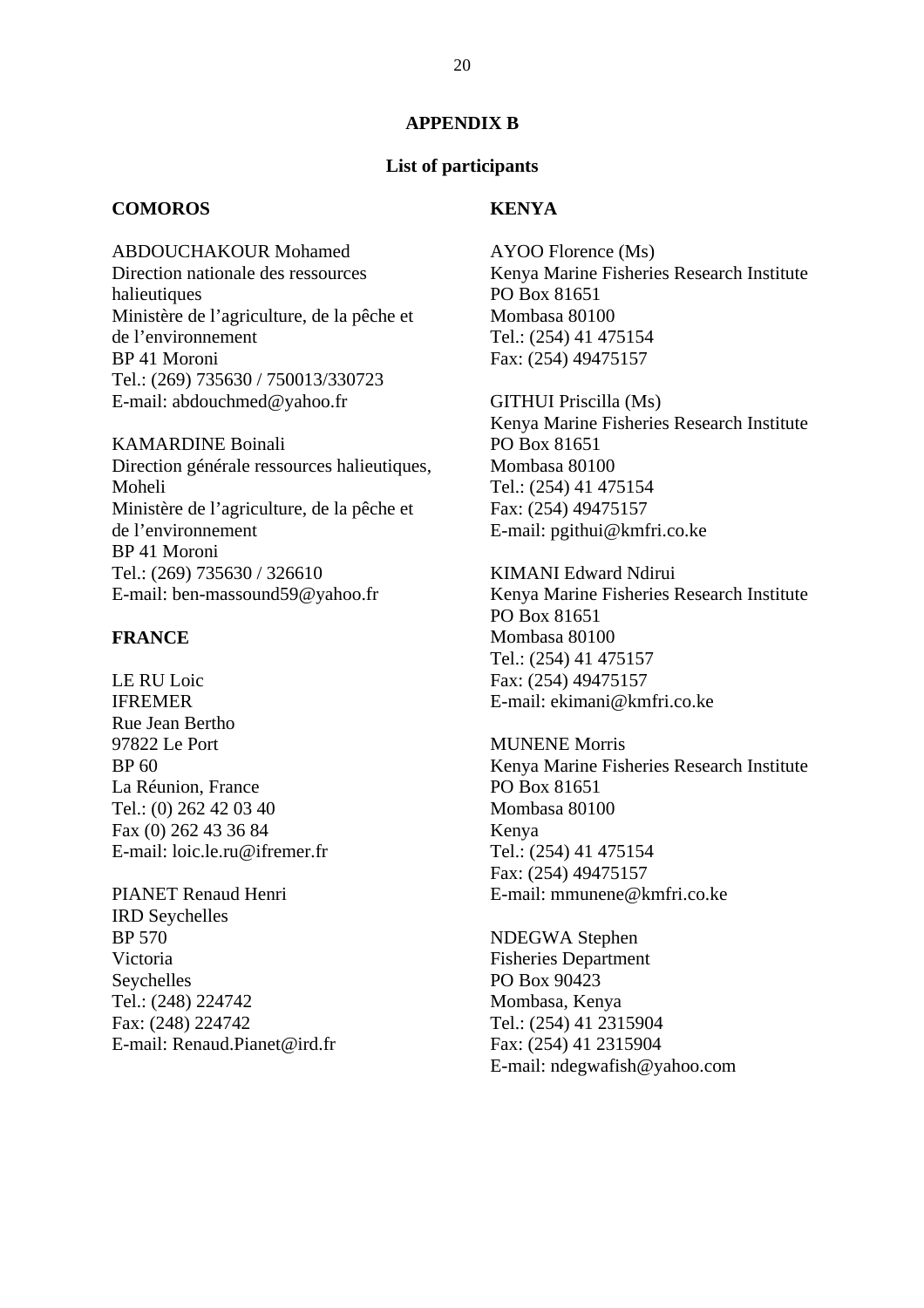NZUNGI Peter Mateta Fisheries Department PO Box 58187, 00200 Nairobi Tel.: (254) 20 3742320 /49 733548894 Fax: (254) 20 3743699 E-mail: pmnzungi@yahoo.com

CHIENG Pamela (Ms) Kenya Marine Fisheries Research Institute PO Box 81651 Mombasa 80100 Tel.: (254) 41 475154 Fax: (254) 49475157 E-mail: pochieng@kmfri.co.ke

OKEMWA Gladys Moragwa (Ms) Kenya Marine Fisheries Research Institute PO Box 81651 Mombasa 80100 Tel.: (254) 41 475154 Fax: (254) 49475157 E-mail: gokemwa@kmfri.co.ke

ONG'ANDA Harrison Kenya Marine Fisheries Research Institute PO Box 81651 Mombasa 80100 Tel.: (254) 41 475157 Fax: (254) 49475157 E-mail: honganda@kmfri.co.ke

RUWA Renison Kahindi Kenya Marine Fisheries Research Institute PO Box 81651 Mombasa 80100 Tel.: (254) 41 475435 Fax: (254) 49475157 E-mail: kruwa@kmfri.co.ke

### **MADAGASCAR**

RABOANARIJAONA Harilalao Zoelys Department of Fisheries Box 1696 Antananarivo Tel.: (261) 22 40650 E-mail: Harizoes@yahoo.fr

### **MAURITIUS**

KHADUN Satish Kumar Ministry of Agro-Industry and Fisheries Fisheries Division Albion Fisheries Research Centre Petite Rivière, Albion Tel.: (230) 238 4829 Fax :(230) 238 4184 E-mail: sramkissoon@mail.gov.mu

MOOTOOSAMY Louis Lindsay Ministry of Agro Industry and Fisheries Petits Rivière Tel.: (230) 238 4829 Fax: (230) 238 4184 E-mail: lmootoosamy@mail.gov.mu

### **MOZAMBIQUE**

CHACATE Osvaldo Ernesto National Fisheries Research Institute Mao Tse Tung Avenue 389, Maputo Tel.: (258) 21 490307 Fax: (258) 21 492112 E-mail: osvaldo1981@moziip.org or chacatemz@yahoo.com

CHAUCA Isabel Luis (Ms) National Fisheries Reserch Institute Mao Tse Tung Avenue 389, Maputo Tel.: (258) 21 490307 Fax: (258) 21 492112 E-mail: ichauca@moziip.org

### **SEYCHELLES**

JULIETTE Laurence Dorizo (Ms) Senior Statistician Seychelles Fishing Authority PO Box 449 Victoria Mahe Tel.: (248) 670300 Fax: (248) 224508 E-mail: jdorizo@sfa.sc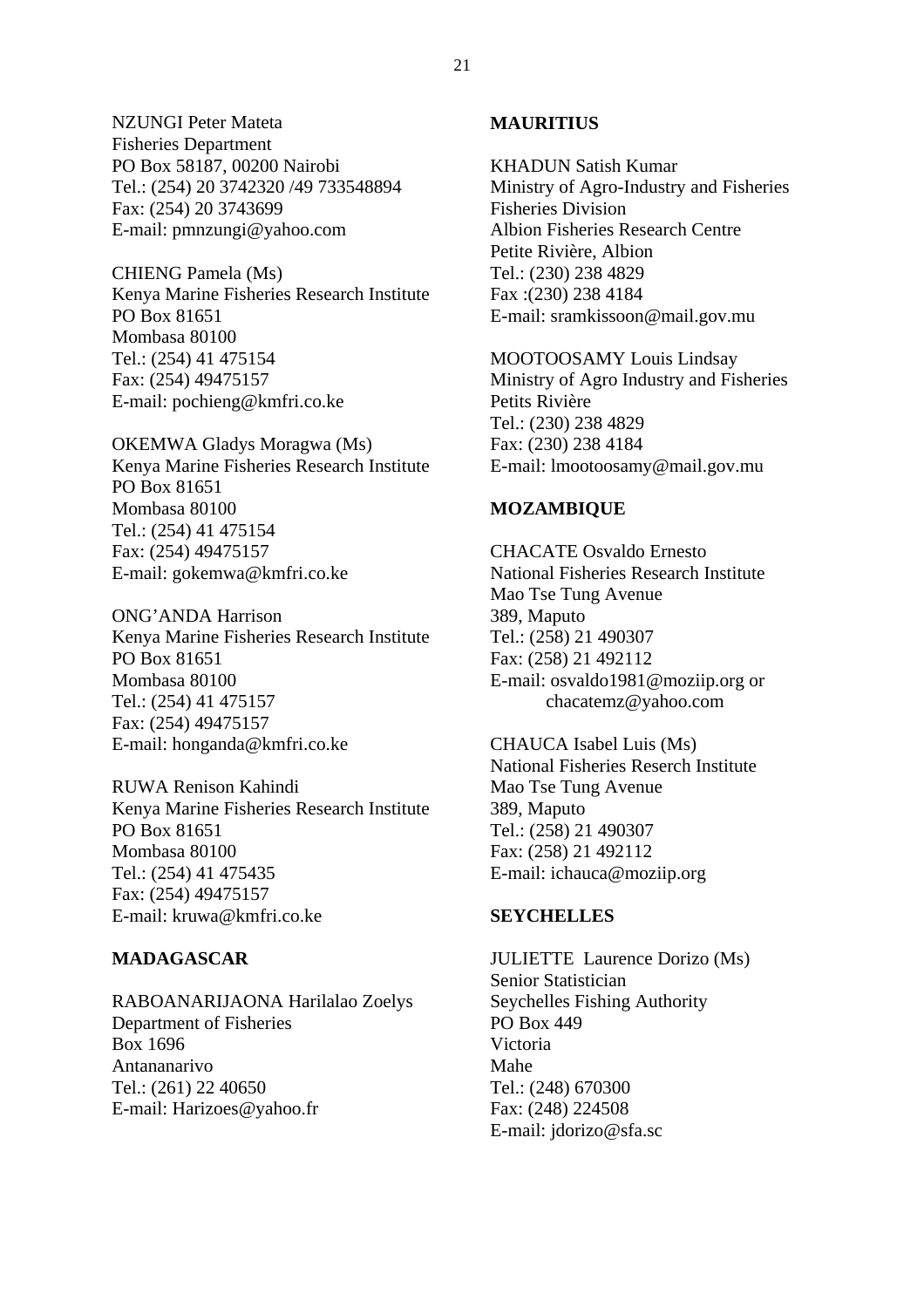CINDY Nathalie Assan (Ms) Fisheries Scientist Seychelles Fishing Authority PO Box 449 Victoria Mahe Tel.: (+248) 670362/670300 E-mail: cassan@sfa.sc

### **SOMALIA**

HAREED Ali Hassan Ministry of Fisheries and Marine Resources Mogadishu Tel.: (252) 5 919134 E-mail: xareeddari@hotmail.com

SABRIYE Ali Salad Ministry of Fisheries and Marine Resources Mogadishu Tel.: (252) 5 966023 E-mail: ali\_sabriye@hotmail.com

### **SOUTH AFRICA**

EVERETT Bernadine Irene Oceanographic Research Institute PO BOX 10712 Marine Parade KwaZulu-Natal, 4056 Tel.: (27)31-3288182 Fax: (27)31-3288188 E-mail: Bernadine@ori.org.za

### **TANZANIA**

MAHONGO Shigalla Tanzania Fisheries Research Institute PO Box 9750 Dar es Salaam Tel.: (255) 22 2650045 Fax: (255) 22 2650043 E-mail: shigalla@yahoo.co.uk

Ms SOBO Fatma Simba Fisheries Division PO Box 2462, Dar es Salaam Tel.: (255) 22 2860482 Fax: (255) 2860472 E-mail: fsoboster@gmail.com

### **YEMEN**

JAMAL Ahmad Rajaa Ministry of Fish Wealth Sana'a Tel.: (967) 1 502370/777230022 E-mail: jamalrajaa@yahoo.com

SHAKIB Ali Mohammed Aqlani Ministry of Fish Wealth Sana'a Tel.: (967) 1 502376/777271608 E-mail: shakibAglan@yahoo.com

### **INDIAN OCEAN TUNA COMMISSION**

HERRERA Miguel Data Coordinator Indian Ocean Tuna Commission PO Box 1011 Victoria Mahé, Seychelles Tel.: (248) 225494 Fax: (248) 224364 E-mail: mh@iotc.org; Miguel.Herrera@iotc.org

FUJIWARA Shunji IOTC – OFCF Project Manager Indian Ocean Tuna Commission PO Box 1011 Victoria Mahé, Seychelles Tel.: (248) 225494 Fax: (248) 224364 E-mail: sf@iotc.org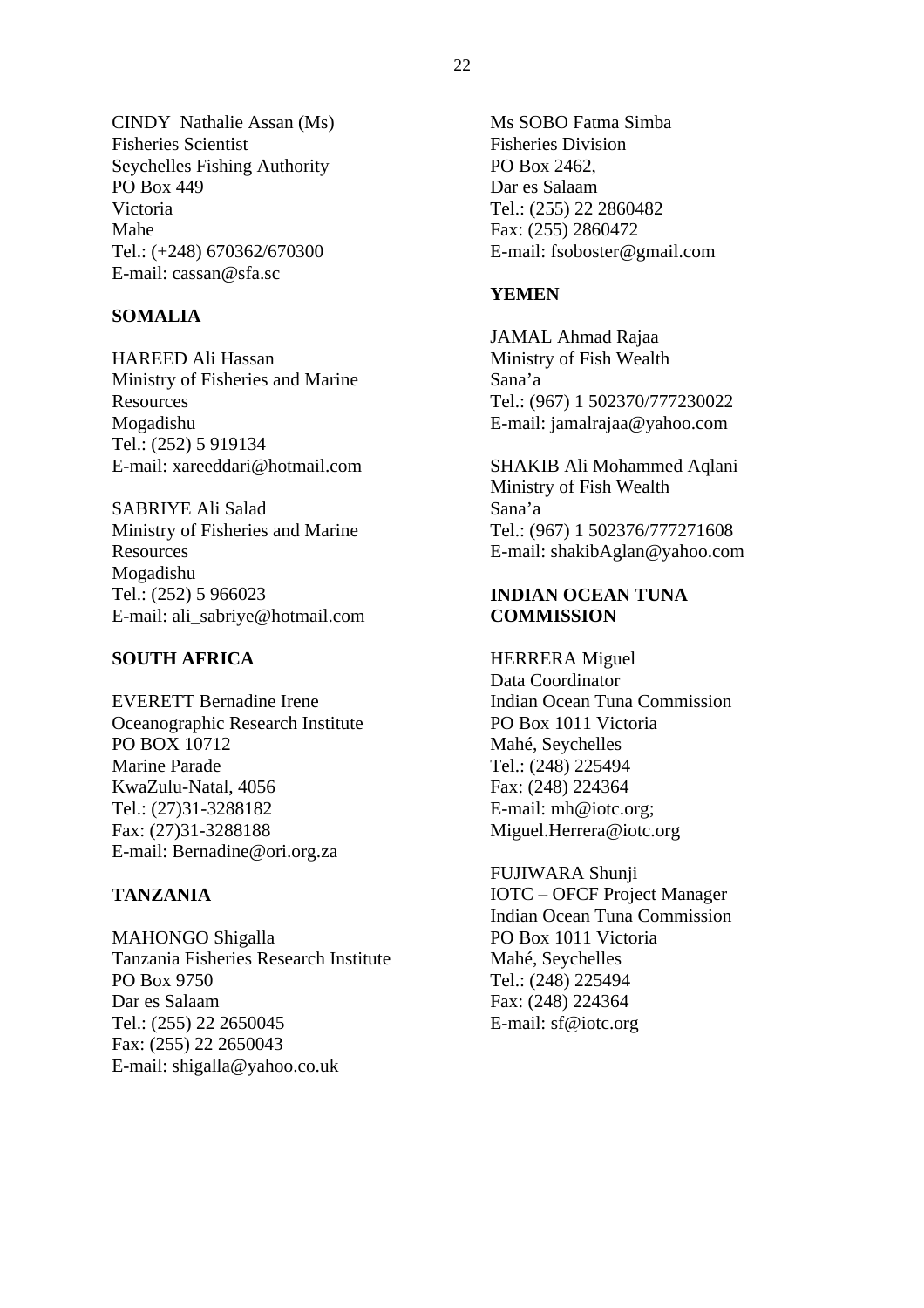### **ReCoMap**

KIMANI Patrick Mang'uriu ReCoMap – Kenya Office PO Box 10655 80101 Bamburi, Kenya Tel.: (254) 41 726040499 E-mail: patrick.kimani@coi-ioc.org

### **SWIOFP**

KATONDA Kaitira Ibrahim SWIOFP Interim Regional Manager Tanzania Fisheries Research Institute (TAFIRI) PO Box 9750 Dar es Salaam, Tanzania Tel.: (255) 22 2650043/ 45 Fax: (255) 22 2650043 E-mail: kikatonda@yahoo.co.uk

### **FOOD AND AGRICULTURE ORGANIZATION OF THE UNITED NATIONS**

HARRIS Aubrey Subregional Office for Southern Africa PO Box 3730 Harare, Zimbabwe Tel..: (263 4) 253655, 253657 Fax: (263 4) 700724, 703497 E-mail: aubrey.harris@fao.org

De GRAAF Gertjan FishCode STF Project Fisheries and AquacultureDepartment Viale delle Terme di Caracalla 00153 Rome, Italy Tel.: (39 06) 57054129 E-mail: gertjan.degraaf@fao.org

GARIBALDI Luca Fisheries and Aquaculture Information and Statistics Service (FIES) Viale delle Terme di Caracalla 00153 Rome, Italy Tel.: (39) 06 57053867 Fax: (39) 06 57052476 E-mail: luca.garibaldi@fao.org

FAGERHOLM Björn Rickard Subregional Office for Southern Africa PO Box 3730 Harare, Zimbabwe Tel.: (2634) 253655 Fax: (2634) 700724 E-mail: bjorn.fagerholm@fao.org

CHAGONDA Grace Ms Subregional Office for Southern Africa PO Box 3730 Harare, Zimbabwe Tel.: (263 4) 253655, 253657 Fax: (263 4) 700724, 703497 E-mail: grace.chagonda@fao.org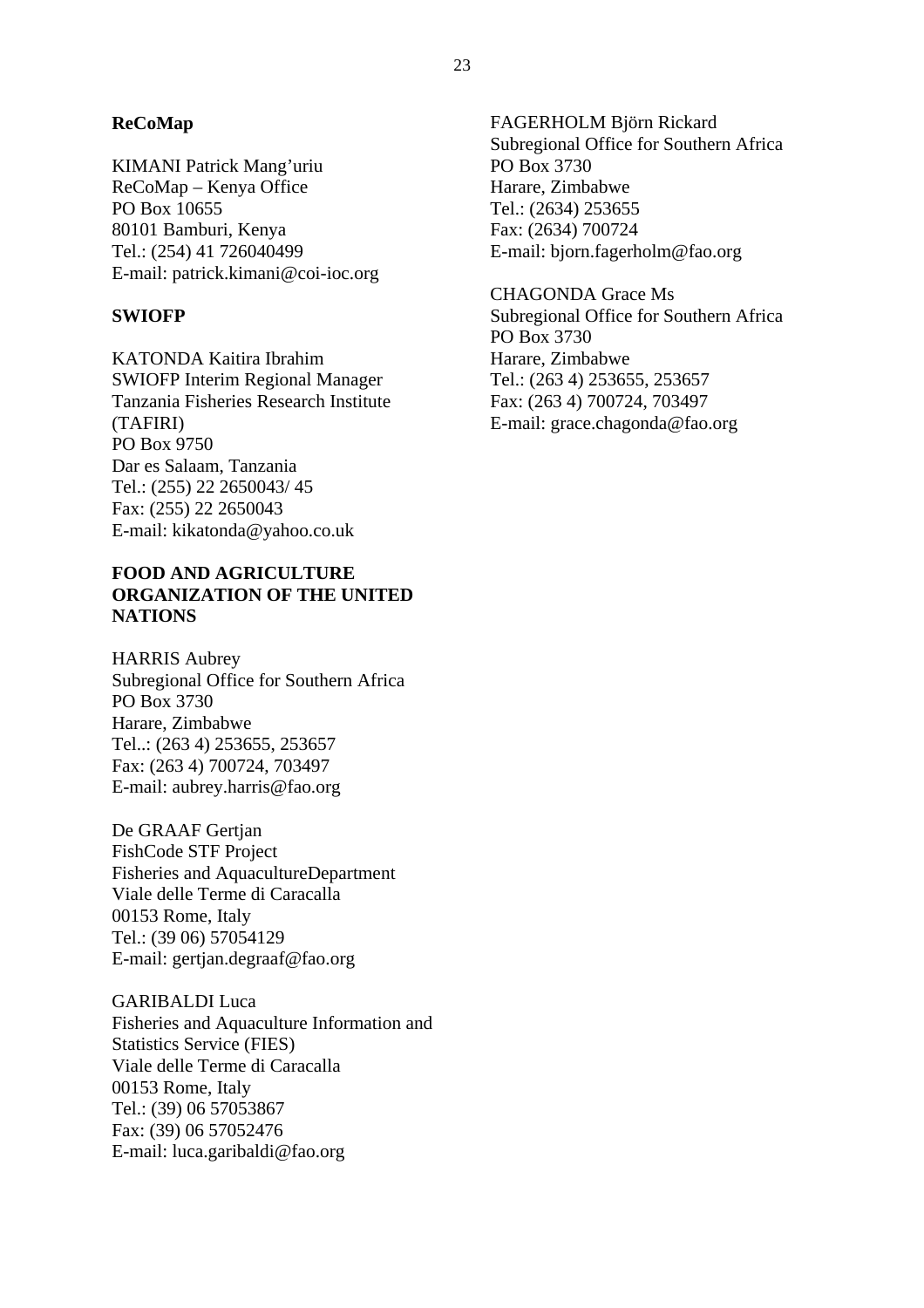### **Secretariat**

| Chairperson:                 | Renison RUWA, KMFRI                                   |
|------------------------------|-------------------------------------------------------|
| Rapporteurs:                 | Edward KIMANI, KMFRI<br>Ms Gladys OKEMWA, KMFRI       |
| <b>Meeting Coordinators:</b> | Aubrey HARRIS, FAO<br>Harrison ONG'ANDA, KMFRI        |
| Stenographers:               | Ms Grace CHAGONDA, FAO<br>Mrs Pamela OCHIENG', KMFRI  |
| Documentalists:              | Ms Florence AYOO, KMFRI<br>Ms Priscilla GITHUI, KMFRI |
| Driver:                      | Mr MOKUA, KMFRI                                       |
| Liaison Officer:             | Mr Maurice MUNENE, KMFRI                              |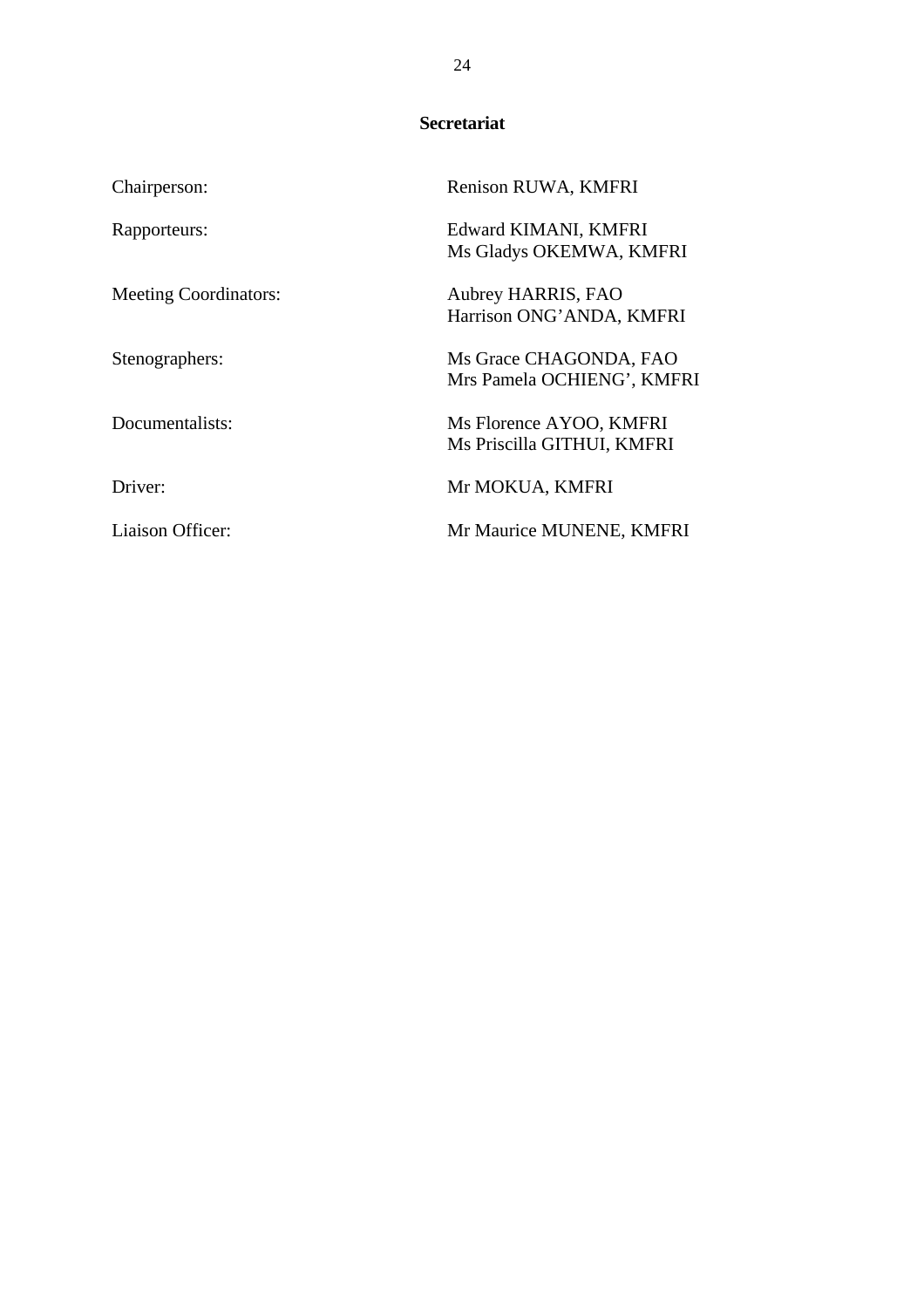### **APPENDIX C**

### **Speech by Mrs Martha Mukira – Deputy Director Fisheries Department (Marine Sector)**

Director, Kenya Marine and Fisheries Research Institute; Country Representative; South West Indian Ocean Fisheries Commission; Representatives from FAO; IOTC Representative;

Dear participants I take this opportunity to welcome all of you to this auspicious occasion of the second meeting of the working party on fisheries data and statistics of the South Western Indian Ocean Fisheries Commission (SWIOFC). For those of you coming from outside Kenya, I would like to welcome you to this beautiful country and specifically the city of Mombasa. Please feel at home and enjoy the relaxing atmosphere and coastal cuisine. We call in Mombasa RAHA and for that matter, you are welcome. Karibuni Sana.

This meeting is being held in accordance with the resolution of SWIOFC which set up the working party with the mandate to advise the commission on issues pertaining to fisheries data and statistics. As a continuation of the first meeting, the main objective of this meeting is to continue to review matters relating to fisheries data and statistics from the respective SWIOFC member states. It is hoped that these technical consultations will finally lead the commission into coming up with a regional strategy on the management of fisheries data and statistics. This therefore shows the importance of this meeting.

I salute the South Western Indian Ocean Fisheries Commission for the effort to come about with a regional strategy for data and statistics. Many of the species found in this area are similar thus require a joint management strategy. Collection of accurate data, timely analysis and reporting are important tools for decision making. However, it is known that data collection is a costly exercise and sometimes poses logistical nightmare while undertaking. It is for this reason that Kenya has established the Beach Management Units (BMUs), whose mandate includes the collection of fisheries catch data. Member countries of the SWIOFC face common problems in availability of financial resources to undertake effective data collection and management. As such allocation of resources towards data collection is overlooked by the managers, yet it plays an important role in assisting them during decision making. Information assists a lot in development and proper utilization of the fisheries resources, taking into account the Code of Conduct for Responsible Fisheries.

As a country, Kenya recently undertook a significant step by creating a Ministry specifically responsible for the management and development of fisheries resources, known as the Ministry of Fisheries Development. Following this development, the fisheries department is currently undergoing restructuring in order to be able to discharge its duties as a Ministry and meet the challenges coming with the new responsibility.

Finally, I would like to take this opportunity to wish all participants in the working party lively group discussions in their endeavour to exchange collate and analyses information. This is an onerous task that will need a lot of patience, diligence and concentration. Remember "data can hide a lot, but if thoroughly tortured, can confess to anything". With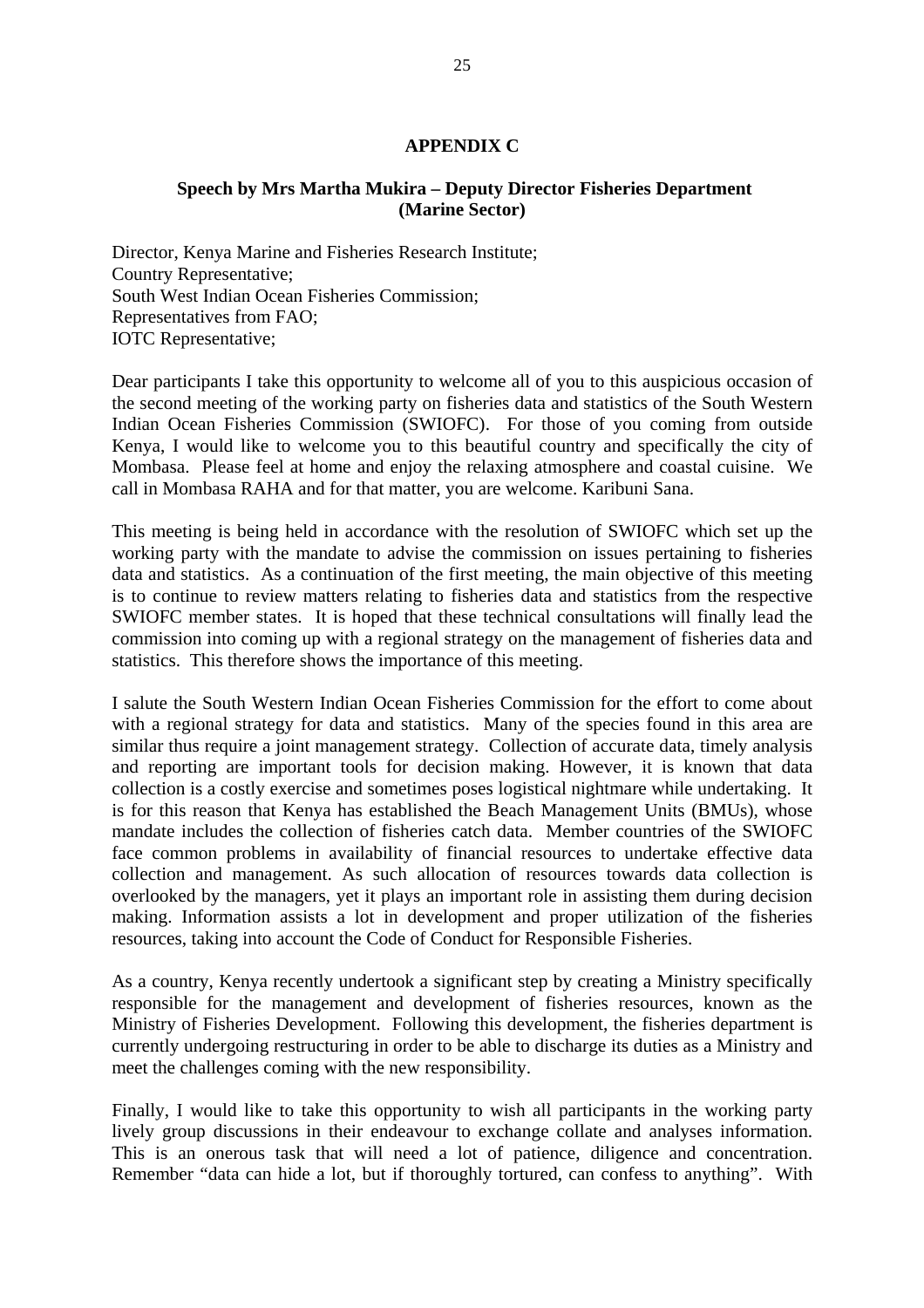these brief remarks, it is my pleasure to declare the second meeting of the working party on fisheries data and statistics of SWIOFC officially opened.

Thank you and may the almighty bless you all.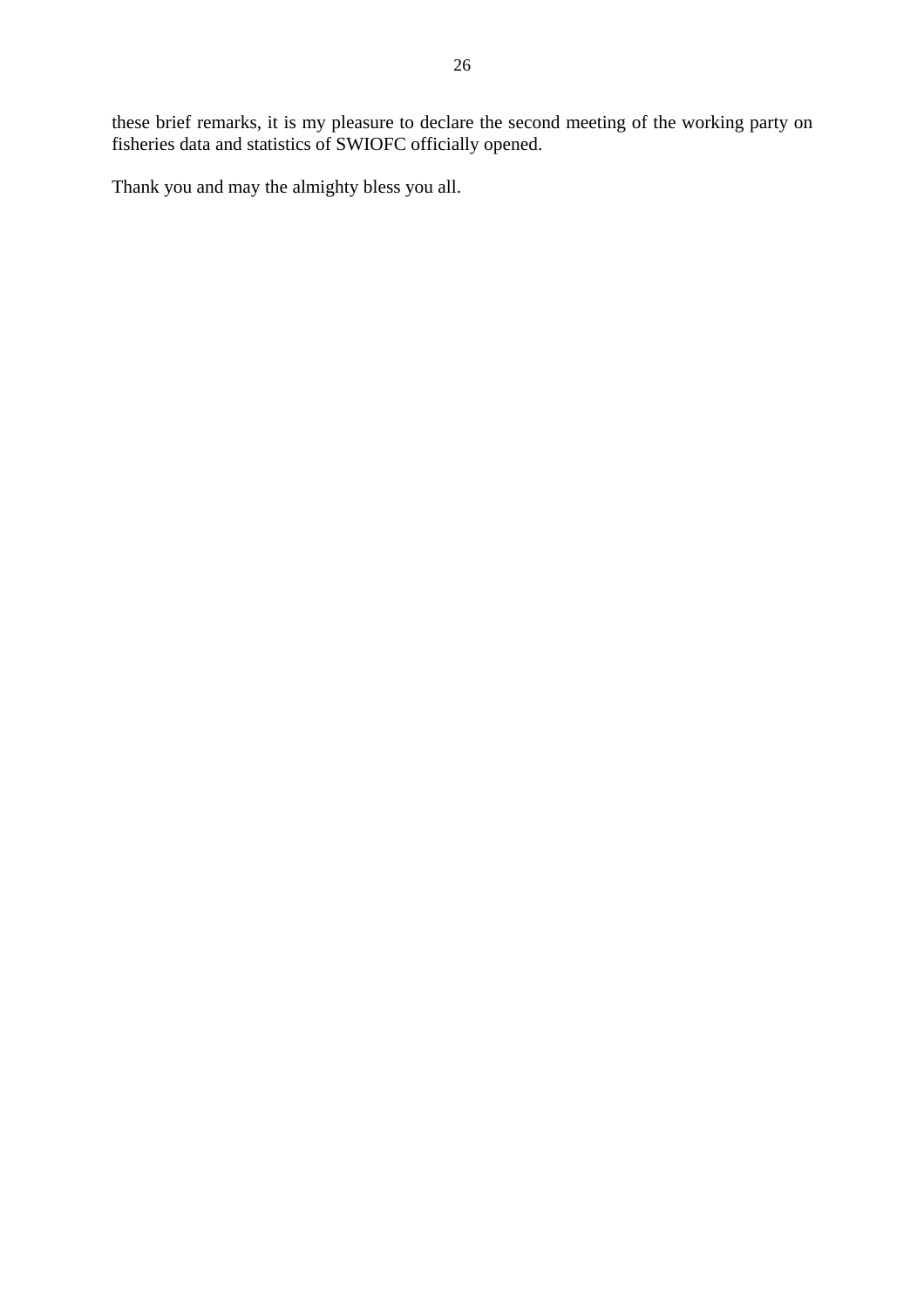### **APPENDIX D**

### **Closing remarks by Mr Kaitira Ibrahim Katonda, Interim Regional Manager of the South West Indian Ocean Fisheries Project (SWIOFP)**

Honourable Chairman, The Secretary of the South West Indian Ocean Fisheries Commission (SWIOFC), The Regional Component Coordinator of SWIOFP Component No.1, Representatives of International and Regional Organizations (FAO, IOTC, WIOFish & RecoMap) Distinguished Delegates, Invited Guests, Ladies and Gentlemen.

I feel greatly honoured by the Second Working Party Organizing Committee to be given this opportunity to officiate the closing of the Second Working Party on Fisheries Data and Statistics.

 Honourable Chairman, the First Working Party discussed various issues including the status of the collection of fisheries landings and fisheries data management; identification of minimum parameters for effective fisheries management; and various databases and their requirements on implementing the database systems. A number of recommendations were drawn and presented to the second SWIOFC Scientific Committee held in Quatre Borne, Mauritius from 9 to10 August 2007, and eventually adopted by the Third SWIOFC Plenary Session held in Mahe, Seychelles, from 17 to 20 December 2007 for implementation. The Third SWIOFC Plenary Session gave comments on some of the recommendations for followup by the Working Party which led to the convening of this Second Working Party Meeting.

In this Second Working Party, a number of issues have been discussed including an update on new developments on the status of the collection of fisheries landings (catch & effort) and of fisheries data; identification of minimum parameters for effective fisheries management on artisanal fisheries for tuna, small pelagic coastal fisheries and shark fisheries; metadata reporting; fisheries catch statistics in the SWIOFC countries; regional frame survey; and SWIOFP data management plan. I am glad to note that the Second Working Party had fruitful deliberations on the above issues and came up with a set of recommendations to be presented to the Third SWIOFC Scientific Committee Meeting and the Fourth SWIOFC Plenary Session, and later be effected by SWIOFP through Component 1 (data gap analysis, data archiving and information technology).

Honourable Chairman, the importance of this meeting cannot be overstated. You have met at a time of worldwide recognition that almost all fisheries are being exploited near to or above their allowable limits. This concern is already apparent for various stocks of major interest in the South West Indian Ocean region. In order for our Fisheries Managers to take good decisions regarding the sustainability of our stocks, they need proper data. Fisheries statistics and/or data collection, on the other hand, has been a major concern in most of the SWIOFC countries. Without proper data, however, it is not easy for the Fisheries Managers to assess the status of our stocks and this may result in poor decision making regarding the management of our fisheries. It is gratifying to note that the Second Working Party meeting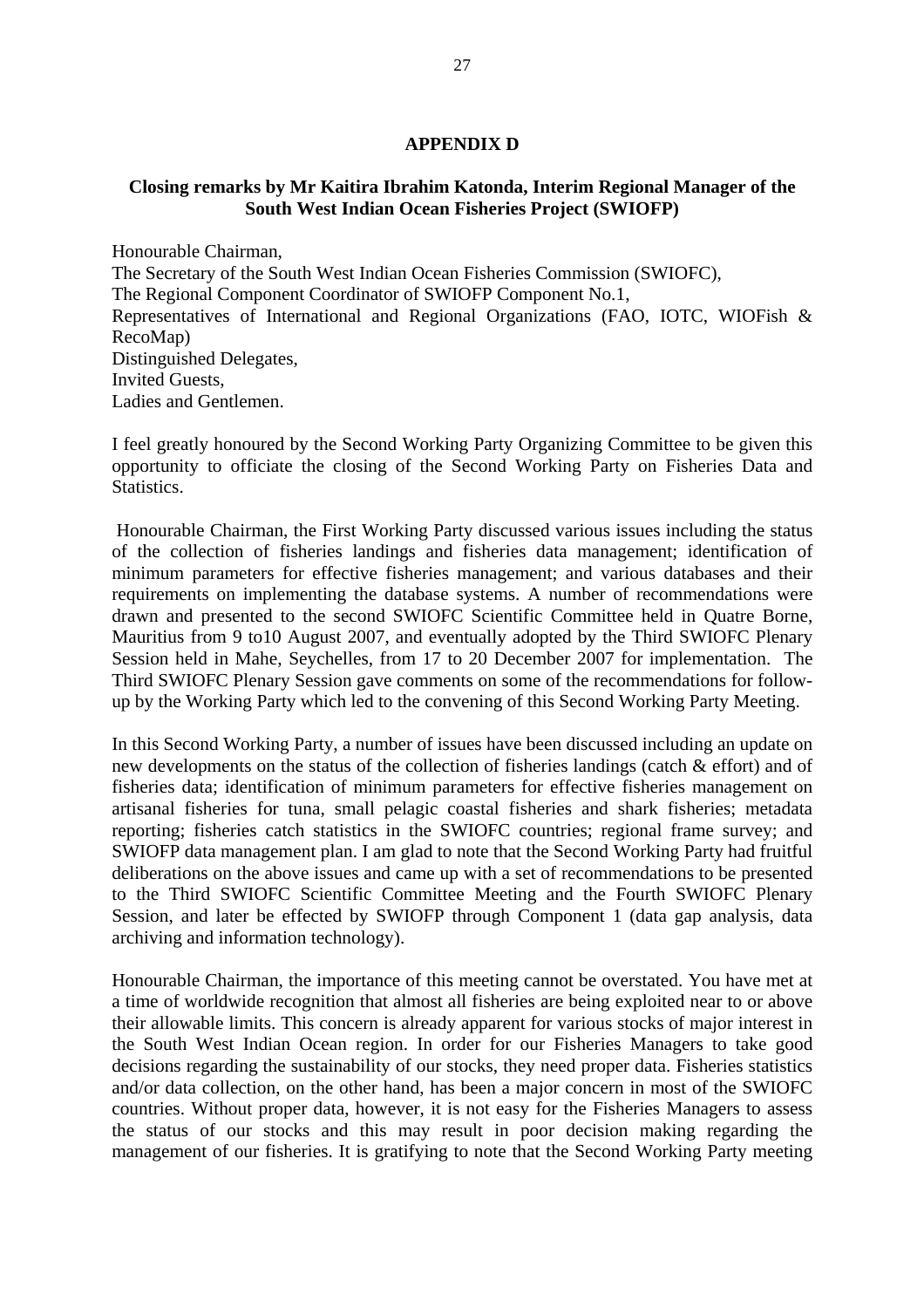has come up with recommendations, which, when implemented, shall assist the SWIOFC countries to collect proper data, which in turn, shall be used for management decisions.

Honourable Chairman, Distinguished Participants, Ladies and Gentlemen, allow me, first, to extend my appreciation to the FAO for providing the financial and technical assistance to the meeting. I would also like to thank the Swedish International Development Agency (Sida) for their financial support through the FAO/Sida project known as "*Facilitating a regional fisheries arrangement for the management of sustainable non-tuna fisheries in the South West Indian Ocean*". Secondly, I would like to thank our hosts, the Kenya Marine and Fisheries Research Institute (KMFRI), for ably organising the meeting; thirdly, you the Participants for finding time in your busy schedules to attend this Second Working Party for without you this session could not have been held; fourthly, the Organising Committee and its Secretariat for a job well done; and last but not least, the Nyali Beach Hotel Management for their excellent facilities and good services.

Honourable Chairman, without taking anymore of your time as you have already spent three days of discussions, please let me end by wishing you all *bon voyage*.

It is now my pleasure to declare the Second Working Party on Fisheries Data and Statistics closed.

Thank you for your attention.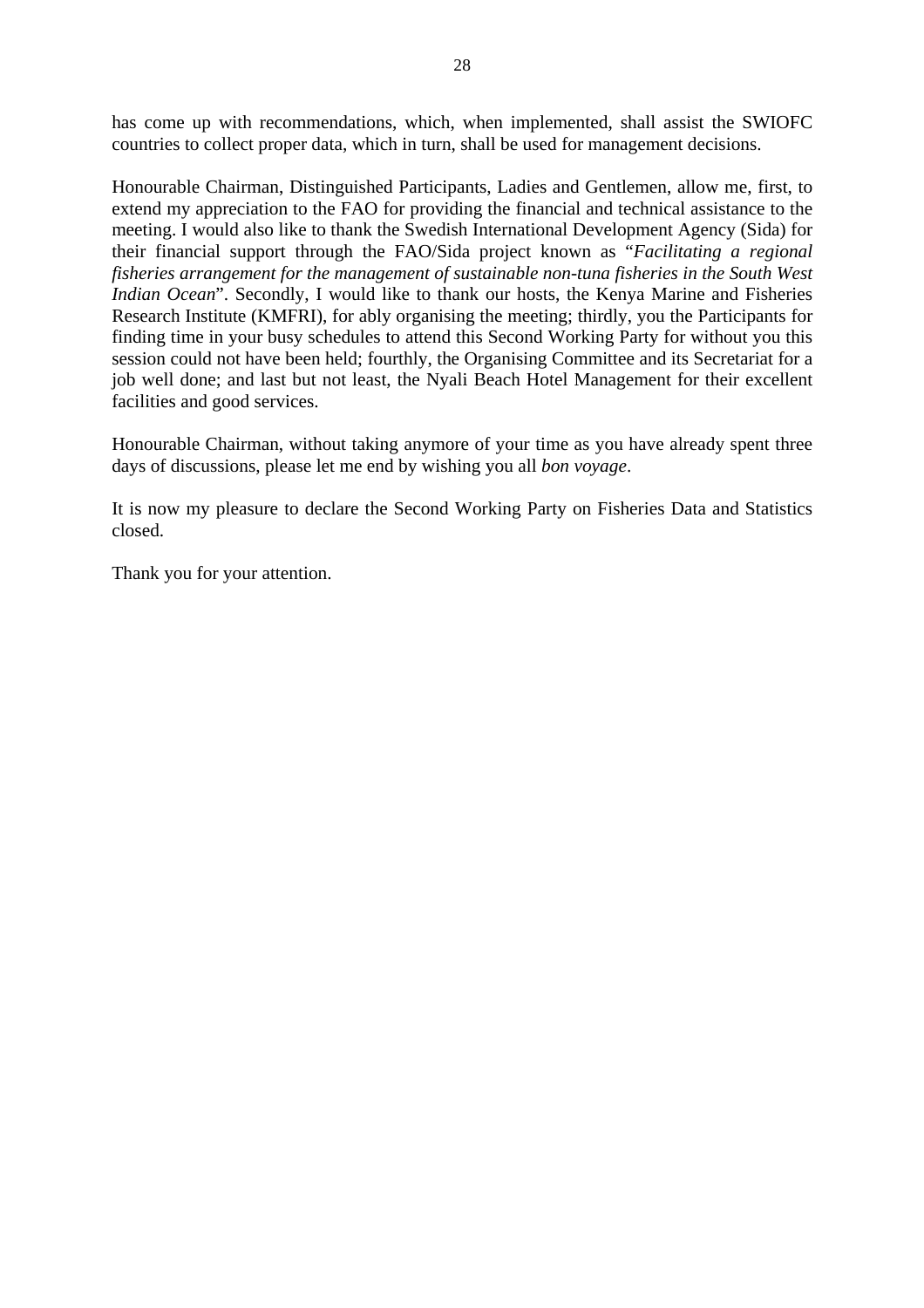**APPENDIX E APPENDIX E** 

## Data gaps analyses (identification of parameters)<sup>1</sup> **Data gaps analyses (identification of parameters)1**

Available data in SWIOFC countries, (0= no data, 1 = very little, 2 = medium, 3 = excellent) Available data in SWIOFC countries, (0= no data, 1 = very little, 2 = medium, 3 = excellent)

| $\mathbf{z}$<br>3<br>2<br>0<br>0<br>0<br>0<br>N<br>0<br>0<br>0<br>S<br>0<br>0<br>$\bullet$<br>0<br>$\mathbf{\mathbf{a}}$<br>2<br><b>NVL</b><br>ω<br>$\bullet$<br>0<br>$\bullet$<br>$\mathbf{\mathbf{z}}$<br>2<br>3<br>$\bullet$<br>N<br>2<br>ω<br>0<br>0<br>0<br>N<br>2<br>2<br>3<br>$\bullet$<br>0<br>2<br>0<br>0<br><b>NOS</b><br>2<br>0<br>$\mathbf{\mathbf{z}}$<br>$\mathbf{\mathbf{z}}$<br>$\mathbf{\hat{z}}$<br>3<br>2<br>ω<br>3<br>٦<br>N<br>2<br>N<br>0<br>0<br>S<br>2<br>$\mathbf{\tilde{c}}$<br>3<br>2<br><b>AHS</b><br>ω<br>3<br>ω<br>0<br>$\bullet$<br>$\bullet$<br>$\bullet$<br>ω<br>2<br>2<br>0<br>3<br>2<br>S<br>3<br>ω<br>S<br>0<br>0<br>$\bullet$<br>0<br>3<br>3<br><b>REU</b><br>m<br>ω<br>ω<br>0<br>0<br>$\bullet$<br>3<br>$\bullet$<br>3<br>2<br>2<br>0<br>0<br>0<br>S<br>3<br>0<br>$\bullet$<br>3<br>3<br>2<br>3<br>ZOW<br>ణ<br>na<br>na<br>na<br>na<br>$\mathbf{a}$<br>$\mathbf{a}$<br>na<br>$\bullet$<br>2<br>u<br>0<br>$\bullet$<br>$\bullet$<br>$\bullet$<br>$\bullet$<br>N<br>0<br>0<br>0<br>$\Omega$ VM<br>$\bullet$<br>$\bullet$<br>0<br>0<br>$\bullet$<br>0<br>0<br>$\bullet$<br>0<br>$\blacksquare$<br>⊣<br><b>AAA</b><br>2<br>$\overline{\mathbf{c}}$<br>$\mathbf{\hat{z}}$<br>$\overline{\mathbf{c}}$<br>2<br>2<br>٦<br>3<br>N<br>$\mathbf{\hat{z}}$<br>N<br>2<br>$\mathbf{z}$<br>2<br>2<br>и<br>2<br><b>KEN</b><br>$\bullet$<br>0<br>0<br>0<br>$\bullet$<br>$\bullet$<br>$\bullet$<br>$\bullet$<br>0<br>$\bullet$<br>0<br>$\bullet$<br>0<br>0<br>0<br>0<br>0<br>0<br>0<br>0<br>0<br>0<br>0<br>0<br>0<br>COM<br>hooks, /nets/no of lines/no sets, depending on the<br>gear<br>hooks, /nets/no of lines, depending on the gear<br>hooks, /nets/no of lines, depending on the<br>- accurate Vessel Registration (including type of vessel, length, HP, no crew, landing site, fishing area)<br>Effort – accurate Vessel Registration (including type of vessel, length, HP, no crew, landing site, fishing area)<br>th, HP, no crew, landing site, fishing area)<br>Effort – defined, such as number of days, no of fishing trips, No of<br>Effort - defined, such as number of days, no of fishing trips, No of<br>Effort – defined, such as number of days, no of fishing trips, No of<br>Effort - accurate Vessel Registration (including type of vessel, len<br>Catch - composition of major species and gear if multigear use<br>Catch – composition of major species and gear if multigear use<br>Catch – composition of major species and gear if multigear use<br>Catch - weight of bycatch by major groups/species.<br>Catch – weight of bycatch by major groups/species<br>Day/night fishing details if light fishing is used<br>Day/night fishing details if light fishing is used<br>Effort - actual number vessels operational<br>Effort – actual number vessels operational<br>Effort - actual number vessels operational<br>Frame survey for structural information<br>Frame survey for structural information<br>Fish aggregation devices used<br>Effort – seasonal distribution<br>Effort - seasonal distribution<br>Effort – seasonal distribution<br>Catch - total weight<br>Catch - total weight<br>$\text{Catch} - \text{total weight}$<br>Effort<br>gear | AV.<br><b>NEW</b> | 13<br>٦ | 1.5<br>3 | $\Xi$ | 1.2<br>٦ | 1.7<br>N | $\ddot{ }$<br>2 | $\mathbf{a}$<br>0 | 1.0<br>N | 6.6<br>2 | $\ddot{1.6}$<br>N | $\ddot{\bm{0}}$<br>$\overline{\mathbf{c}}$ | 0.7 | $\overline{\mathbf{0.8}}$<br>2 | $\ddot{0}$<br>$\mathbf{c}$ | 1.0<br>$\blacksquare$ | $\ddot{\bm{s}}$ | $\ddot{6}$<br>0 | 1.2<br>$\blacksquare$ | 1.8<br>٩ | 1.9<br>3 | $\ddot{1}$ | 1.8<br>3 | $\ddot{1.8}$ | 1.7<br>٦ | 0.7 | 2.1<br>И                                |
|--------------------------------------------------------------------------------------------------------------------------------------------------------------------------------------------------------------------------------------------------------------------------------------------------------------------------------------------------------------------------------------------------------------------------------------------------------------------------------------------------------------------------------------------------------------------------------------------------------------------------------------------------------------------------------------------------------------------------------------------------------------------------------------------------------------------------------------------------------------------------------------------------------------------------------------------------------------------------------------------------------------------------------------------------------------------------------------------------------------------------------------------------------------------------------------------------------------------------------------------------------------------------------------------------------------------------------------------------------------------------------------------------------------------------------------------------------------------------------------------------------------------------------------------------------------------------------------------------------------------------------------------------------------------------------------------------------------------------------------------------------------------------------------------------------------------------------------------------------------------------------------------------------------------------------------------------------------------------------------------------------------------------------------------------------------------------------------------------------------------------------------------------------------------------------------------------------------------------------------------------------------------------------------------------------------------------------------------------------------------------------------------------------------------------------------------------------------------------------------------------------------------------------------------------------------------------------------------------------------------------------------------------------------------------------------------------------------------------------------------------------------------------------------------------------------------------------------------------------------------------------------------------------------------------------------------------------------------------------------------------------------------------------------------------------------------------------------------------------------------------------------------------------------------------------------------------------------|-------------------|---------|----------|-------|----------|----------|-----------------|-------------------|----------|----------|-------------------|--------------------------------------------|-----|--------------------------------|----------------------------|-----------------------|-----------------|-----------------|-----------------------|----------|----------|------------|----------|--------------|----------|-----|-----------------------------------------|
|                                                                                                                                                                                                                                                                                                                                                                                                                                                                                                                                                                                                                                                                                                                                                                                                                                                                                                                                                                                                                                                                                                                                                                                                                                                                                                                                                                                                                                                                                                                                                                                                                                                                                                                                                                                                                                                                                                                                                                                                                                                                                                                                                                                                                                                                                                                                                                                                                                                                                                                                                                                                                                                                                                                                                                                                                                                                                                                                                                                                                                                                                                                                                                                                              |                   |         |          |       |          |          |                 |                   |          |          |                   |                                            |     |                                |                            |                       |                 |                 |                       |          |          |            |          |              |          |     | 3                                       |
|                                                                                                                                                                                                                                                                                                                                                                                                                                                                                                                                                                                                                                                                                                                                                                                                                                                                                                                                                                                                                                                                                                                                                                                                                                                                                                                                                                                                                                                                                                                                                                                                                                                                                                                                                                                                                                                                                                                                                                                                                                                                                                                                                                                                                                                                                                                                                                                                                                                                                                                                                                                                                                                                                                                                                                                                                                                                                                                                                                                                                                                                                                                                                                                                              |                   |         |          |       |          |          |                 |                   |          |          |                   |                                            |     |                                |                            |                       |                 |                 |                       |          |          |            |          |              |          |     | $\mathbf{z}$                            |
|                                                                                                                                                                                                                                                                                                                                                                                                                                                                                                                                                                                                                                                                                                                                                                                                                                                                                                                                                                                                                                                                                                                                                                                                                                                                                                                                                                                                                                                                                                                                                                                                                                                                                                                                                                                                                                                                                                                                                                                                                                                                                                                                                                                                                                                                                                                                                                                                                                                                                                                                                                                                                                                                                                                                                                                                                                                                                                                                                                                                                                                                                                                                                                                                              |                   |         |          |       |          |          |                 |                   |          |          |                   |                                            |     |                                |                            |                       |                 |                 |                       |          |          |            |          |              |          |     | ω                                       |
|                                                                                                                                                                                                                                                                                                                                                                                                                                                                                                                                                                                                                                                                                                                                                                                                                                                                                                                                                                                                                                                                                                                                                                                                                                                                                                                                                                                                                                                                                                                                                                                                                                                                                                                                                                                                                                                                                                                                                                                                                                                                                                                                                                                                                                                                                                                                                                                                                                                                                                                                                                                                                                                                                                                                                                                                                                                                                                                                                                                                                                                                                                                                                                                                              |                   |         |          |       |          |          |                 |                   |          |          |                   |                                            |     |                                |                            |                       |                 |                 |                       |          |          |            |          |              |          |     | ω                                       |
|                                                                                                                                                                                                                                                                                                                                                                                                                                                                                                                                                                                                                                                                                                                                                                                                                                                                                                                                                                                                                                                                                                                                                                                                                                                                                                                                                                                                                                                                                                                                                                                                                                                                                                                                                                                                                                                                                                                                                                                                                                                                                                                                                                                                                                                                                                                                                                                                                                                                                                                                                                                                                                                                                                                                                                                                                                                                                                                                                                                                                                                                                                                                                                                                              |                   |         |          |       |          |          |                 |                   |          |          |                   |                                            |     |                                |                            |                       |                 |                 |                       |          |          |            |          |              |          |     | ω                                       |
|                                                                                                                                                                                                                                                                                                                                                                                                                                                                                                                                                                                                                                                                                                                                                                                                                                                                                                                                                                                                                                                                                                                                                                                                                                                                                                                                                                                                                                                                                                                                                                                                                                                                                                                                                                                                                                                                                                                                                                                                                                                                                                                                                                                                                                                                                                                                                                                                                                                                                                                                                                                                                                                                                                                                                                                                                                                                                                                                                                                                                                                                                                                                                                                                              |                   |         |          |       |          |          |                 |                   |          |          |                   |                                            |     |                                |                            |                       |                 |                 |                       |          |          |            |          |              |          |     | na                                      |
|                                                                                                                                                                                                                                                                                                                                                                                                                                                                                                                                                                                                                                                                                                                                                                                                                                                                                                                                                                                                                                                                                                                                                                                                                                                                                                                                                                                                                                                                                                                                                                                                                                                                                                                                                                                                                                                                                                                                                                                                                                                                                                                                                                                                                                                                                                                                                                                                                                                                                                                                                                                                                                                                                                                                                                                                                                                                                                                                                                                                                                                                                                                                                                                                              |                   |         |          |       |          |          |                 |                   |          |          |                   |                                            |     |                                |                            |                       |                 |                 |                       |          |          |            |          |              |          |     |                                         |
|                                                                                                                                                                                                                                                                                                                                                                                                                                                                                                                                                                                                                                                                                                                                                                                                                                                                                                                                                                                                                                                                                                                                                                                                                                                                                                                                                                                                                                                                                                                                                                                                                                                                                                                                                                                                                                                                                                                                                                                                                                                                                                                                                                                                                                                                                                                                                                                                                                                                                                                                                                                                                                                                                                                                                                                                                                                                                                                                                                                                                                                                                                                                                                                                              |                   |         |          |       |          |          |                 |                   |          |          |                   |                                            |     |                                |                            |                       |                 |                 |                       |          |          |            |          |              |          |     | И                                       |
|                                                                                                                                                                                                                                                                                                                                                                                                                                                                                                                                                                                                                                                                                                                                                                                                                                                                                                                                                                                                                                                                                                                                                                                                                                                                                                                                                                                                                                                                                                                                                                                                                                                                                                                                                                                                                                                                                                                                                                                                                                                                                                                                                                                                                                                                                                                                                                                                                                                                                                                                                                                                                                                                                                                                                                                                                                                                                                                                                                                                                                                                                                                                                                                                              |                   |         |          |       |          |          |                 |                   |          |          |                   |                                            |     |                                |                            |                       |                 |                 |                       |          |          |            |          |              |          |     | 0                                       |
|                                                                                                                                                                                                                                                                                                                                                                                                                                                                                                                                                                                                                                                                                                                                                                                                                                                                                                                                                                                                                                                                                                                                                                                                                                                                                                                                                                                                                                                                                                                                                                                                                                                                                                                                                                                                                                                                                                                                                                                                                                                                                                                                                                                                                                                                                                                                                                                                                                                                                                                                                                                                                                                                                                                                                                                                                                                                                                                                                                                                                                                                                                                                                                                                              |                   |         |          |       |          |          |                 |                   |          |          |                   |                                            |     |                                |                            |                       |                 |                 |                       |          |          |            |          |              |          |     | Frame survey for structural information |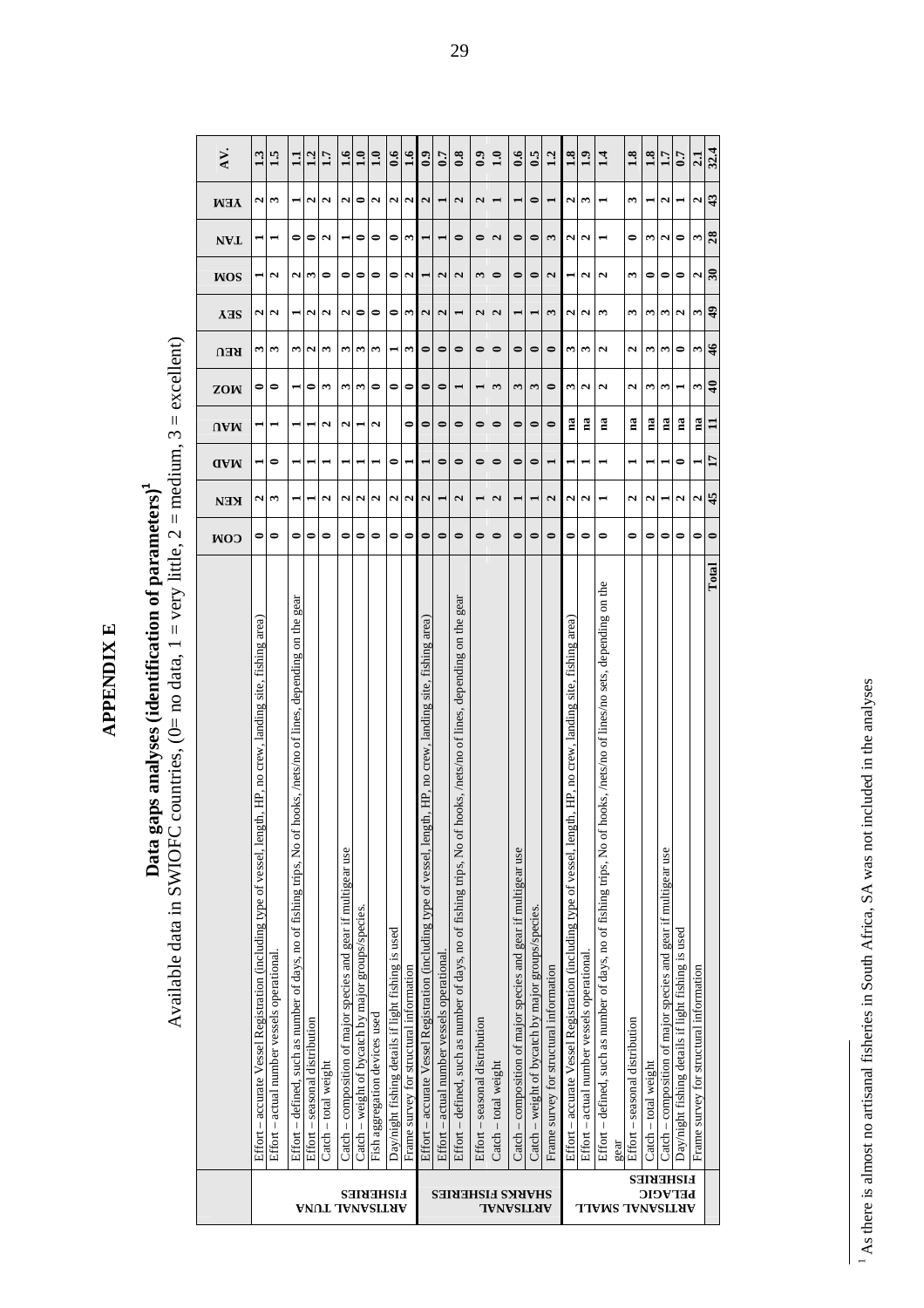| Ŧ      |
|--------|
|        |
|        |
|        |
|        |
| ;<br>٢ |

### **Statbase Metadata reporting Statbase Metadata reporting**

| COUNTRY/SECTOR                                                                | <b>YEAR</b>           | <b>DATA</b>                                                                             |
|-------------------------------------------------------------------------------|-----------------------|-----------------------------------------------------------------------------------------|
| COMORES                                                                       |                       |                                                                                         |
| Artisanal fishery (landing sites<br>sampling)                                 | 1994-1996             | Catch                                                                                   |
| Industrial (57 foreign vessels)                                               | 2003-2008             | Catch                                                                                   |
| <b>FRANCE/REUNION</b>                                                         |                       |                                                                                         |
| Small coastal fishery (logbook,<br>samples)                                   | 2006                  | Catch, CPUE, Species                                                                    |
| <b>KENYA</b>                                                                  |                       |                                                                                         |
| Industrial trawling (logbook)                                                 | 1979 - 1985           | Catch                                                                                   |
| Shrimp trawling (Logbook)                                                     | $-2005$<br>2003       | Catch                                                                                   |
|                                                                               | 2004 - 2006           | CPUE by boat                                                                            |
| Frame survey                                                                  | 2004, 2006            | Census                                                                                  |
|                                                                               | 1963 - 1989           | Catch, Value                                                                            |
|                                                                               | 1990 - 2007           | Catch, Value, Species                                                                   |
| beach management units BMU)<br>Artisanal fishery (landing sites,              | 2002 - 2007           | type, Species, Lengths<br>frequency & weights<br>CPUE by gear/boat<br>Assessment Survey |
| Sport fisheries                                                               | 1978-2008             | Catch                                                                                   |
| MADAGASCAR                                                                    |                       |                                                                                         |
| Industrial (semi) (logbook)                                                   | 1995-                 | Catch, CPUE                                                                             |
| Frame survey                                                                  | 1990, 2007            | Census                                                                                  |
| Artisanal fishery (landing sites)                                             | 1995-2003             | Catch, CPUE                                                                             |
| MAURITIUS                                                                     |                       |                                                                                         |
| Artisanal fishery coastal (landing<br>sites)                                  | پ                     | Catch, CPUE, Species,<br>Lagoon/Off lagoon<br>catch, no.fishermen                       |
| FADs (landing sites)                                                          | 2007                  | Species<br>Catch, CPUE,                                                                 |
| Tuna fisheries                                                                | $\tilde{\phantom{a}}$ | Catch, CPUE, Species                                                                    |
| Swordfish fishery                                                             | $\tilde{\phantom{0}}$ | CPUE, Species<br>Catch,                                                                 |
| Sport fisheries (formulars)                                                   | ç.                    | Catch                                                                                   |
| Bank fishery (logbook)                                                        | 1992-                 | CPUE, Species<br>Catch,                                                                 |
| fishery (logbook, landing sites,<br>Semi-industrial chilled fish<br>sampling) | $\sim$                | Catch, CPUE, Species                                                                    |

| <b>MOZAMBIQUE</b>                                                          |                    |                         |
|----------------------------------------------------------------------------|--------------------|-------------------------|
| Artisanal frame survey                                                     | 2007               | Census                  |
| Recreational gisheries grame<br>survey                                     | 2007               | Census                  |
| Frame survey (entire coast)                                                | 2007               | Census                  |
| Semi and industrial, shrimp<br>(logbook)                                   | 1978?-2007         | Catch, CPUE, Species    |
| Aquaculture                                                                | 2005-2007          | Production              |
| Artisanal (landing sites sampling)                                         | 2096-2007          | Catch, CPUE, Species    |
| Marine and inland artisanal<br>fisheries                                   |                    |                         |
| Cabo Delgado Province                                                      | 2008<br>$2005 - 2$ | Catch, CPUE, Species    |
| Niassa Province                                                            | $2006 - 2008$      | Catch, CPUE, Species    |
| Nampula Province                                                           | $1996 - 2008$      | Catch, CPUE, Species    |
| Tete Province                                                              | 2007-2008          | Catch, CPUE, Species    |
| Zambézia Province                                                          | $1997 - 2008$      | Catch, CPUE, Species    |
| Sofala Province                                                            | $2000 - 2008$      | Catch, CPUE, Species    |
| Inhambane Province                                                         | 2008<br>$1996 -$   | Catch, CPUE, Species    |
| Gaza Province                                                              | 2008<br>2005       | Catch, CPUE, Species    |
| Maputo Province                                                            | 2008<br>$1999 -$   | Catch, CPUE, Species    |
| <b>SEYCHELLES</b>                                                          |                    |                         |
| Schooner fishery (raw/processed<br>data)                                   | 1991 - 2007        | Catch, CPUE, Species    |
| Whaler fishery (raw/processed<br>data)                                     | 1990 - 2007        | Catch, CPUE, Species    |
| Small boat fishery (raw/processed<br>data)                                 | 1988 - 2007        | Catch, CPUE, Species    |
| Sea cucumber fishery                                                       | 2001 - 2007        | Species<br>Catch, CPUE, |
| Lobster fishery, creel logbook                                             | $-2007$<br>1992    | Catch, CPUE, Species    |
| Logbook/landing site/processed<br>Semi-industrial longline fishery<br>data | 1995 - 2007        | Catch, CPUE, Species    |
| Artisanal CAS sampling survey                                              | 1985               | Catch, CPUE, Species    |
| Boat frame survey                                                          | 2004, 2008         | Gear, Species, Vessel   |
|                                                                            |                    |                         |
| <b>SOUTH AFRICA</b>                                                        |                    |                         |
| The recreational linefishing for                                           | 1984 -             | Effort, Catch, Size     |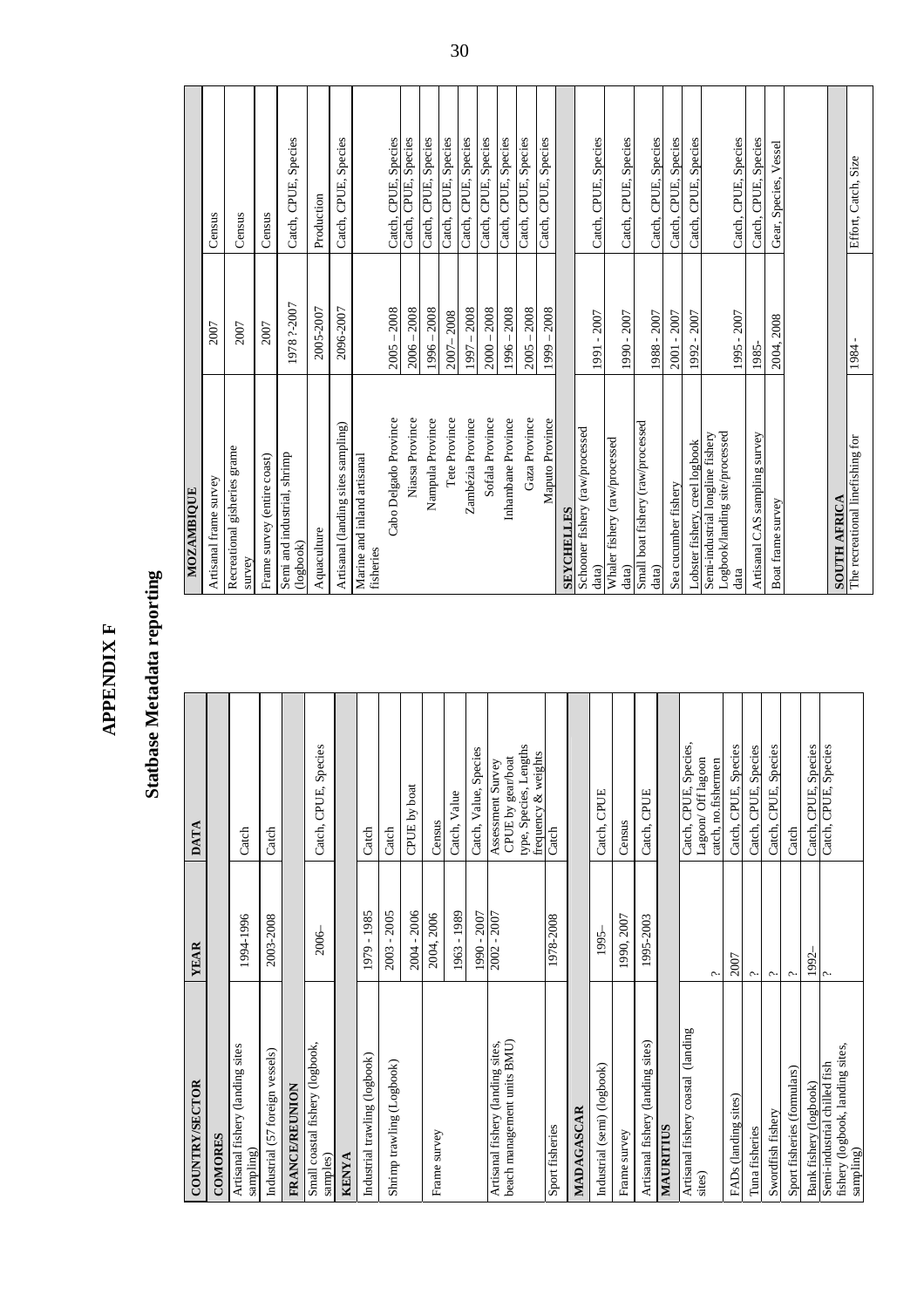| KwaZulu-Natal                    |              | frequency            |
|----------------------------------|--------------|----------------------|
| Crustacean trawl fishery,        | 1988 to 2008 | Prawn Mast database  |
| multispecies and bycatch fishery |              | Catch, CPUE, Species |
| Demersal trawl (hake inshore and |              | Five databases       |
| deepsea trawl, horse mackerel,   |              |                      |
| shallow and deepwater shrimp     |              |                      |
| Small pelagics (sardines and     |              | One database         |
| anchovies)                       |              |                      |
| Rock lobster (South West Coast,  |              | Three databases      |
| Natal)                           |              |                      |
| Abalone                          |              | One database         |
| Netfish                          |              | One database         |
| Subsistence fisheries            |              | Various amount       |
| Linefish (traditional;           |              | Five databases       |
| commercial, hake handline, tuna  |              |                      |
| pole, recreational, squid)       |              |                      |
| Longline (hake, shark, large     |              | Three databases      |
| pelagic)                         |              |                      |
|                                  |              |                      |

| Patagonian toothfish                       |                                | One database         |
|--------------------------------------------|--------------------------------|----------------------|
| Other (turtle, oyster, seabirds)           |                                | Five databases       |
| UNITED REPUBLIC OF TANZANIA                |                                |                      |
| Semi and industrial fishery<br>(TANFISH)   | 1989-1996                      | Catch                |
| RFIS                                       | 2002-2005                      | Incomplete           |
| (1995.98.2001.05.07)<br>Frame survey       | 1995 - 2007                    | Catch\effort         |
| Prawn fishery                              | 2005 - 2006                    | Catch CPUE           |
| Tuna fFishery logbook                      | 2001 - 2006                    | Catch                |
| Artisanal (landing site sample)<br>CAS     | 1992-1997,<br>2006 and<br>2007 | Catch                |
| <b>YEMEN</b>                               |                                |                      |
| Semi and Industrial (demersal,<br>deepsea) | 1996-                          | Catch                |
| Aquaculture                                | 2006                           | Production           |
| Artisanal (landing site sample)            | 1996-                          | Catch, CPUE, Species |

|                                          |     |     | New provisional calendar, assuming that the Statbase activities start in June 2008. |                     |      |     |     |     |     |     |     |     |     |     |     |     |                         |            |     |     |     |     |      |     |
|------------------------------------------|-----|-----|-------------------------------------------------------------------------------------|---------------------|------|-----|-----|-----|-----|-----|-----|-----|-----|-----|-----|-----|-------------------------|------------|-----|-----|-----|-----|------|-----|
|                                          |     |     |                                                                                     |                     | 2008 |     |     |     |     |     |     |     |     |     |     |     | 2009                    |            |     |     |     |     | 2010 |     |
| Action                                   | jan | feb | mar                                                                                 | apr may   jun   jul |      | aug | sep | oct | nov | dec | jan | feb | mar | apr | may | jun | $\overline{\mathbf{u}}$ | sep<br>aug | oct | nov | dec | jan | feb  | mar |
| 1 - WG - Initialization                  |     |     |                                                                                     |                     |      |     |     |     |     |     |     |     |     |     |     |     |                         |            |     |     |     |     |      |     |
| regional inventories<br>2 - National and |     |     |                                                                                     |                     |      |     |     |     |     |     |     |     |     |     |     |     |                         |            |     |     |     |     |      |     |
| $3 - GT2$ - Inventory<br>synthesis       |     |     |                                                                                     |                     |      |     |     |     |     |     |     |     |     |     |     |     |                         |            |     |     |     |     |      |     |
| 4 - Datasets recovery                    |     |     |                                                                                     |                     |      |     |     |     |     |     |     |     |     |     |     |     |                         |            |     |     |     |     |      |     |
| 5 - GT3 - Database<br>finalization       |     |     |                                                                                     |                     |      |     |     |     |     |     |     |     |     |     |     |     |                         |            |     |     |     |     |      |     |
| 6 - Atlas production                     |     |     |                                                                                     |                     |      |     |     |     |     |     |     |     |     |     |     |     |                         |            |     |     |     |     |      |     |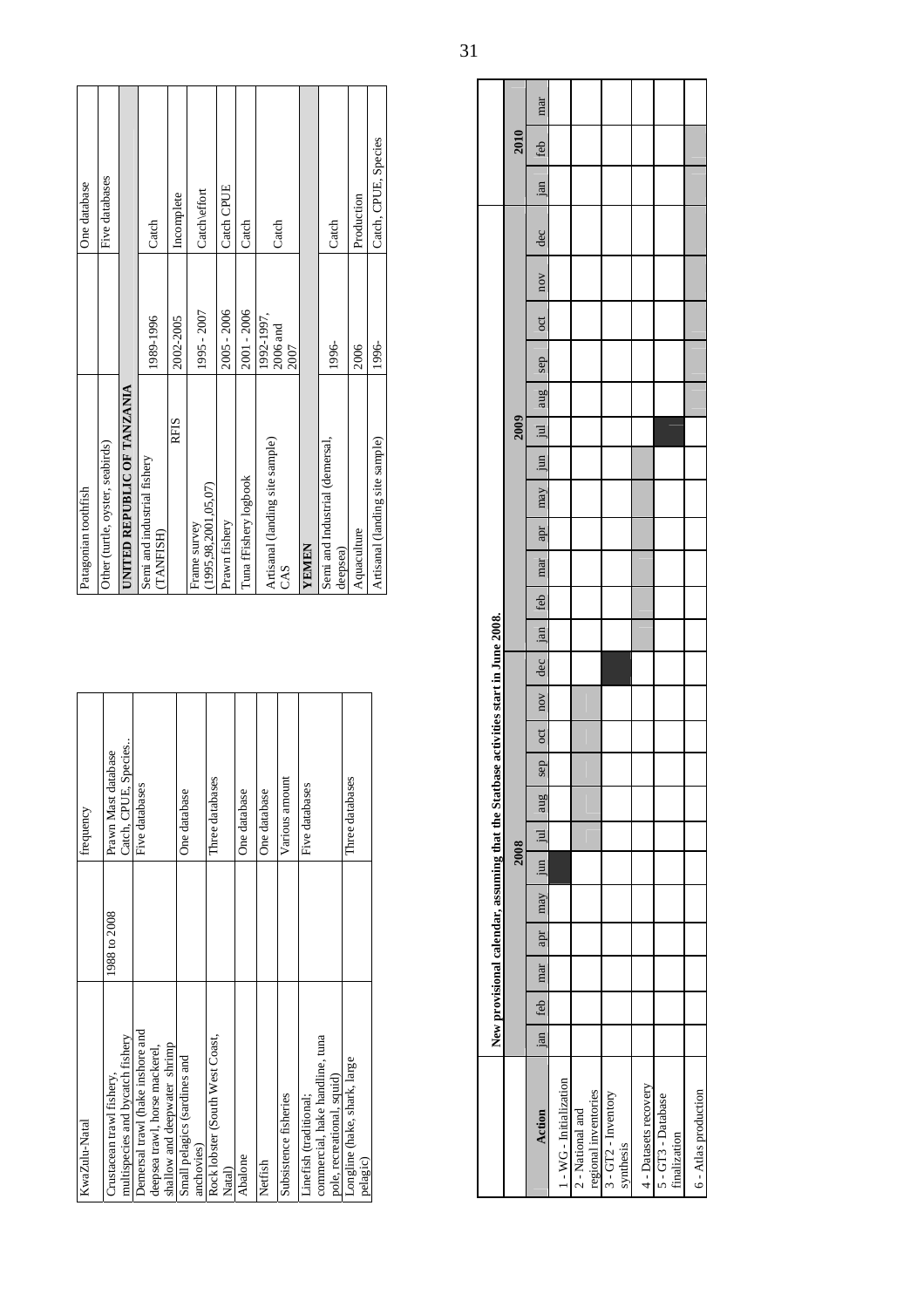| <b>COMOROS</b>                                                            | G18                       | Pirogue                |           | Seineur                | Palangrier         |
|---------------------------------------------------------------------------|---------------------------|------------------------|-----------|------------------------|--------------------|
| Length(m)                                                                 | 3 to 9m                   | $2 - 5m$               |           |                        |                    |
| Gross Tonnage                                                             | 1 to 3ton                 | $\overline{0}$ – 500kg |           |                        |                    |
| Material                                                                  | FRP                       | Wood                   |           |                        |                    |
| Propulsion                                                                | Engine                    | Paguaie                |           |                        |                    |
| Sail                                                                      |                           | Sail                   |           |                        |                    |
| Inboard (HP)                                                              | $11 - 12HP$               |                        |           |                        |                    |
| Outboard (HP)                                                             | $15 - 80$ HP              |                        |           |                        |                    |
| Storage                                                                   | Glace/ice                 | $\circ$                |           | Chamber froide         | Chamber froide     |
| Main gears                                                                | Line/hook                 |                        |           | Seine                  | Longline           |
| Main target species                                                       | Bottom + Pelagic          | Bottom fish            |           |                        |                    |
| Classification (subsistence, artisanal, small scale, semi-industrial      | Artisanal                 | Artisanal              |           | Industrial             | Industrial         |
| No in frame survey (year)                                                 | 1500                      | 3500                   |           | $\ominus$              | $\overline{17}$    |
| No registered (year)                                                      |                           |                        |           | $\overline{40}$        | $\overline{17}$    |
| <b>FRANCE/REUNION</b>                                                     |                           |                        |           |                        |                    |
|                                                                           | Petite pêche cotiére      |                        |           |                        |                    |
| ength (m)                                                                 | $< 10 \text{ m}$          |                        |           |                        |                    |
| Material                                                                  | Wood, fibre glass         |                        |           |                        |                    |
| Propulsion                                                                | Motor                     |                        |           |                        |                    |
| Paddles/poles                                                             | $\tilde{z}$               |                        |           |                        |                    |
| Sail                                                                      | $\mathsf{S}^{\mathsf{o}}$ |                        |           |                        |                    |
| Inboard (HP) outboard (HP)                                                | Inboard outboard          |                        |           |                        |                    |
| Storage                                                                   | Ice box                   |                        |           |                        |                    |
| Main gears                                                                | Line                      |                        |           |                        |                    |
| Main target species                                                       | Demersal and pelagic      |                        |           |                        |                    |
| Classification (subsistence, artisanal, small scale, semi-industrial)     | Petite pêche cotiere      |                        |           |                        |                    |
| <b>KENYA</b>                                                              |                           |                        |           |                        |                    |
|                                                                           | Dugout Canoe              | Hori                   | Ngarawa   | Dau                    | Dhow/Mashua        |
| Length (m)                                                                | 2 to 4                    | 3 to 6                 | 3 to 8    | 3 to 6                 | $6 \text{ to } 20$ |
| Material                                                                  | Wood                      | Wood                   |           | Wood Fibre Glass       | Wood               |
| paddles/poles<br>Propulsion:                                              | Paddles                   | Paddles                |           |                        |                    |
| sail                                                                      |                           | Sail                   | Sail      | Sail                   | Sail               |
| outboard (HP)                                                             |                           |                        |           | Outboard (HP)          | Outboard (HP)      |
| Main gears                                                                | Gillnets and prawn nets   | Gillnets or Traps      | Handline  | Gillnets or Handlines  | Gillnets           |
| Main target species                                                       | Any                       | Demersals              | Pelagics  | Pelagics and Demersals | Pelagics           |
| Classification (subsistence, artisanal, small scale, semi-<br>industrial) | Artisanal                 | Artisanal              | Artisanal | Artisanal              | Artisanal          |
| No in frame survey (2006)                                                 | 1362 (2006)               | 256                    | 154       | $\frac{8}{4}$          | 047                |

# Preliminary inventory of the types of artisanal vessels operated in the SWIOFC countries **Preliminary inventory of the types of artisanal vessels operated in the SWIOFC countries**

**APPENDIX G** 

APPENDIX G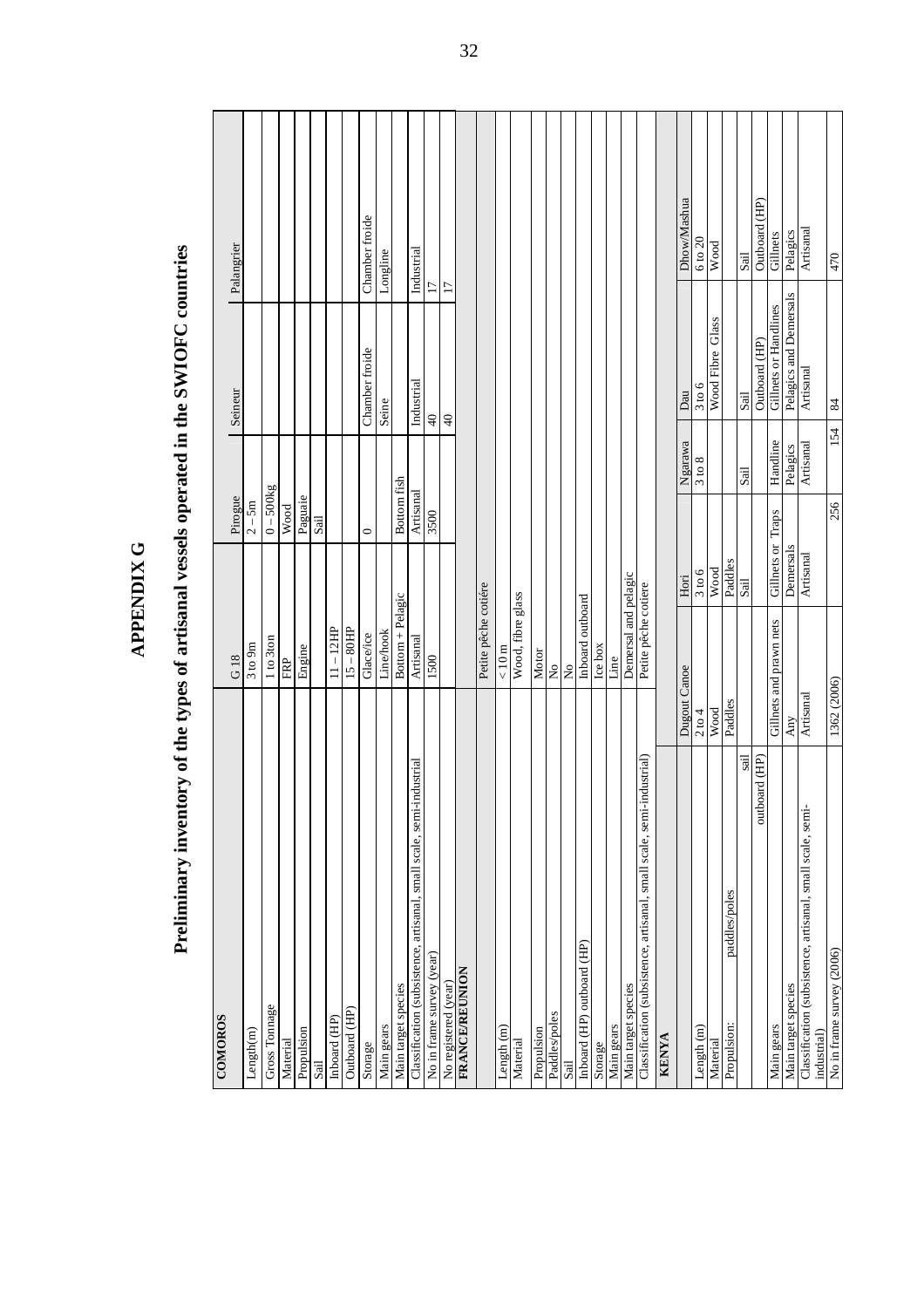| MADAGASCAR                                                              |                   |                                          |                      |                     |
|-------------------------------------------------------------------------|-------------------|------------------------------------------|----------------------|---------------------|
|                                                                         |                   |                                          | pirogue à balancier  | pirogue à balancier |
| Length $(m)$                                                            |                   |                                          | 3a5m                 | 3a5m                |
| Material                                                                |                   |                                          | Wood                 |                     |
| Propulsion peddles/poles                                                |                   |                                          | Paddles              |                     |
| Propulsion sail                                                         |                   |                                          | Sail                 |                     |
| Main gears                                                              |                   |                                          | Gillnet, seines      | Gillnet, seines     |
| Main target species                                                     |                   |                                          | Poissons, crevettes, |                     |
| industrial<br>Classification (subsistence, artisanal, small scale, semi |                   |                                          | Artisanal            |                     |
| MAURITIUS                                                               |                   |                                          |                      |                     |
|                                                                         | Pirogue           | Bank-Semi-industrial chilled fish fisher |                      |                     |
| Length $(m)$                                                            | $M$ 6-9           | $18-23$ m                                |                      |                     |
| Material                                                                | Wood, fibre glass | Wood, fibre glass                        |                      |                     |
| Decked                                                                  | Decked            | Decked                                   |                      |                     |
| Propulsion                                                              | Motor             | Motor                                    |                      |                     |
| Paddles/poles                                                           | May be            | May be                                   |                      |                     |
| Sail                                                                    | Yes               | Yes                                      |                      |                     |
| Inboard (HP)                                                            | Yes               | Yes                                      |                      |                     |
| Outboard (HP)                                                           | Yes               | Yes                                      |                      |                     |
| Equipment                                                               |                   | Winch                                    |                      |                     |
| Storage                                                                 | Ice               | Cold store, ice                          |                      |                     |
| Main gears                                                              | Line              | Line                                     |                      |                     |
| Main target species                                                     | Lethrinids        | Lethrinids                               |                      |                     |
| No registered (year)                                                    | 1800              | 27                                       |                      |                     |
| No in frame survey (2006)                                               | Not carried out   |                                          |                      |                     |
| No registered (year) No in frame survey (2006)                          | 249 (2006)        |                                          |                      |                     |
|                                                                         |                   |                                          |                      |                     |

| <b>MOZAMBIQUE</b>             |                   |                              |                        |                        |                        |                         |                        |                   |
|-------------------------------|-------------------|------------------------------|------------------------|------------------------|------------------------|-------------------------|------------------------|-------------------|
|                               | Moma typeCanoe    | <b>Escaveted three Canoe</b> | Other canoe            | Boat (chata)           | Motor boat (lancha)    |                         | Fiber glass boat       | Others            |
| Length <sub>(m)</sub>         | $\leq 10m$        | $\leq 10m$                   | $\leq 10m$             | $\leq 10m$             | $\leq 10m$             |                         |                        |                   |
| Material                      | $_{\rm Wood}$     | $_{\rm Wood}$                | Wood                   | Wood                   | Wood                   |                         | Fiber glass            | $_{\rm Wood}$     |
| Propulsion outboard (HP)      |                   |                              |                        |                        | Outboard               |                         | Outboard               |                   |
| Main gears                    | Gillnet, beach    | Gillnet, beach seines,       | Gillnet, beach seines, | Gillnet, beach seines, | Gillnet, beach seines, |                         | Gillnet, beach seines, | Gillnet, beach    |
|                               | seines, handlines | handlines                    | handlines              | handlines              | handlines              |                         | handlines              | seines, handlines |
| Main target species           | Small-pelagic and | Small-pelagic and semi       | Small-pelagic and      | Small-pelagic and      |                        | Small-pelagic and semi- | Small-pelagic and      | Small-pelagic and |
|                               | semi-pelagic      | pelagic                      | semi-pelagic           | semi-pelagic           | pelagic                |                         | semi-pelagic           | semi-pelagic      |
| Classification (subsistence,  | Artisanal         | Artisanal                    | Artisanal              | Artisanal              | Artisanal              |                         | Artisanal              | Artisanal         |
| artisanal, small scale, semi- |                   |                              |                        |                        |                        |                         |                        |                   |
| industrial)                   |                   |                              |                        |                        |                        |                         |                        |                   |
| No in frame survey (2006)     | 2713 (2002)       | 6280 (2002)                  | 2875 (2002)            | 793 (2002)             | 2323 (2002)            |                         | 157 (2002)             | 124 (2002)        |
| <b>SEYCHELLES</b>             |                   |                              |                        |                        |                        |                         |                        |                   |
|                               | Pirogue           | Outboard-Mini-Mahe           | Lekonomie (Whaler)     |                        | Lavenir (Whaler)       | Whaler                  | Schooner               |                   |
| Length $(m)$                  | 4                 | 4                            | 6                      |                        |                        |                         | $\overline{2}$         |                   |
| Gross Tomage                  | $\lambda$         | ₹                            |                        |                        |                        | 4 to 8                  | 4 to 12                |                   |
| Material                      | Wood              | Fibreglass                   | Fibreglass             |                        | Fibreglass             | Fibreglass              | Fibreglass/Wood        |                   |
| Decked                        | Un-decked         | Un-decked                    | Un-decked or           |                        | Un-decked or           | Un-decked or            | Fully-                 |                   |
|                               |                   |                              | partially decked       |                        | partially decked       | partially decked        | decked                 |                   |
| Inboard (HP)                  |                   |                              | Inboard                | Inboard                |                        | Inboard                 | Inboard                |                   |
|                               |                   |                              |                        |                        |                        |                         |                        |                   |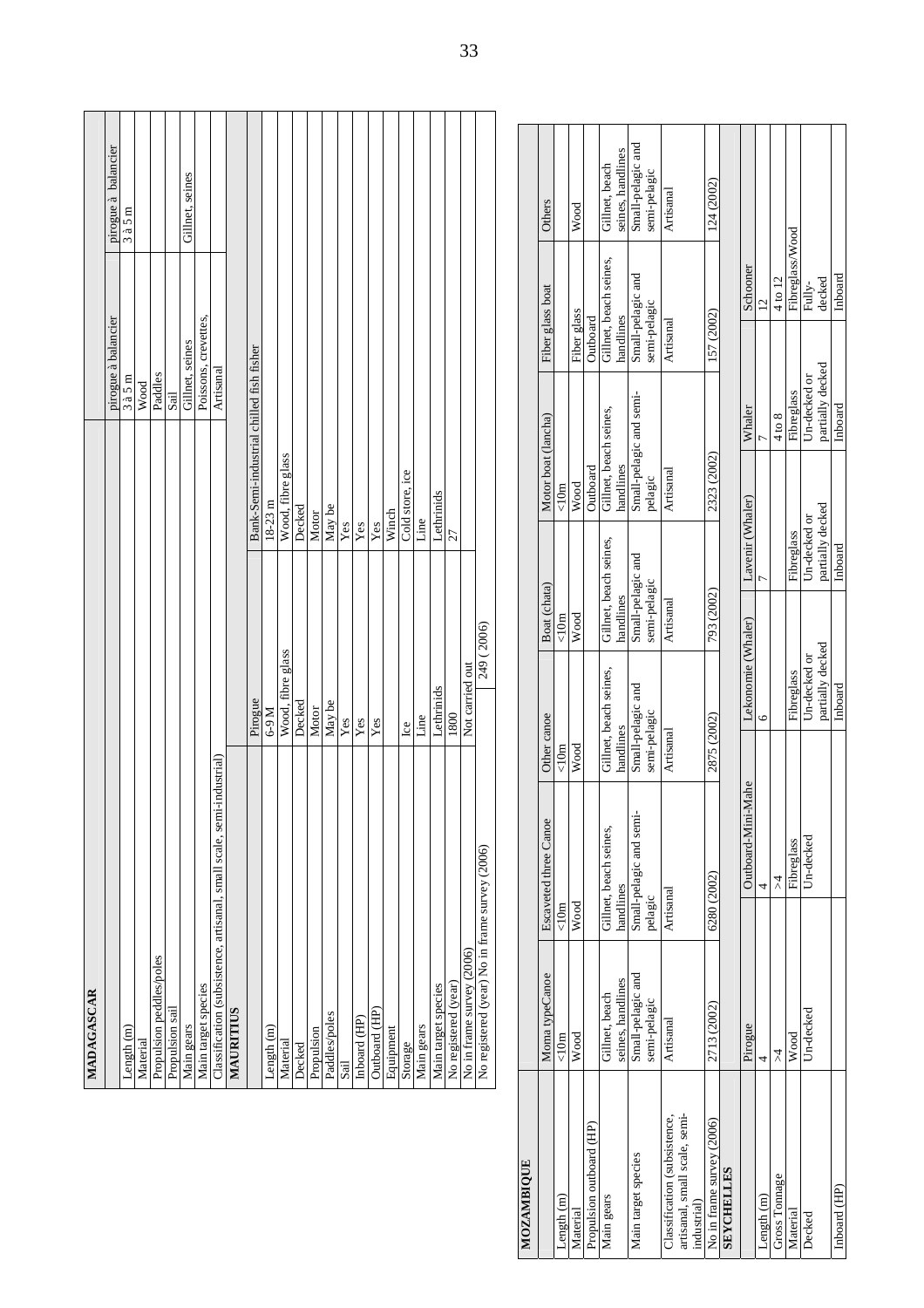| Outboard (HP)                                                                | Outboard (HP)                                   | Outboard (HP                             |                                          |                                          |                                          |                                                 |
|------------------------------------------------------------------------------|-------------------------------------------------|------------------------------------------|------------------------------------------|------------------------------------------|------------------------------------------|-------------------------------------------------|
|                                                                              | Handline, trap,                                 | Handline, trap, beach seine,             | Handline, trap                           | Handline, trap                           | Handline, trap                           | Handline, trap,                                 |
| Main gears                                                                   | beach seine                                     | net,<br>encircling gill                  |                                          |                                          |                                          | gillnets, loop nets                             |
| Main target species                                                          | Siganides, Lethrinidae,<br>Lutjanidae, Scaridae | Demersal, pelagics and<br>sharks species | Demersal, pelagics and<br>sharks species | Demersal, pelagics and<br>sharks species | Demersal, pelagics<br>and sharks species | Demersal, pelagics and<br>sharks species, crabs |
|                                                                              |                                                 |                                          |                                          |                                          |                                          |                                                 |
| artisanal, small scale, semi-<br>Classification (subsistence,<br>industrial) | Artisanal                                       | Artisanal                                | Artisanal                                | Artisanal                                | Artisanal                                | Artisanal                                       |
| No registered (year)                                                         | Registered as Mini Mahe                         | 531 (2007)                               | $\overline{6}$                           | $\overline{4}$                           | $\overline{7}$                           | 54                                              |
| No in frame survey (2006)                                                    | $\overline{18}$                                 | 238 (2002)                               | $\mathfrak{L}$                           | $\overline{7}$                           | $50\,$                                   | 36                                              |
| <b>SOMALIA</b>                                                               |                                                 |                                          |                                          |                                          |                                          |                                                 |
|                                                                              |                                                 | <b>CANOES</b>                            | 6.4M GRP                                 | 8.5M GRP                                 |                                          |                                                 |
| Length(m)                                                                    |                                                 | $3-5M$                                   | 6-6.4M                                   | 8-8.5M                                   |                                          |                                                 |
| Material                                                                     |                                                 | Wood                                     | GRP                                      | GRP                                      |                                          |                                                 |
| Decked                                                                       |                                                 |                                          |                                          | Decked                                   |                                          |                                                 |
| Paddles/poles                                                                |                                                 | Paddle                                   |                                          |                                          |                                          |                                                 |
| Inboard (HP)                                                                 |                                                 |                                          | $15 - 20$                                | 30-32                                    |                                          |                                                 |
| Outboard (HP)                                                                |                                                 | 5-15 HP                                  | 15-30                                    |                                          |                                          |                                                 |
| Storage                                                                      |                                                 |                                          |                                          | 5-10 ton                                 |                                          |                                                 |
| Main gears                                                                   |                                                 | Longlines                                | Longline & Gillnet                       | Longline & Gillnet                       |                                          |                                                 |
| Main target species                                                          |                                                 | Groupers / Snappers                      | Shark/Tuna                               | <b>Shark/Tuns</b>                        |                                          |                                                 |
| Classification (subsistence, artisanal, small scale, semi-industrial)        |                                                 | Artisanal                                | Artisanal                                | Artisanal                                |                                          |                                                 |
| <b>UNITARY TO OF TANZANIA</b>                                                |                                                 |                                          |                                          |                                          |                                          |                                                 |
|                                                                              |                                                 | Dugout cance                             | Boat                                     | Dhow                                     | Outrigger Ngalawa                        | Mashua                                          |
| Material                                                                     |                                                 | Wood                                     | Wood                                     | Wood                                     | Wood                                     | Wood                                            |
| Decked                                                                       |                                                 | ż                                        | $\tilde{z}$                              | $\tilde{z}$<br>$\tilde{z}$               |                                          | $\mathsf{S}^{\mathsf{o}}$                       |
| Propulsion                                                                   |                                                 | Paddles                                  | Engine                                   | $\overline{\text{Sail}}$                 | Sail/Paddle                              | Sail/Engine                                     |
| Paddles/poles                                                                |                                                 | Paddles                                  | Paddles                                  |                                          | Paddles                                  |                                                 |
| Propulsion sail                                                              |                                                 |                                          | $S\ddot{\rm a}\ddot{\rm l}$              | Sail<br>Sail                             |                                          | Sail                                            |
| Propulsion inboard (HP)                                                      |                                                 |                                          | Inboard                                  |                                          |                                          |                                                 |
| Propulsion outboard (HP)                                                     |                                                 |                                          | Outboard (HP) 9-75                       |                                          |                                          | Outboard (HP) 9-75                              |
| Equipment                                                                    |                                                 | $\overline{Q}$                           | $\mathsf{S}^{\mathsf{O}}$                | $\overline{a}$<br>$\mathsf{S}$           |                                          |                                                 |
| Storage                                                                      |                                                 |                                          | <b>ICE BOX</b>                           |                                          |                                          |                                                 |
| Main gears                                                                   |                                                 | Traps/lines                              | Gillnet                                  | Ring nets                                | Gillnets                                 | Surrounding nets                                |
| Main target species                                                          |                                                 | Demersal spp                             | Seines                                   | Pelagic spp.                             |                                          | Pelagic spp                                     |
| Classification (subsistence, artisanal, small scale, semi-industrial)        |                                                 | Subsistence and artisanal                | Artisanal                                | Artisanal                                | Artisanal                                | Artisanal                                       |
| No registered (year)                                                         |                                                 |                                          |                                          |                                          | $\overline{2007}$                        | 7007                                            |
| No in frame survey (2006)                                                    |                                                 | 3909                                     | 607                                      | 825                                      | 1601                                     | 400                                             |
| <b>NHNHX</b>                                                                 |                                                 |                                          |                                          |                                          |                                          |                                                 |
|                                                                              |                                                 | Hori                                     | Sumbuq (Ubri)                            | Ubry                                     |                                          | Coastal fishing boats                           |
| Length(m)                                                                    |                                                 | 56 <sub>m</sub>                          | $6-9m$                                   | $9-16m$                                  |                                          | 16-24                                           |
| Material                                                                     |                                                 | ह<br>Fiberglass wo                       | Fiberglass wood                          | Fiberglass wood                          |                                          | Fiberglass or metal                             |
| Decked                                                                       |                                                 |                                          |                                          | Decked                                   |                                          | Decked                                          |
| Propulsion inboard (HP)                                                      |                                                 |                                          |                                          | 100-500 HP                               |                                          | 500 - 1000 HP                                   |
| Propulsion outboard (HP)                                                     |                                                 | 15-50 HP                                 | 50-100 HP                                |                                          |                                          |                                                 |
| Equipment                                                                    |                                                 |                                          |                                          | $\mathbf{Yes}$                           |                                          | $\mathbf{Yes}$                                  |
| Storage                                                                      |                                                 |                                          |                                          | $\mathbf{Yes}$                           |                                          | $\mathbf{Yes}$                                  |
| Main gears                                                                   |                                                 |                                          | Purse seine/handline                     | Purse seine/longline                     |                                          | Trawling                                        |
| Classification (subsistence, artisanal, small scale, semi-industrial)        |                                                 | Subsistence, artisanal                   | Artisanal                                | Artisanal                                |                                          | Semi-industrial                                 |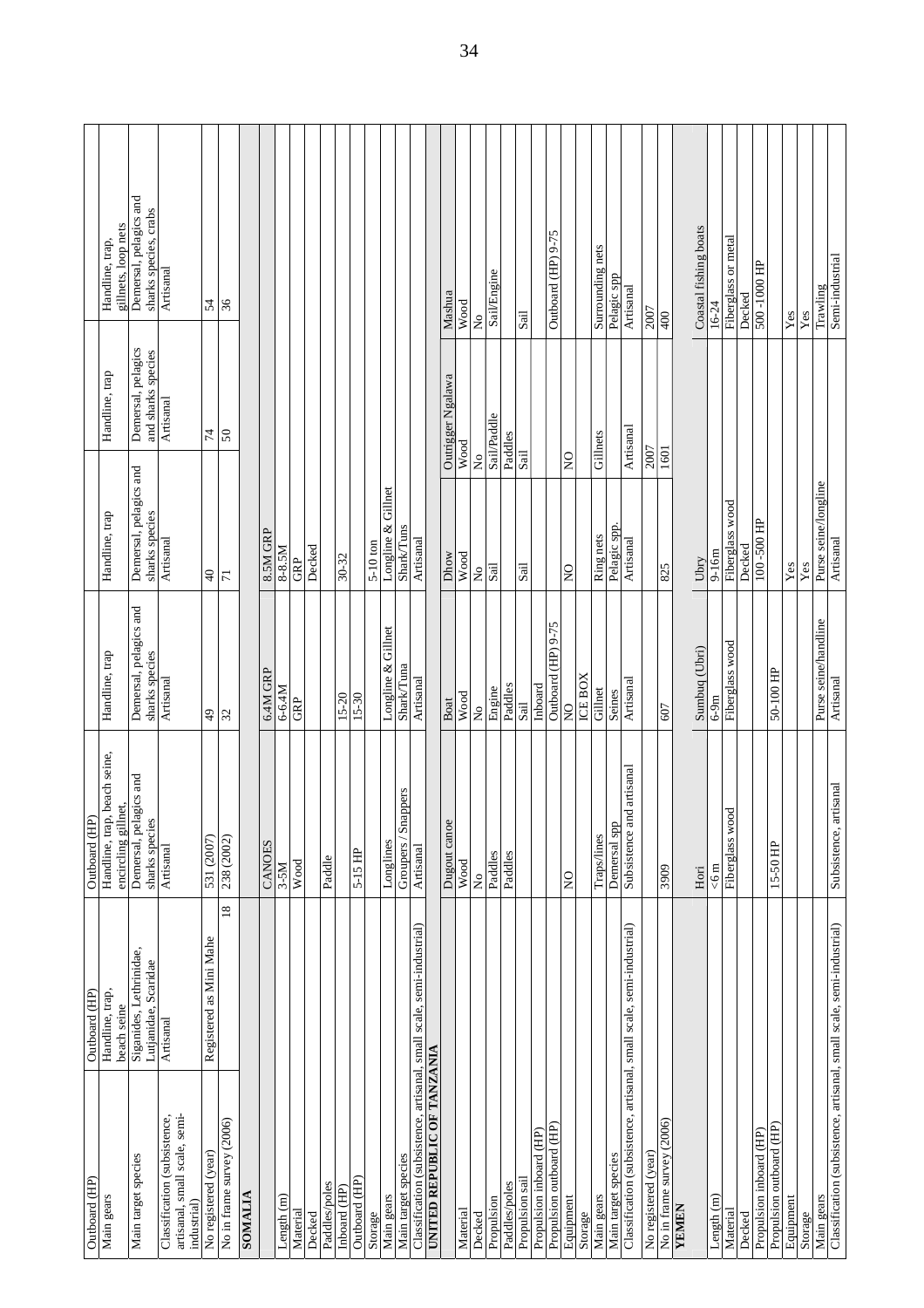### **APPENDIX H**

### **Mozambique catch tables**

Table 1: Industrial and semi-industrial catches in tonnes between 2005 and 2007 (Source: DNEP, 2008)

| <b>Resources</b>     | 2005     | 2006    | 2007    |
|----------------------|----------|---------|---------|
| Lobster              |          | 8       | 8       |
| Crabs                | 158      | 107     | 125     |
| Deep water shrimp    | 1 7 7 4  | 1803    | 1 3 6 6 |
| Fish                 | 660      | 665     | 764     |
| Shallow water shrimp | 8 5 2 0  | 7 3 9 3 | 704     |
| Crayfish             | 149      | 94      | 153     |
| Cephalopods          | 165      | 114     | 138     |
| Kapenta              | 12 9 9 1 | 16 017  | 8461    |
| By-catch             | 1830     | 1 7 2 5 | 895     |
| <b>Total</b>         | 26 248   | 27 9 26 | 18 9 56 |
| Tuna                 | 5 3 9 6  | 6 6 9 1 | 5417    |

Table 2: Artisanal fisheries catches in tonnes between 2005 and 2007 (Source: DNEP, 2008)

| <b>Resources</b>     | 2005    | 2006    | 2007    |
|----------------------|---------|---------|---------|
| Lobster              |         | -       | 33      |
| Crabs                | 161     | 175     | 121     |
| Marine fish          | 50 024  | 57 457  | 45 5 11 |
| Inland fish          |         | -       | 15 199  |
| Shallow water shrimp | 4 5 5 5 | 3 3 8 5 | 2860    |
| Cephalopods          | 239     | 247     | 551     |
| <b>Shark</b>         | 893     | 776     | 746     |
| Other non-identified | 1875    | 1928    | 2 3 5 1 |
| <b>Total</b>         | 57 747  | 63 973  | 72893   |

Table 3: Aquaculture production in tonnes between 2005 and 2007 (Source: DNEP, 2008)

| <b>Resources</b> | 2005  | 2006  | 2007 |  |
|------------------|-------|-------|------|--|
| Shrimp           | .067  | 995   | 693  |  |
| Fish             | 0.24  | ◡     | 145  |  |
| Sea weed         | 0.24  |       | 69   |  |
| <b>Total</b>     | l 068 | l 063 | 907  |  |

Table 4: Industrial and semi-industrial licensed boats for fisheries activities in 2008 (Source: DNAP)

| <b>Fisheries type</b> |                       | <b>National licensed boats</b> | <b>Foreign licensed boats</b> | <b>Total</b> |
|-----------------------|-----------------------|--------------------------------|-------------------------------|--------------|
| Industrial            | Shallow water shrimp  | 44                             |                               | 53           |
|                       | Deep water shrimp     |                                |                               |              |
|                       | Tuna                  |                                | 119                           | 119          |
|                       | Line fishing          |                                |                               |              |
| Semi-industrial       | Shallow water shrimps | 41                             |                               | 49           |
|                       | Line fishing          |                                |                               | 21           |
|                       | For Kapenta           |                                | 213                           | 213          |
| <b>Total</b>          |                       |                                | 363                           | 465          |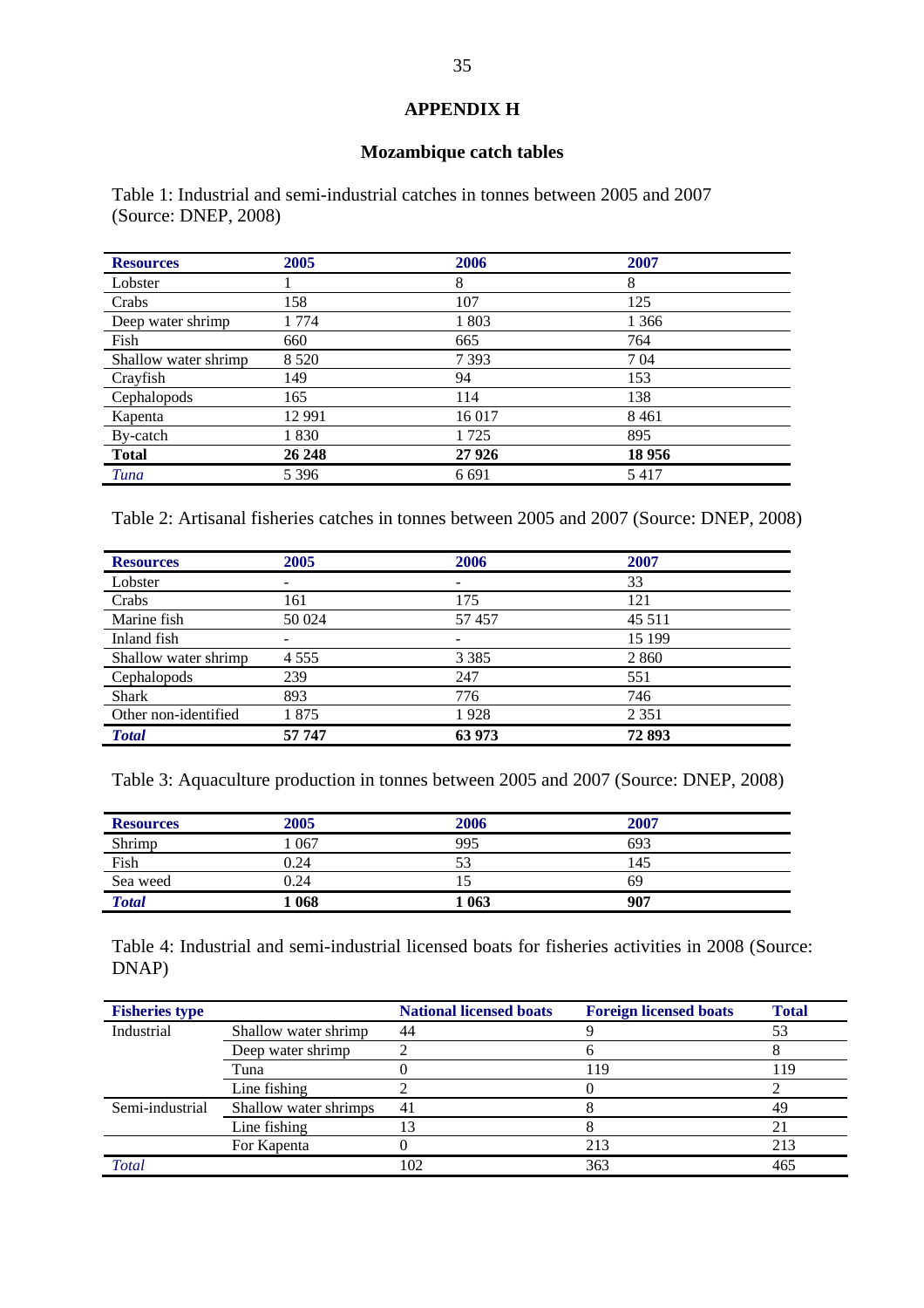**APPENDIX I APPENDIX I** 

A) Comparison of the information provided in the Scientific Committee status reports catches and FAO statistics<br>A) Comparison of the information provided in the Scientific Committee status reports and the statistics of 200 **A) Comparison of the information provided in the Scientific Committee status reports and the statistics of 2006 catches returned to FAO. Scientific Committee status reports catches and FAO statistics** 

|                                                        |                 |                         |                                |                 |                  |                      |                    |               |                 | $\circ$       |                          |                    |               |                      |                         | 0                |                |          |                 |
|--------------------------------------------------------|-----------------|-------------------------|--------------------------------|-----------------|------------------|----------------------|--------------------|---------------|-----------------|---------------|--------------------------|--------------------|---------------|----------------------|-------------------------|------------------|----------------|----------|-----------------|
| <b>Tanzania, United Ren</b><br>10. day payman temporal |                 | $\geq$                  | 3364                           | $\sim$          | $\geq$           |                      | $\geq$             | $\geq$        | $\geq$          | 367           | $\geq$                   |                    | $\geq$        |                      |                         |                  |                |          |                 |
|                                                        |                 |                         | 5                              |                 |                  |                      | 703                |               |                 |               |                          |                    |               |                      |                         |                  |                |          |                 |
| GOODE 781 BYLIND WINOS                                 |                 |                         | 431                            | $\overline{08}$ | 2423             |                      |                    |               | 27              | 951           | .1537                    | 5389               | 10446         |                      | 1978                    | 39350            |                |          | 39350           |
|                                                        |                 | 374                     | 946                            | 275             | 796              |                      |                    |               |                 |               | 704                      |                    |               |                      |                         | <b>DOL</b>       |                |          | 704             |
| Tens Usty equipment                                    |                 |                         |                                |                 |                  |                      |                    |               | ç.              | 2393          |                          |                    |               |                      |                         |                  |                |          |                 |
|                                                        |                 | 68                      | 535                            | 33              | $\infty$         |                      | $20 \,$            |               |                 | $\mathcal{A}$ | 254                      | $\supseteq$        |               |                      | $\sigma$                | 273              | ಸ              |          | 304             |
| GODZ JSJ BIBLIOS                                       |                 |                         |                                |                 |                  |                      |                    |               |                 | っ             |                          |                    |               |                      |                         | $\circ$          |                |          | $\circ$         |
|                                                        |                 | $\triangleright$        | $\geq$                         |                 | $\triangleright$ | ⋗                    |                    |               |                 |               |                          |                    |               |                      |                         |                  |                |          |                 |
| GOOT TRIS USLY BITEWOOS<br>GOOZ JSJ sallala (RC        |                 | 500                     |                                |                 |                  |                      | 600                |               |                 | $\infty$      |                          |                    |               |                      | 28700                   | 28700            |                |          | 28700           |
|                                                        |                 | 6                       | ⋇                              |                 | 5                |                      | 29                 | 42            |                 | 47            | 2204                     | 089                | 254           |                      |                         | 3547             | 48             |          | 3595            |
|                                                        |                 | 6                       |                                |                 |                  |                      |                    |               |                 |               |                          |                    |               |                      |                         |                  |                |          |                 |
| GOOT TONS USIN SOLOOM<br>GOOT 7S) anbiquarzow          |                 |                         | t<br>8732                      |                 | 4                |                      | $\overline{c}$     | $\frac{1}{4}$ |                 | 87924         | 232                      | r<br>577           | 254           |                      | 829                     | 4381             | 48             |          | 4429            |
|                                                        |                 |                         |                                |                 |                  |                      |                    |               |                 |               |                          |                    |               |                      |                         |                  |                |          |                 |
| Tens usty anbiquezow                                   |                 |                         | 6668                           | 834             |                  |                      |                    |               |                 | 5009          |                          |                    | 64000         | 3000                 | 3226                    | 7022             |                |          | 70226           |
|                                                        |                 | 106                     |                                | 2823            |                  |                      | <b>33</b>          |               | 5               | 23            |                          |                    |               |                      | 346                     | 11346            | 847            |          | 3193            |
| (9002 JS) smnmerv                                      |                 |                         |                                |                 |                  |                      |                    |               |                 | $\sim$        |                          |                    |               |                      |                         |                  |                |          |                 |
|                                                        |                 |                         | 594                            |                 |                  | 674                  |                    | 340           |                 | 3608          | 5149                     |                    |               |                      |                         | 49               |                |          | 5149            |
| <b>GODZ Tens USID SOUTHINDER</b>                       |                 | $\infty$                |                                |                 |                  |                      |                    |               |                 |               |                          | 25                 |               |                      |                         | 51               | $\mathcal{L}$  |          |                 |
| GOOT JSJ SPANDING                                      |                 |                         | 2007                           |                 | 5                |                      | 84                 |               |                 | 2260          | 3555                     |                    |               |                      | 2499                    | 6079             |                |          | 6081            |
|                                                        |                 |                         | ⋇                              |                 |                  |                      |                    |               |                 | ⊂             | 6000                     |                    | 20000         |                      | $\mathcal{S}^{\bullet}$ | $\mathcal{S}$    |                |          | $\overline{50}$ |
| GOOZ 121S USID SOLUMBIN                                |                 |                         |                                |                 | ⋗                |                      |                    |               |                 |               |                          |                    |               |                      |                         | 361              |                |          | 361             |
|                                                        |                 |                         | 67059                          |                 | 900              |                      |                    | 100           |                 | [68059]       |                          |                    |               |                      | 16099                   | 6099             |                |          | 6099            |
| <b>GOOT JSJ JPJSPBPPPPI</b>                            |                 |                         |                                |                 |                  |                      |                    |               |                 |               |                          |                    |               |                      |                         |                  |                |          |                 |
|                                                        |                 | 500                     | 0000                           | 930             |                  |                      | $\frac{8}{2}$      | 820           |                 |               |                          |                    |               |                      |                         |                  | 525            |          |                 |
| <b>IBIS USID JDSSBSDDDIV</b>                           |                 |                         |                                |                 |                  |                      |                    |               |                 | 21620         | 55000                    |                    |               |                      |                         | 55000            |                |          | 56525           |
|                                                        |                 | 550                     |                                | 9382            |                  |                      | 600                | 500           | $\frac{400}{2}$ | 1432          |                          | 2000               |               |                      |                         |                  | 1600           | 5300     |                 |
|                                                        |                 |                         |                                |                 |                  |                      |                    |               |                 |               |                          |                    |               |                      | 79385                   | 91385            |                |          | 98285           |
| GOOZ 251 P. Kingl<br>GOOZ JPJS (1991) PAUDY            |                 | $\overline{10}$         | 273                            | 67              | 263              |                      | 1054               | $^{\infty}$   | 38              | 2418          | 3398                     |                    | 192           | 040                  |                         | 5530             | $\frac{1}{10}$ |          | 5640            |
|                                                        |                 | 93                      | 381                            | 215             | 189              |                      | 378                | 18            | 249             | 1523          | 2677                     | 629                | 138           | 792                  | 1297                    | 5533             | 110            |          | 5643            |
| (SOOT ) SI VOIVING<br>GODZ 181s USIJ) UOJUNSK          |                 | 6                       | 3814                           |                 |                  |                      | 2                  |               |                 |               | ವ                        |                    | 104           |                      |                         | 185              |                |          | 185             |
|                                                        |                 |                         |                                |                 |                  |                      |                    |               |                 | 3822          |                          |                    |               |                      |                         |                  |                |          |                 |
| GOUT 35) sounds                                        |                 |                         | 3231                           |                 | 63               |                      | $\mathbf{c}$       |               |                 | 3297          | $\overline{69}$          | 135                | 5             |                      | 74                      | 283              | 6              |          | 289             |
|                                                        |                 |                         |                                |                 |                  |                      |                    |               |                 |               |                          |                    |               |                      |                         | $\circ$          |                |          | $\circ$         |
| GODZ 121S USID SOLOWOOD                                |                 | $20 \,$                 |                                |                 |                  |                      |                    |               |                 |               |                          | 1200               |               |                      |                         |                  |                |          |                 |
| <b>SWIDES SHOWIES</b>                                  |                 |                         | 10270                          |                 |                  |                      |                    |               |                 | 10290         |                          |                    | 2180          |                      | 1400                    | 4780             |                |          | 4780            |
|                                                        |                 |                         |                                |                 |                  |                      |                    |               |                 |               |                          |                    |               |                      |                         |                  |                |          |                 |
|                                                        |                 |                         |                                |                 |                  |                      |                    |               |                 |               |                          |                    |               |                      |                         | Subtotal other f |                |          | Total othe      |
|                                                        |                 |                         |                                |                 |                  |                      |                    |               |                 | Total         |                          |                    |               |                      |                         |                  |                |          |                 |
|                                                        |                 |                         |                                |                 |                  |                      |                    |               |                 |               |                          |                    |               |                      |                         |                  |                |          |                 |
|                                                        |                 |                         |                                |                 |                  |                      |                    |               |                 |               |                          |                    |               |                      |                         |                  |                |          |                 |
| 9002 (Ray Reg) OVA                                     |                 |                         |                                |                 |                  |                      |                    |               |                 |               |                          | Semipelagic fishes | Small pelagic | Pelagic fishes (nei) | Marine fishes (nei)     |                  | Crabs          | Seaweeds |                 |
|                                                        |                 |                         |                                |                 |                  |                      |                    |               |                 |               |                          |                    |               |                      |                         |                  |                |          |                 |
| Country                                                | Selected groups | Spiny and rock lobsters | Coastal tunas and related spec | Peneiodae       | Sharks           | Slope water snappers | Octopus and squids | Seacucumbers  | Bivalves        |               | Others Demersal fishes** |                    |               |                      |                         |                  |                |          |                 |

\* No input

No input<br>Without sharks, slope water snappers \*\* Without sharks, slope water snappers  $*$   $*$   $\frac{1}{2}$  >

Not elsewhere included nei Not elsewhere included

Assessment of stock status but no catch results v Assessment of stock status but no catch results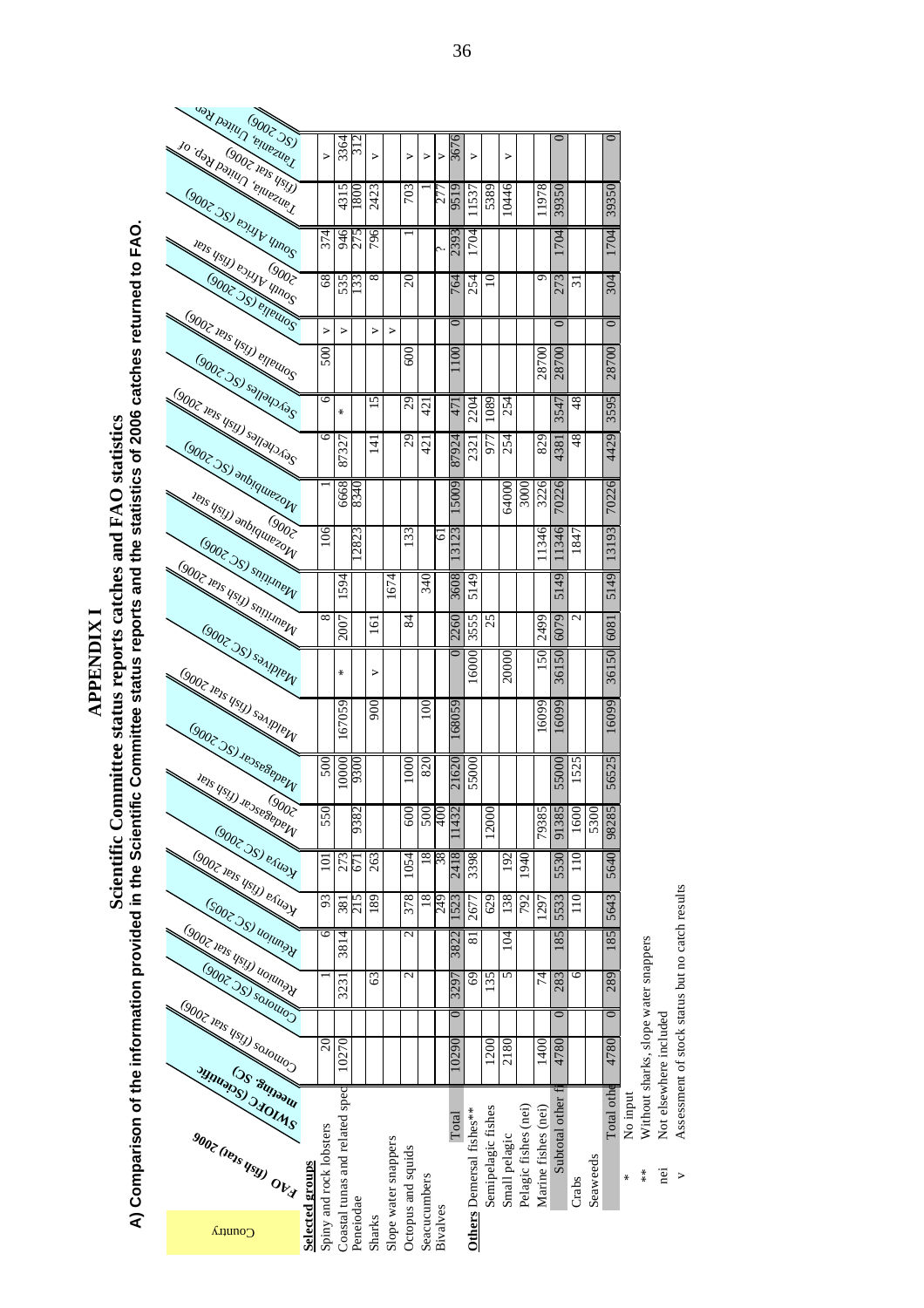b) FAO FISHSTAT 2006 catch statistics for the SWIOFC region assembled as per the Scientific Committee groups **b) FAO FISHSTAT 2006 catch statistics for the SWIOFC region assembled as per the Scientific Committee groups**

| lelo Volelo                  | 2044.5                  | 308680.5                          | 27033     | 16956       | 15809                                      | 1439.5        | 987      | 372949.5                     |                                                    | 139                 | 5241              | 4               | 14128                       | 16834            | 207                | 5201             | 3589           | 1615            | 1905            | 5666.5           | 171.5           | 7074               | 2262<br>633                             | 64713             | 6433                | 4239.5            | 16392              | 27064.5               | 8084                    | 22639                  | 30723                  | 121792                     | 155696.5                  | 399989                           | 3769          | 5300<br>409058                                    |
|------------------------------|-------------------------|-----------------------------------|-----------|-------------|--------------------------------------------|---------------|----------|------------------------------|----------------------------------------------------|---------------------|-------------------|-----------------|-----------------------------|------------------|--------------------|------------------|----------------|-----------------|-----------------|------------------|-----------------|--------------------|-----------------------------------------|-------------------|---------------------|-------------------|--------------------|-----------------------|-------------------------|------------------------|------------------------|----------------------------|---------------------------|----------------------------------|---------------|---------------------------------------------------|
| Uaulay                       | 510                     | 29795                             | 2680      | 13060       | 13260                                      | 400           |          | 59705                        |                                                    |                     | 4350              |                 | 12700                       | 6150             |                    | 4500             | 3500           | 1100            | 1850            | 3700             |                 | 6450               |                                         | 44300             | 4600                |                   | 2100               | 6700                  | 2000                    | 15700                  | 17700                  | 121000                     |                           | 89700                            | 125           | 189825                                            |
| ejuezuez                     |                         | 4315                              | 1800      | 2423        | 703                                        | 0.5           | 277      | 9518.5                       |                                                    |                     | 58                |                 |                             | 7070             |                    | 500              |                | 291             | 55              |                  |                 | 616                | 633<br>1481                             | 11537             | 1373                | 2480              | 1536               | 5389                  | 5600                    | 4846                   | 10446                  |                            | 11978                     | 39350                            |               | 0<br>39350                                        |
| <b>EDIVIN UNITED</b>         | $\overline{8}$          | 535                               | 133       | 8           | $\overline{c}$                             |               |          | 764                          |                                                    |                     |                   | 47              | Ю                           | $\circ$          |                    | $\overline{29}$  |                |                 |                 | rö.<br>ö         | 171.5           | $\circ$            |                                         | 254               |                     | 0.5               | σ                  | 9.5                   |                         | $\circ$                | $\circ$                | $\circ$                    | ၜ                         | 272.5                            | 9             | 303.5                                             |
| ellemo <sup>o</sup>          | 500                     |                                   |           |             | 600                                        |               |          | 1100                         |                                                    |                     |                   |                 |                             |                  |                    |                  |                |                 |                 |                  |                 |                    |                                         | $\circ$           |                     |                   |                    | $\circ$               |                         |                        | $\circ$                |                            | 28700                     | 28700                            |               | 28700                                             |
| Sallayones                   | 6                       | 87327                             |           | 141         | 29                                         | 421           |          | 87924                        |                                                    |                     |                   |                 | 128                         | 168              | $\circ$            | 122              |                |                 |                 | 1624             |                 |                    | 279                                     | 2321              | 210                 | 767               |                    | 977                   | 254                     |                        | 254                    |                            | 829                       | 4381                             | 48            | 4429                                              |
| anbiquezow                   | 106                     | $\circ$                           | 12823     | 0           | 133                                        | $\circ$       | 67       | 13123                        |                                                    |                     |                   |                 |                             |                  |                    |                  |                |                 |                 |                  |                 |                    |                                         | $\circ$           |                     |                   | $\circ$            | $\circ$               |                         |                        | $\circ$                |                            | 11346                     | 11346                            | 1847          | 13193                                             |
| s <sub>ultituus</sub>        | ∞                       | 2007                              | 0         | 161         | $\overline{8}$                             |               |          | 2260                         |                                                    | 139                 |                   |                 |                             | 2969             | 204                | $\overline{4}$   |                | S               |                 | 106              |                 |                    | 90                                      | 3555              |                     | 25                | $\circ$            | 25                    |                         | $\circ$                | $\circ$                |                            | 2499                      | 6079                             | 2             | 6081                                              |
| <b>Sandolar</b>              | 0                       | 167059                            |           | 900         | $\circ$                                    | $\frac{8}{1}$ |          | 168059                       |                                                    |                     |                   |                 |                             |                  |                    |                  |                |                 |                 |                  |                 |                    |                                         | $\circ$           |                     |                   |                    | $\circ$               |                         |                        | $\circ$                |                            | 16099                     | 16099                            |               | 16099                                             |
| Je <sub>osefepenew</sub>     | 550                     | $\circ$                           | 9382      |             | 600                                        | 500           | 400      | 11432                        |                                                    |                     |                   |                 | $\circ$                     |                  |                    |                  |                |                 |                 |                  |                 |                    |                                         | $\circ$           |                     |                   | 12000              | 12000                 |                         |                        | $\circ$                |                            | 79385                     | 91385                            | 1600          | 5300<br><b>38285</b>                              |
| <b>EAUSH</b>                 | $\overline{3}$          | 381                               | 215       | 189         | 378                                        | $\frac{8}{2}$ | 249      | 523                          |                                                    |                     |                   |                 | 1286                        | 477              |                    |                  | 88             | 221             |                 | 193              |                 |                    | 412                                     | 2677              | 246                 | 238               | 145                | 629                   |                         | 138                    | 138                    | 792                        | 1297                      | 5533                             | 110           | 5643                                              |
| Jerench Southern Terr        | 183                     |                                   |           |             | 0                                          |               |          | 183                          |                                                    |                     |                   |                 |                             |                  |                    |                  |                |                 |                 |                  |                 |                    |                                         | $\circ$           |                     |                   |                    | $\circ$               |                         |                        | $\circ$                |                            | 80                        | 8                                |               | 80                                                |
| anoten                       |                         | 3761                              |           | $\tilde{t}$ |                                            |               |          | 3772                         |                                                    |                     |                   |                 |                             |                  |                    |                  |                |                 |                 |                  |                 |                    |                                         | $\circ$           |                     |                   |                    | $\circ$               |                         |                        | $\circ$                |                            | 2000                      | <b>2000</b>                      |               | <b>2000</b>                                       |
| u <sub>ojungy</sub>          | $0.5^{\text{I}}$        | 3231                              |           | 63          | $\mathbf{\Omega}$                          |               |          | 3296.5                       |                                                    |                     |                   |                 | Θ                           |                  | ω                  | $\circ$          |                |                 |                 | 43               |                 | 8                  |                                         | 69                | 4                   | 129               | $\mathbf{\Omega}$  | 135                   |                         | 5                      | 5                      |                            | 74                        | 283                              | ဖ             | 289                                               |
|                              | $\overline{c}$          | 10270                             |           | 0           | $\circ$                                    |               |          | 10290                        | snappers)                                          |                     |                   |                 |                             |                  |                    |                  |                |                 |                 |                  |                 |                    |                                         | $\circ$           |                     | 600               | 600                | 1200                  | 230                     | 1950                   | 2180                   |                            | 1400                      | 4780                             |               | 4780                                              |
| Agy Veepo Verpul Ocean Yer   |                         | $\circ$                           |           |             |                                            |               |          | o                            |                                                    |                     |                   |                 |                             |                  |                    |                  |                |                 |                 |                  |                 |                    |                                         |                   |                     |                   |                    |                       |                         |                        |                        |                            | 0.5                       | $\overline{0.5}$                 |               | $\overline{0.5}$                                  |
|                              |                         |                                   |           |             |                                            |               |          |                              | Demersal fishes (other than sharks and slope water |                     |                   |                 |                             |                  |                    |                  |                |                 |                 |                  |                 |                    |                                         |                   |                     |                   |                    |                       |                         |                        |                        |                            |                           |                                  |               |                                                   |
|                              |                         |                                   |           |             |                                            |               |          |                              |                                                    |                     |                   |                 |                             |                  |                    |                  |                |                 |                 |                  |                 |                    |                                         |                   |                     |                   |                    |                       |                         |                        |                        |                            |                           |                                  |               |                                                   |
|                              |                         |                                   |           |             |                                            |               |          |                              |                                                    | Acanthurids - Other | Catfishes - Other | Croakers -Other | Demersal fishes nei - Other | Emperors - Other | Goatfishes - Other | Groupers - Other | Grunts - Other | Mullets - Other | Halibut - Other | Snappers - Other | Sparids - Other | Threadfins - Other | Rabbitfishes - Other<br>Wrasses - Other | Subtotal demersal | Barracudas - Other  | Carangids - Other | Seerfishes - Other | Subtotal semi-pelagic | Indian Mackerel - Other | Small pelagics - Other | Subtotal small pelagic |                            |                           | <mark>Subtotal Other fish</mark> |               |                                                   |
| SWIOFC stock/management unit |                         |                                   |           |             |                                            |               |          | <b>Total Selected groups</b> |                                                    |                     |                   |                 |                             |                  |                    |                  |                |                 |                 |                  |                 |                    |                                         |                   |                     |                   |                    |                       |                         |                        |                        | Pelagic fishes nei - Other | Marine fishes nei - Other |                                  |               | <mark>Total Other groups</mark><br>Seaweeds-Other |
|                              |                         |                                   |           |             |                                            |               |          |                              |                                                    |                     |                   |                 |                             |                  |                    |                  |                |                 |                 |                  |                 |                    |                                         |                   |                     |                   |                    |                       |                         |                        |                        |                            |                           |                                  | Crabs - Other |                                                   |
| Selected groups              | Spiny and rock lobsters | Coastal tunas and related species | Peneiodae | Sharks      | Slope water snappers<br>Octopus and squids | Seacucumbers  | Bivalves |                              | Others                                             |                     |                   |                 |                             |                  |                    |                  |                |                 |                 |                  |                 |                    |                                         |                   | Semi-pelagic fishes |                   |                    |                       | Small pelagic           |                        |                        |                            |                           |                                  |               |                                                   |